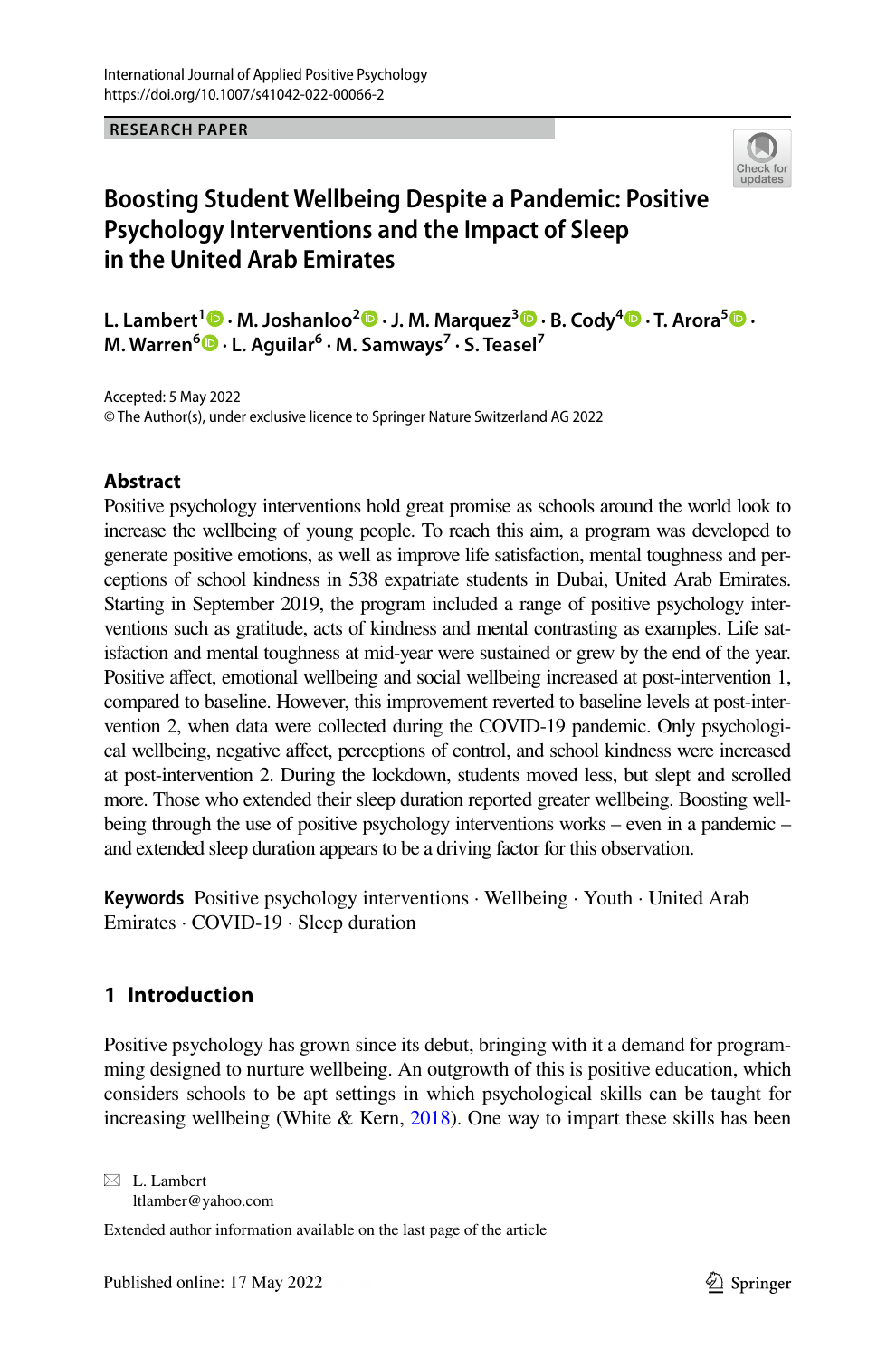through positive psychology programs where youth learn to capitalize on the positive and overcome the negative (Chodkiewicz & Boyle, [2017;](#page-20-0) White & Kern, [2018\)](#page-28-0). Such programs are growing globally (Hendriks et al., [2019](#page-22-0); Kim et al., [2018\)](#page-23-0), including in the Middle East/North Africa (MENA) region. These developments are timely as reports show that youth wellbeing is a serious concern across many nations (Hawke et al., [2020;](#page-22-1) Huang & Zhao, [2020;](#page-22-2) Marques de Miranda et al., [2020\)](#page-25-0), with studies already recording increases in youth depression, anxiety, and suicidality (Lai et al., [2018;](#page-24-0) Lawrence et al., [2015](#page-24-1); Twenge et al., [2019;](#page-28-1) World Health Organization, [2017](#page-28-2)) as well as declines in life satisfaction globally (Marquez & Long, [2021\)](#page-25-1).

The sleep habits of young people have also received much attention given the close connection they have to a wide range of health and wellbeing outcomes (Matos et al., [2017;](#page-25-2) Palmer & Alfano, [2017;](#page-26-0) Roberts & Duong, [2014\)](#page-27-0), including depression, anxiety, emotional regulation and school performance (Marino et al., [2021;](#page-25-3) Orchard et al., [2020](#page-26-1)). Adolescents commonly experience delayed circadian rhythmicity resulting in a preference for eveningness (Hagenauer et al., [2009](#page-22-3); Hummer & Lee, [2016](#page-22-4)); consequently, later sleep timings are common in this age group. In fact, much evidence suggests a high proportion of teens globally are sleep deprived (Hysing et al., [2020](#page-23-1); Matricciani et al., [2012](#page-25-4)), and more so relative to early school starts, which do not take their biology into account. While sleep has gained notoriety in adolescent health research, it has not commonly been included in positive psychology studies or examined as a contributor to wellbeing.

Recently, the COVID-19 pandemic, a protracted global public health crisis with its widespread physical, psychological, social, economic, and societal toll has interrupted lives, families, and institutions. This context has had wide-ranging efects on young people; some experienced better mental health and wellbeing, while others experienced worse (e.g., Mitra et al., [2021\)](#page-25-5). While the current study was not intended to study the efects of the pandemic, its unexpected presence ofered an interesting opportunity to examine the efects of such a program within this context. This event also allowed us to determine who did better and why, particularly with respect to other less commonly examined factors afecting youth, like sleep, as well as social media use/time online and physical activity.

### **2 Positive Psychology: Valuing Wellbeing**

As "wellbeing" is multidimensional and entails both feeling good and functioning well, it is often used as an umbrella term for a wide range of concepts. While we retain the term for ease of discussion, there are nonetheless major ways in which wellbeing is understood. With a focus on feeling good, hedonic wellbeing contributes to human flourishing (Huta & Ryan,  $2010$ ) and is often measured by the presence of positive emotions and an absence or low frequency of negative emotions. Equally important is eudaimonic wellbeing (Ryf & Singer, [2008\)](#page-27-1), more concerned with purpose in life, relationships, goal strivings and personal growth. While both forms of wellbeing are distinct, complementary (Huta & Waterman, [2014;](#page-23-3) Ryan & Huta, [2009\)](#page-27-2) and necessary for a good life (Joshanloo, [2016](#page-23-4)), an absence of poor functioning, i.e., mental health issues like depression and anxiety, is also vital. The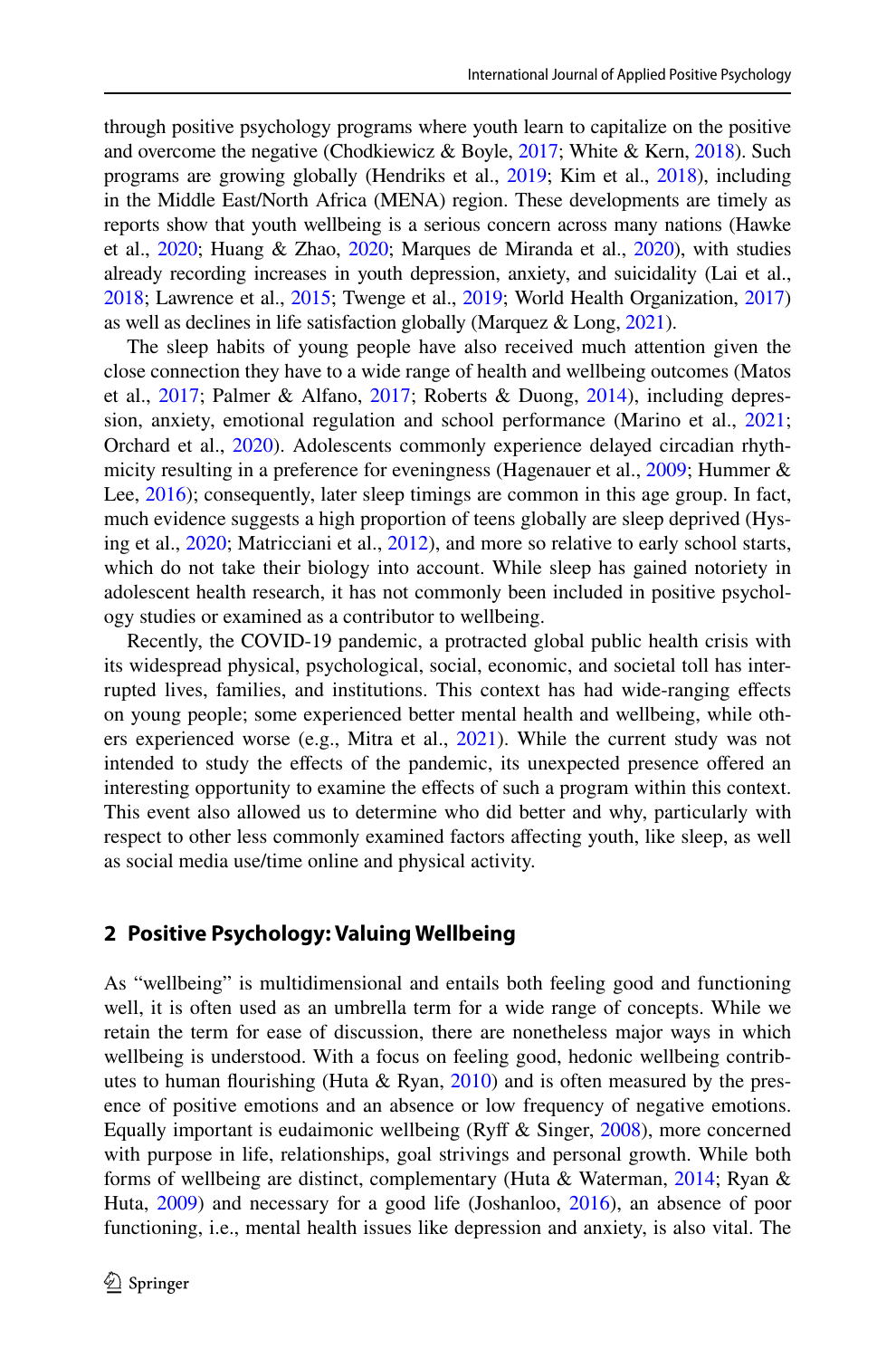presence of wellbeing and absence of illness are increasingly being integrated into a definition of mental health (Bohlmeijer & Westerhof,  $2021$ ). At last, a cognitive appraisal of how satisfed individuals are with their lives as a whole (Diener et al., 2009) is another facet of wellbeing.

Positive psychology has done much to explore the benefts of wellbeing. For example, individuals with more positive afect and higher life satisfaction have a greater likelihood of obtaining a college degree and being employed (DeNeve & Oswald, [2012](#page-21-0); Haase et al., [2012](#page-22-5); Longhi et al., [2018;](#page-24-2) Turban et al., [2013\)](#page-28-3). With greater life satisfaction, academic performance tends to rise (Bücker et al., [2018;](#page-20-1) Durlak et al., [2011](#page-21-1); Suldo et al., [2008,](#page-27-3) [2011;](#page-27-4) Zi Jia et al., [2015\)](#page-29-0), as do perceptions of academic ability and social support (Danielsen et al., [2009](#page-21-2); Suldo & Huebner, 2006; Suldo et al., [2008\)](#page-27-3) and school engagement (Heffner & Antaramian, [2016](#page-22-6); Lewis et al., [2011\)](#page-24-3). Higher wellbeing protects against mental health issues and resulting academic declines (Lyons et al., [2013\)](#page-25-6). In particular, youth who demonstrate more social competence and engagement tend to experience less depression, loneliness, and anxiety into their twenties (Kansky et al., [2016;](#page-23-5) Richards & Huppert, [2011\)](#page-27-5). Associated socioemotional skills also boost labour market success and higher earnings (Anghel & Balart, [2017;](#page-19-1) Lundberg, [2019](#page-24-4); Sørensen & Krassel, [2019;](#page-27-6) Walsh et al., [2018](#page-28-4)).

While the presence of wellbeing contributes to a range of positive outcomes, mental health issues and its contributors, tend to do the opposite. Sleep has been consistently related to adolescent mental health (Matos et al., [2017;](#page-25-2) Palmer & Alfano, [2017](#page-26-0); Roberts & Duong, [2014\)](#page-27-0). Specifcally, disturbed sleep predicts depression and anxiety, as well as their severity (Marino et al., [2021](#page-25-3); Orchard et al., [2020\)](#page-26-1). Studies have shown difficulties in emotional regulation management in adolescents, with parents noting teens greater oppositionality after a few nights of poor sleep (Baum et al., [2014](#page-19-2)). Lower quality and duration of sleep has also been associated with worse learning outcomes and school performance (Chaput et al., [2016;](#page-20-2) Hayes & Bainton, [2020;](#page-22-7) Hysing et al., [2016\)](#page-23-6). In contrast, longer sleep duration predicts subjective wellbeing and life satisfaction (Kalak et al., [2014](#page-23-7); Lai & Ma, [2020](#page-24-5); Ness & Saksvik-Lehouillier, [2018;](#page-26-2) Yang & Cha, [2018](#page-29-1)), with one cross-sectional analysis (Thumann et al., [2019](#page-28-5)) observing that higher wellbeing scores initially were associated with longer sleep duration and fewer odds of sleep disturbances, suggesting a bi-directional relationship between the two factors.

A contributor to poor sleep is also time spent online (i.e., smartphone use, video games, social media, etc.) (Arora et al., [2014](#page-19-3); Hysing et al., [2015;](#page-23-8) Lund et al., [2021](#page-24-6)). Time-consuming, it generates psycho-physiological arousal due to its content and disrupts circadian rhythms (Illingworth, [2020\)](#page-23-9). Studies suggest that online activity is fueling low levels of wellbeing and mental health (Kleszczewska et al., [2018](#page-23-10); Marques et al., [2017](#page-25-7); Rees, [2017](#page-26-3); Twenge et al., [2018](#page-28-6); Vannucci et al., [2020\)](#page-28-7), although some studies show no, or positive efects (Clarke et al., [2018;](#page-20-3) Jensen et al., [2019](#page-23-11); Kovess-Masfety et al., [2016;](#page-24-7) Orben & Przybylski, [2019](#page-26-4)). For instance, during the pandemic, adolescents reporting more gratitude turned to social media more frequently to have meaningful peer conversations (Maheux et al., [2021\)](#page-25-8), while those who connected more often with their peers experienced less loneliness (Ellis et al., [2020](#page-21-3)). The consensus seems to be that the impact of social media is dependent on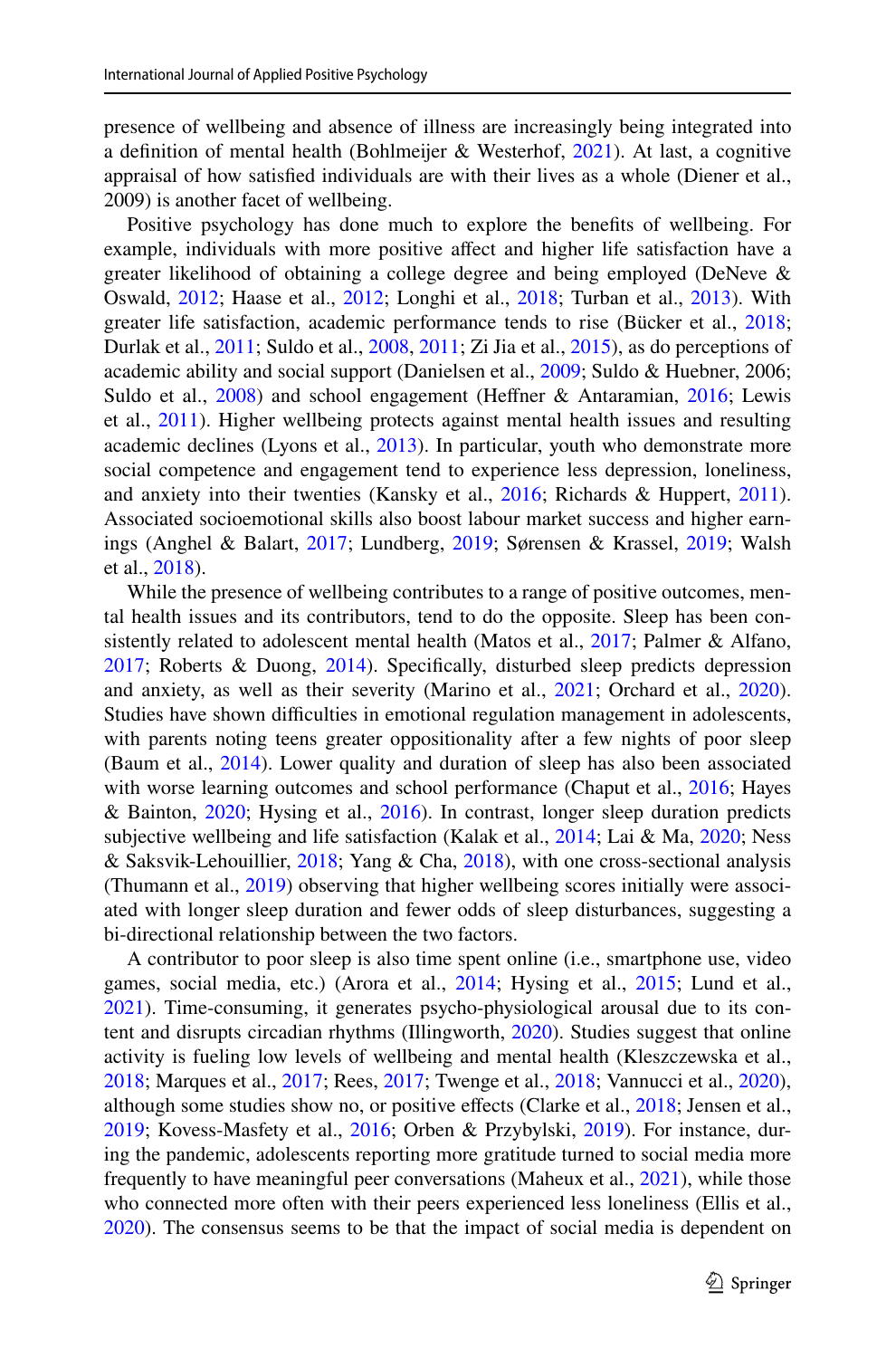how it is used, to what degree, by whom and with what pre-existing factors (Appel et al., [2020](#page-19-4)).

During the pandemic, rates of physical activity were also impacted due to a variety of lockdown measures (e.g., Karageorghis et al., [2021\)](#page-23-12); yet, studies show that those who maintained or increased their activity experienced better wellbeing (Chen et al., [2020;](#page-20-4) Nie et al., [2021;](#page-26-5) Tandon et al., [2021;](#page-28-8) Wright et al., [2021](#page-29-2)). These fndings are important in light of evidence showing that physical activity is known to reduce symptoms of mental disorders and improve life satisfaction (Chekroud et al., [2018](#page-20-5); Lees & Hopkins, [2013;](#page-24-8) McDowell et al., [2019](#page-25-9); Schuch et al., [2018](#page-27-7); White et al., [2017](#page-28-9)). The reverse is also true: suspending physical activity is associated with decreases in subjective wellbeing (Sokić et al., [2021;](#page-27-8) Weinstein et al., [2017](#page-28-10)). How young people use their time appears to be impactful for wellbeing (Rees, [2017;](#page-26-3) Rees & Main, [2015](#page-27-9)).

#### **2.1 Positive Psychology Interventions**

Positive psychology interventions (PPIs), are the behavioral and cognitive strategies designed to generate greater states of wellbeing, including positive emotions, as well as the actions and thoughts that underpin behaviors known to enhance it, including sleep. Examples of PPIs include acts of kindness (Kerr et al., [2015;](#page-23-13) Pressman et al., [2015](#page-26-6)) and self-compassion (Warren et al., [2016\)](#page-28-11). A systematic review that specifcally explored the efect of gratitude interventions upon physical health revealed that, of eight, fve reported a signifcant improvement to sleep quality (Boggiss et al., [2020](#page-19-5)), with single studies showing the same (Alkozei et al., [2019](#page-19-6); Jackowska et al., [2016](#page-23-14)). Meta-analyses in clinical and general population samples (Carr et al., [2020;](#page-20-6) Chakhssi et al., [2018](#page-20-7); Hendriks et al., [2018](#page-22-8), [2020](#page-22-9); Hone et al., [2015](#page-22-10); Weiss et al.,  $2016$ ; White et al.,  $2019$ ) have confirmed the efficacy of PPIs on both hedonic and eudaimonic measures of wellbeing, including appraisals of life satisfaction.

Yet, effect sizes of PPIs are generally small with inconsistent dose effects (Fischer et al., [2020\)](#page-21-4). For instance, Sin and Lyubomirsky's [\(2009](#page-27-10)) meta-analysis found PPIs to have moderate effects in decreasing symptoms of depression  $(r = .31)$  and enhancing wellbeing (*r* = .29). Bolier et al.'s [\(2013](#page-20-8)) meta-analysis found smaller effect sizes  $(r = .17; d = 0.34)$  for subjective wellbeing, for psychological wellbeing ( $r = .10$ ;  $d = 0.20$ ) and for depression ( $r = .11$ ;  $d = 0.23$ ). White et al. [\(2019](#page-28-13)) re-evaluated both, citing that these studies had small sample sizes, the bias of which was pronounced, and when taken into account, the efect size of PPIs on wellbeing were small but still significant (approximately  $r = .10$ ). Fischer et al.'s [\(2020](#page-21-4)) meta-analysis of past reviews also compared the efectiveness of PPIs with other types of interventions such as CBT and mindfulness on anxiety, depression, wellbeing, and stress. They found that for anxiety, PPIs had comparable or slightly larger efects than CBT and others; for depression, some PPIs did more poorly than other interventions; for wellbeing, PPIs were comparable to others except for mindfulness which had stronger effects; and for stress, no differences across intervention types were found.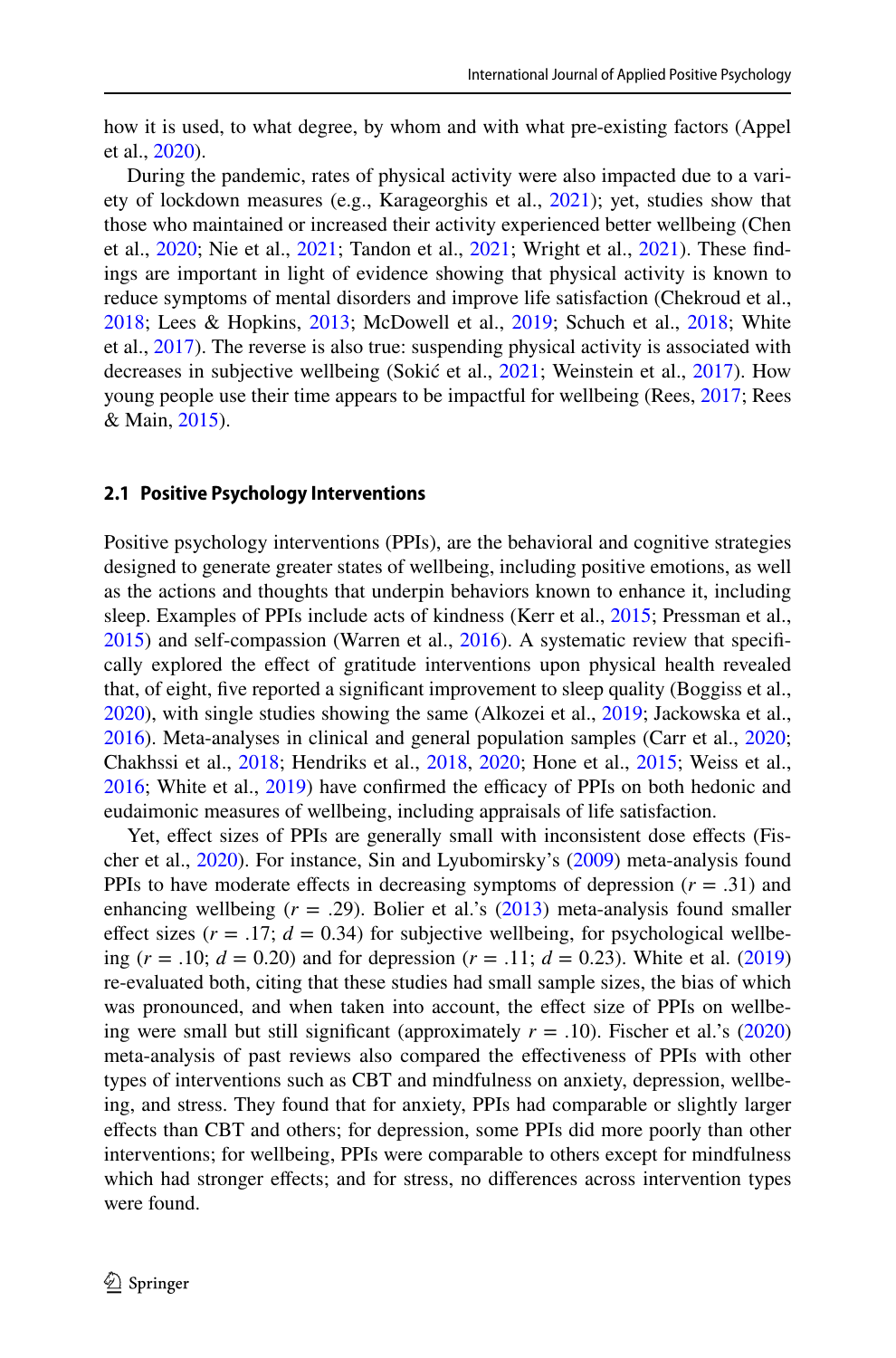Multi-component PPI (MPPI; Hendriks et al., [2020](#page-22-9)) programs offering a battery of PPIs administered over time with many measures collectively assessed, have also been examined. For instance, Shoshani and Steinmetz ([2014](#page-27-11)) compared PPI use in a middle school, where optimism, gratitude, character strengths, positive emotions, and strengthening relationships were the aim. PPI groups showed less distress, depression and anxiety a year later and gains in optimism, self-esteem and self-efficacy, with controls showing the opposite. Similarly, Shoshani and Slone ([2017\)](#page-27-12) evaluated 32 weeks of positive education modules across 12 classes: relative to controls, treatment groups showed more prosocial behavior, subjective wellbeing, and empathy, but no change to mental health. Finally, in Kuwait (Lambert et al., [2019b\)](#page-24-9) a program delivering weekly PPIs to almost 1,000 university and secondary students, showed that relative to controls three months later, wellbeing also rose.

Finally, the COVID-19 pandemic focused attention to the remediation of negative emotional experiences as emerging studies showed that loneliness, anxiety, stress, insomnia, fear and depression rose (Killgore et al., [2020;](#page-23-15) Kokou-Kpolou et al., [2020;](#page-23-16) Loades et al., [2020;](#page-24-10) Palgi et al., [2020;](#page-26-7) Shigemura et al., [2020](#page-27-13)). As PPI studies conducted during the pandemic are still forthcoming (i.e., Bono et al., [2020](#page-20-9); Dominguez-Rodriguez et al., [2020;](#page-21-5) Prinzing et al., [2020\)](#page-26-8), they too showed promise. For instance, Brouzos et al. ([2021](#page-20-10)) evaluated a six-week online PPI program with Greek adults showing that positive outcomes persisted two weeks later. Moreover, these sustained outcomes resulted in greater positive emotion and resilience, as well as a reduction in levels of perceived loneliness, depression and anxiety. Dennis et al. [\(2020\)](#page-21-6) explored the role of time orientation, examining which present-, past- or future-focused PPI had the largest efect on wellbeing during the pandemic, with the Best Possible Self (futurefocused) exercise showing the strongest outcomes.

#### **3 The Present Study**

The purpose of this study, which incidentally occurred during the COVID-19 pandemic, was to determine whether the delivery of a MPPI program, developed by the primary author and components of which were previously tested in schools and universities (i.e., Lambert et al., [2019a,](#page-24-11) [b\)](#page-24-9), could impact satisfaction with life, positive and negative afect, indicators of mental health, perceptions of school kindness, and levels of mental toughness. PPIs included for example, positive reminiscing (Speer & Delgado, [2017](#page-27-14)), mental contrasting (Oettingen et al., [2015\)](#page-26-9), and self-compassion (Neff & Pommier, [2013](#page-26-10)) (see Appendix for full content). Changes in physical activity, sleep duration, social media use and time playing video/online games were also explored.

#### **3.1 Method**

#### **3.1.1 Participants**

The MPPI program was delivered to 538 students (54.4% females) in grades 9 to 13 from a UAE private school. The breakdown was such: year  $9 = 86$  students (aged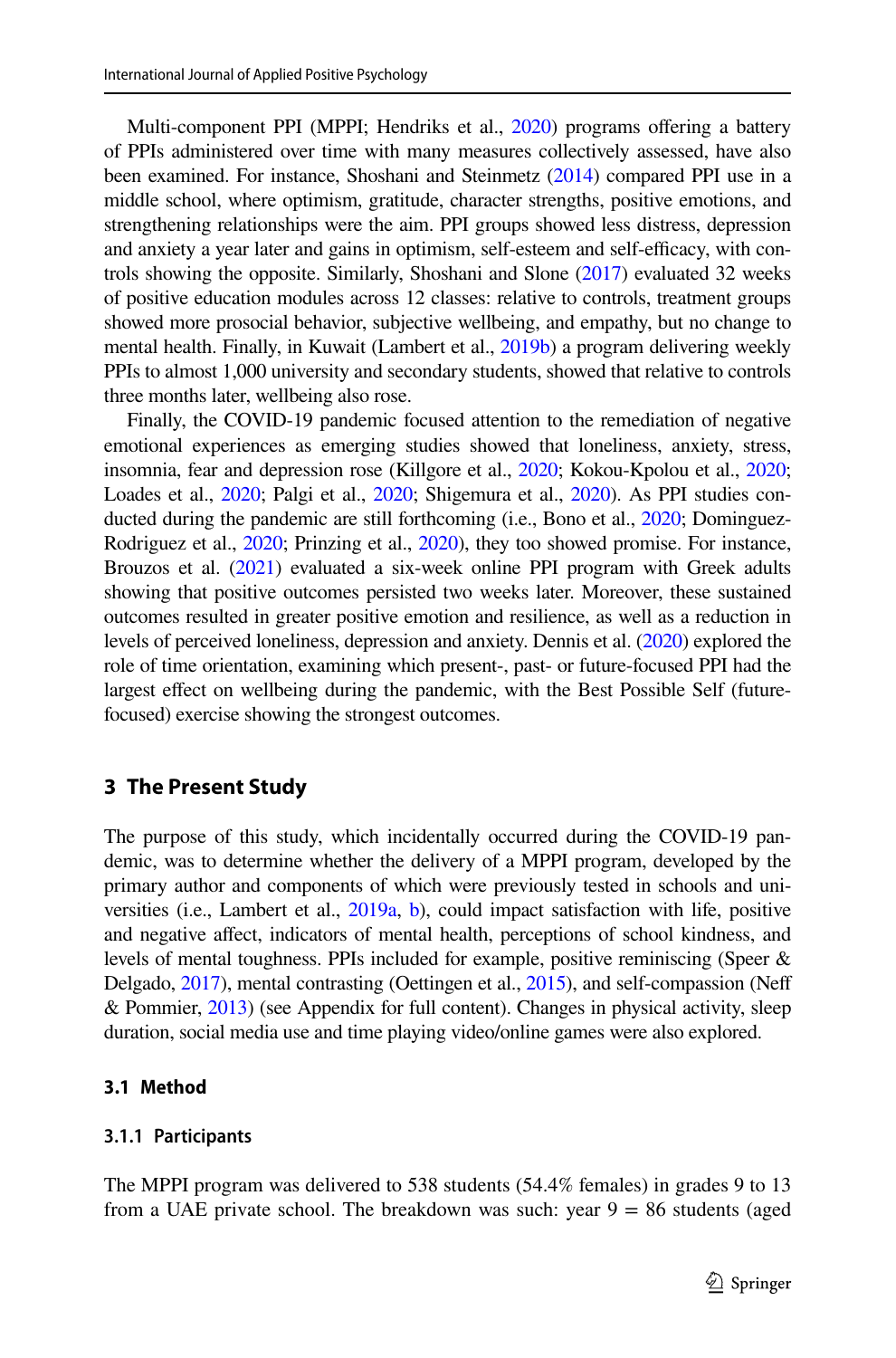13 to 14 years of age), year  $10 = 118$  (aged 14 to 15 years of age), year  $11 = 109$ (aged 15 to 16 years of age), year  $12 = 115$  (aged 16 to 17 years of age), year  $13 =$ 101 (aged 17 to 18 years of age), and no response = 9. The school is host to mostly expatriate students, with the sample consisting of 18 Australians, 20 Canadians, six students from the Gulf Cooperation Council nations (GCC; Oman, Bahrain, Qatar, Saudi Arabia, UAE, or Kuwait), 99 Indians, 24 Pakistani nationals, 242 British, and 17 American students. An additional 127 students reported 'Other' nationalities, with nine reporting nothing. The sample sizes at post-intervention 1 (PO1) and postintervention 2 (PO2) were 375 (55.6% females) and 265 (60.7% females), respectively. As there was neither control group, nor randomization, this sample comprised the total number of students taking part in the MPPI program.

#### **3.1.2 Procedure**

The MPPI program consisted of 15-to-20-minute weekly instruction. The program began in September 2019, when baseline measures were frst taken, and were followed by post-test measures (PO1) at the end of December 2019, and a second set (PO2) at the end of June 2020. Measures were completed by students via a link provided by the counselling team, in which students provided their identifcation numbers to track scores over time. Identifcation numbers were removed at the end of the program and data were coded anonymously. No grades or incentives were given for participation. Ethical approval was granted by the primary author's former institution and students and their parents provided informed written consent.

The weekly PPI program, the only programming being offered to students at this time, was delivered by teachers assigned to individual student groups with whom they met weekly for non-instructional contact time dedicated to catching up on classroom tasks, homework, guidance, etc. Approximately 15 to 20 minutes of this 60-minute time block was dedicated to the PPI program, where students were provided a short lesson on the topic at hand and engaged in either a writing, refection, action, or discussion activity to be done in the class and with practice throughout the week. As the school shifted its instruction online at the start of the COVID-19 lockdown in the third week of March (2020), the same groups remained intact and program delivery continued online. Students did not return to the physical school for the remainder of the academic year from this point onwards.

#### **3.1.3 Measures**

Hedonic and eudaimonic measures were used showing acceptable internal consistency levels (Table [2](#page-9-0)).

The *Positive & Negative Afect Schedule for Children-Short Form* (PANAS-C-SF; Ebesutani et al., [2012](#page-21-7)) assesses positive and negative affect in children six to 18 years of age. There are ten items (i.e., joyful, cheerful, happy, lively, proud, miserable, mad, afraid, scared, sad) rated on a fve-point Likert scale where higher ratings indicate a greater level of the given emotion based on the previous week.

The *Mental Health Continuum Short Form* (MHC-SF; Keyes, 2009) measures social wellbeing (social integration, contribution, growth, social acceptance, social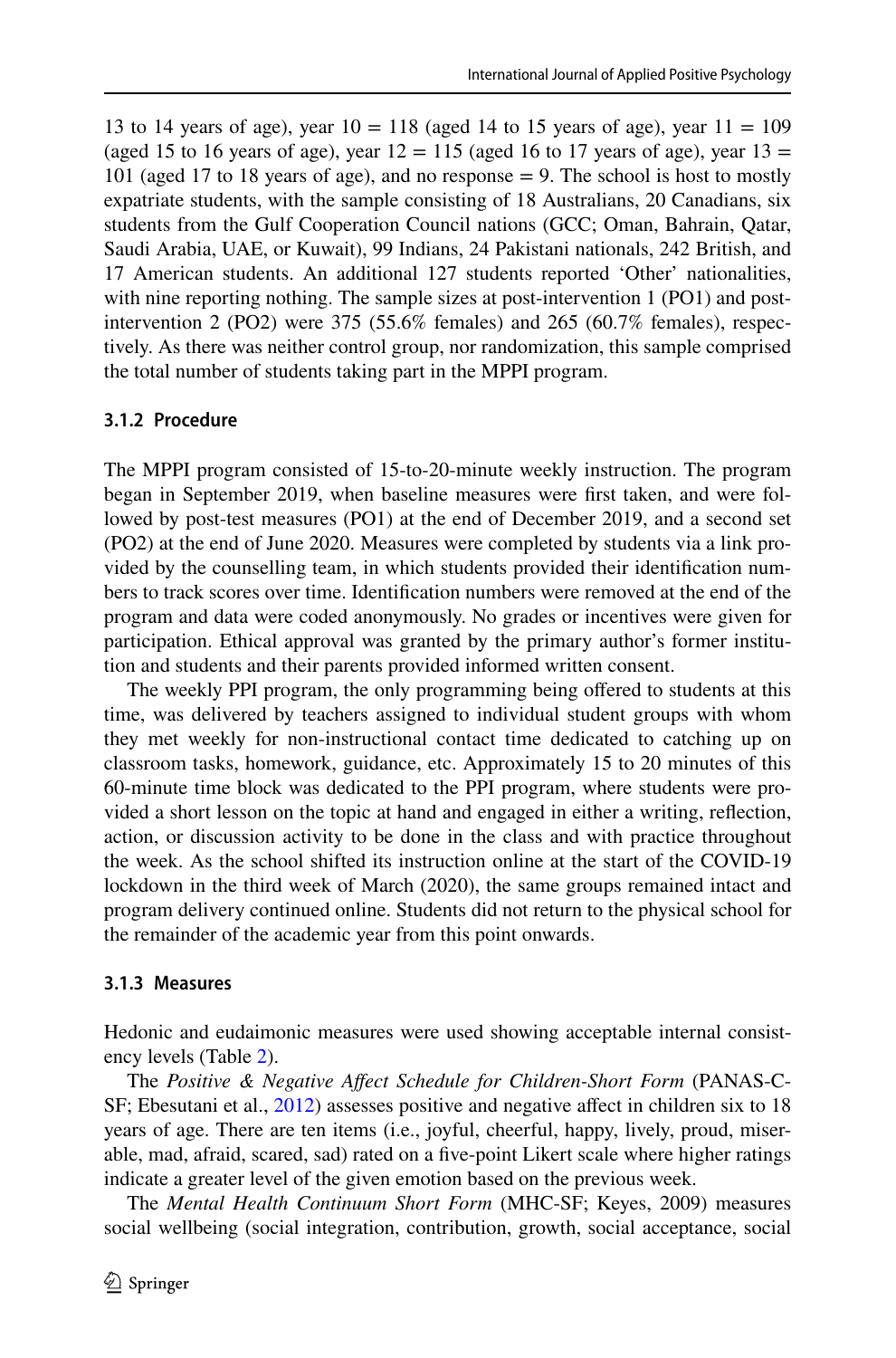interest), emotional wellbeing (positive emotion and life satisfaction, considered hedonic wellbeing), and psychological wellbeing (autonomy, personal growth, selfacceptance, environmental mastery, positive relations, and life purpose, considered eudaimonic wellbeing). The 14-item scale has been validated across cultural contexts (Joshanloo et al., 2013; Khumalo et al., 2012) and has good test-retest reliability (Lamers et al., 2012).

The *Student Satisfaction with Life Scale* (SSLS) (Huebner, 1991); This sevenitem measure of life satisfaction in children as young as eight years has acceptable internal consistency, a unidimensional factor structure, and adequate temporal stability. An item example includes, "My life is better than most kids," and "I have what I want in life."

The *School Kindness Scale* (Binfet et al., 2016) is a fve-item measure of schoolbased kindness using a fve-point Likert type scale. Items include students' perceptions of the frequency of classroom kindness ("Kindness happens regularly in my classroom") and whether it is encouraged ("The adults in my school model kindness").

The *Mental Toughness Scale for Adolescents* (MTS-A; McGeown et al., [2018\)](#page-25-10) has 18 items measuring: (1) Control: feeling in control of one's life and emotions; (2) Commitment: remaining steadfast in the face of goal pursuit despite difculty; (3) Challenge: accepting threat as opportunities for growth; (4) Confdence: having faith in one's personal and interpersonal abilities (Clough et al., 2002). Internal consistency (alpha) estimates range from 0.70 to 0.79 (Gerber et al., [2018;](#page-22-11) Lang et al., [2019](#page-24-12); McGeown et al., [2018](#page-25-10)).

Time-use was measured using fve-point Likert scales for a. physical activity ("In an average week, how many minutes of physical activity do you do? 1) 30 minutes or less; 2) 60 minutes or less; 3) 90 minutes or less; 4) 120 minutes or less; 5) More than 120 minutes"); b. hours of sleep ("How many hours of sleep, on average, do you get each night? 1) Less than 5; 2) Between 5 - 7; 3) Between 7 - 9; 4) More than 9"); c. social media use ("How much time do you spend on social media each day? 1) None; 2) Less than 1 hour; 3) Up to 3 hours: 4) Between 4 and 6: 5) More than 6"); and d. time playing video/online games ("How much time do you spend playing video or online games each day? 1) None; 2) Less than 1 hour; 3) Up to 3 hours; 4) Between 4 - 6; 5) More than 6").

#### **4 Statistical Methods**

To examine if the intervention had a signifcant efect on the outcomes of the study at PO1, we performed paired-sample *t*-tests for all the variables of the study. Next, to examine if the intervention had a signifcant efect on the study's variables at PO2 (compared to pre-intervention), we performed another set of paired-sample *t*-tests. To study changes in students' daily activities as a consequence of the lockdown measures (i.e., between PO1 and PO2), we performed another set of paired-sample *t*-tests for variables reporting on daily activities. Finally, to study how changes in daily habits impacted the likelihood of experiencing increased wellbeing, we created a binary variable for each of the wellbeing items and scales studied  $(1=$  the score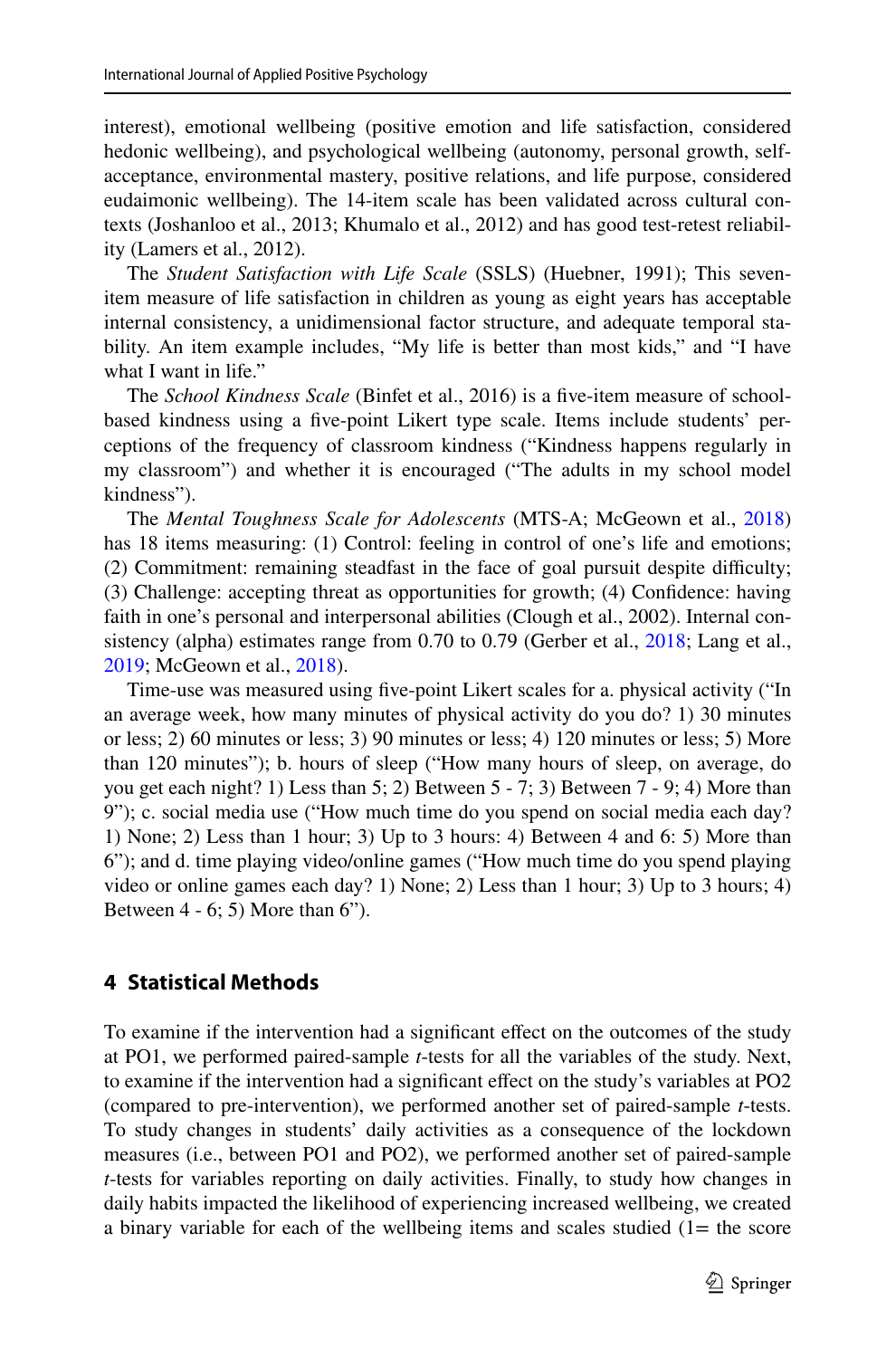in the wellbeing item/scale increased;  $0=$  the score in the wellbeing item/scale did not increase) and estimated logistic regression models. Data was analyzed using the SPSS 26 and JASP 0.12.2.0.

### **5 Results**

Descriptive statistics for the variables of the study at the three time points are pre-sented in Table [1](#page-8-0), while Table [2](#page-9-0) presents the intercorrelations between all studyrelated variables at the pre-intervention phase. All variables were positively correlated with each other, except for Negative Affect which showed an inverse relationship with all other variables (as expected).

Overall, the mean levels of the positive outcomes of the study increased as a result of the intervention, whereas negative afect declined post-intervention. The results (Table [3](#page-10-0)) suggest that the post-intervention increases in nine of the variables were statistically signifcant: MHC total, MHC emotional (hedonic), MHC social, Positive afect, MTS total, interpersonal confdence, emotional control, life control, and student life satisfaction. Efect sizes (Cohen's *ds*) ranged between 0.111 and 0.212. A Cohen's *d* smaller than .20 is considered small, between .20 and .50 is considered medium, and greater than .80 is considered large (Valladares-Neto, [2018\)](#page-28-14). Thus, these effect sizes are in the small range.

In Table [4,](#page-10-1) increases in nine of the variables were statistically signifcant when comparing baseline to PO2: MHC psychological (eudaimonic), Negative afect, MTS total, challenge, interpersonal confdence, emotional control, life control, student life satisfaction, and school kindness. Efect sizes (Cohen's *ds*) ranged between 0.139 and 0.289, and were bigger on average at PO2.

The results show that the increases in life satisfaction and four MTS variables (MTS total, interpersonal confdence, emotional control, and life control) at PO1 were sustained or grew at PO2. Positive affect and three of the MHC variables (MHC total, MHC emotional (hedonic), and MHC social) signifcantly increased at PO1 but reverted near to their pre-intervention levels at PO2. Interestingly, four of the variables did not increase signifcantly at PO1; yet, showed signifcant increases at PO2: MHC psychological (eudaimonic), PANAS negative afect, MTS challenge, and school kindness scale.

Further, , on average, the lockdown meant less physical activity, but more sleep, social media use, and playing video/online games. Out of those who responded both in PO1 and PO2, the numbers for these time-use variables were the following: sleep [Decreased: 21 (11.06%); Same: 130 (68.42%); Increased: 39 (20.52%)]; physical activity [Decreased: 50 (26.32%); Same: 113 (59.47%); Increased: 27 (14.21%)]; social media; [Decreased: 16 (8.42%); Same: 102 (53.68%); Increased: 72 (37.89%)]; videogames [Decreased: 16 (8.42%); Same: 115 (60.53%); Increased: 59 (31.05%)]. Further supporting these trends, Table [5](#page-11-0) shows that, for the four timeuse Likert scales (see more details about the scales in section 3.1.3 Measures), the efect sizes (Cohen's *ds*) were statistically signifcant and ranged between 0.118 and 0.472.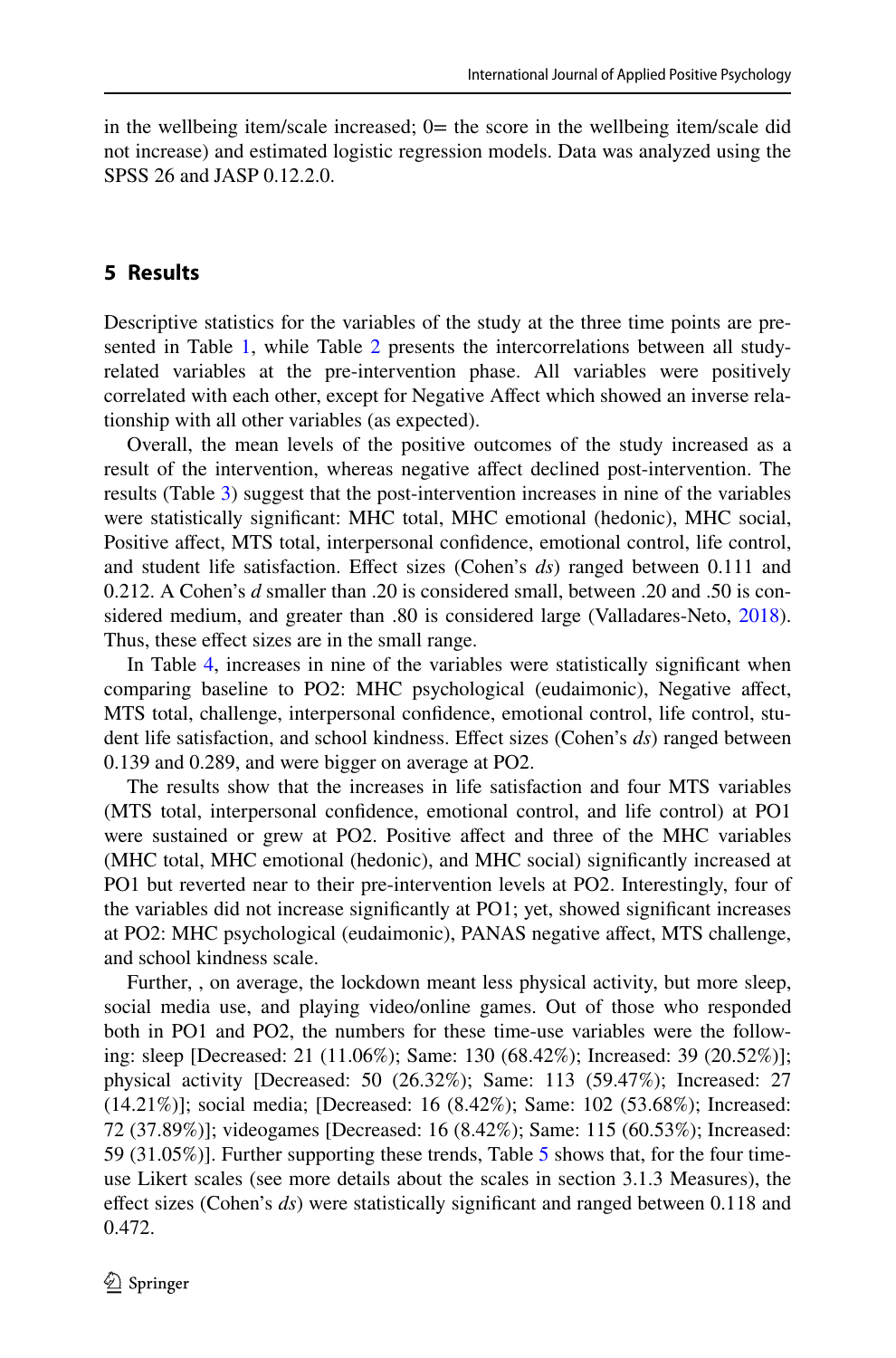<span id="page-8-0"></span>

|                                | Pre    |      |                | ā      |               |                       | P <sub>O</sub> <sub>2</sub> |                                      |                 | Alpha |            |            |
|--------------------------------|--------|------|----------------|--------|---------------|-----------------------|-----------------------------|--------------------------------------|-----------------|-------|------------|------------|
|                                | $\geq$ | Z    | SD             | $\geq$ | Z             | SD                    | $\geq$                      | Z                                    | SD              | Pre   | ā          | g          |
| MHC total                      | 538    | 4.48 | 2              | 375    | 4.59          | 85                    | 265                         | $-4.5$                               | 87              | 913   | 927        | 928        |
| MHC emotional (hedonic)        | 538    | 4.88 | 88             | 375    | 4.96          | 84                    | 265                         | 4.81                                 | 89              | 822   | 849        | 834        |
| MHC social                     | 538    | 4.13 | $\sum$         | 375    | $\frac{3}{4}$ | $\sum$                | 265                         | 4.14                                 | 1.06            |       | 836        | .848       |
| MHC psychological (eudaimonic) | 538    | 4.58 | $\overline{6}$ | 375    | 4.63          | $\overline{5}$        | 265                         | 4.66                                 | $\overline{5}$  | 829   | 860        | .865       |
| PANAS positive affect          | 534    | 3.62 | 85             | 375    | 3.74          | $\overline{81}$       | 265                         | 3.61                                 | 79              | 899   | 912        | 88         |
| PANAS negative affect          | 534    | 2.01 | 79             | 375    | 1.95          | P.                    | 265                         | $\overline{1.90}$                    | $\overline{71}$ | .816  | .841       | 779        |
| MTS total                      | 529    | 2.93 | 43             | 375    | 2.97          | $\frac{4}{6}$         | 263                         | 2.98                                 | 43              | .884  | .914       | .892       |
| MTS challenge                  | 529    | 3.23 | 50             | 375    | 3.21          | $\dot{5}$             | 263                         |                                      | $\dot{5}$       | 800   | .861       | 805        |
| MTS interpersonal confidence   | 529    | 2.65 | 73             | 375    |               | $\ddot{c}$            | 263                         |                                      | 72              | 784   | .788       | <b>16L</b> |
| MTS confidence in abilities    | 529    | 2.93 | 65             | 375    | 2.72<br>2.95  | 63                    | 263                         | $3.31$<br>$2.65$<br>$2.93$<br>$2.67$ | 67              | .871  |            | 896        |
| MTS emotional control          | 529    | 2.58 | 72             | 375    | 2.71          | $\tilde{\mathcal{L}}$ | 263                         |                                      | 73              | 818   | 874<br>837 | 870        |
| MTS life control               | 529    | 3.02 | 57             | 375    | 3.09          | 53                    | 263                         | 3.13                                 | 53              | 665   | .694       | .693       |
| MTS commitment                 | 529    | 3.16 | 55             | 375    | 3.14          | 57                    | 263<br>265                  | $3.19$<br>4.85                       | 55              | 769   |            | 806        |
| Student life satisfaction      | 535    | 4.67 | 80             | 375    | 4.75          | 56                    |                             |                                      | 52              | 831   | 843        | 837        |
| School kindness                | 533    | 4.13 | 63             | 375    | 4.13          | $\mathfrak{D}$        | 265                         | 4.34                                 | 56              | 786   | 829        | 831        |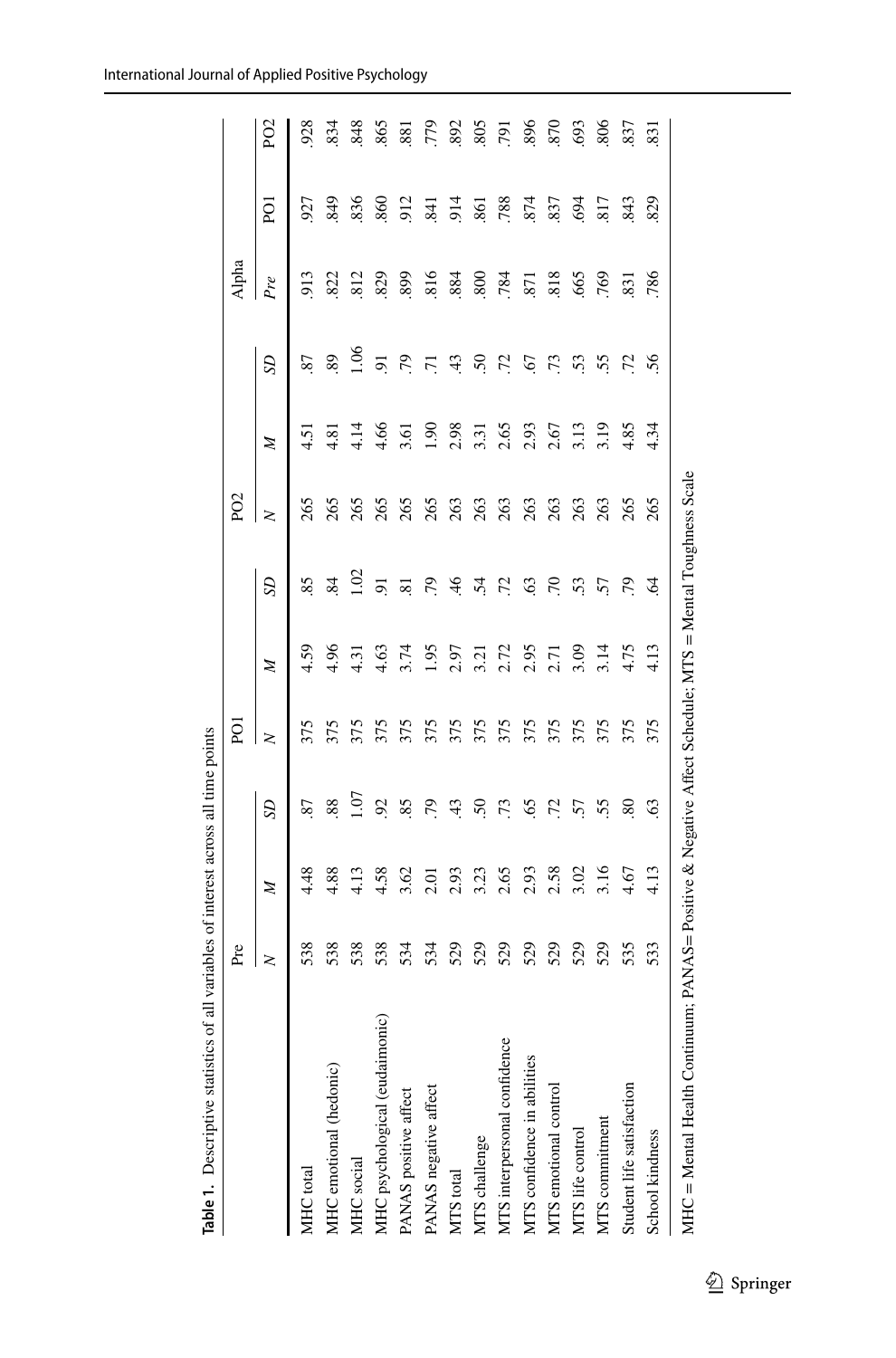|                                                                                                                                                                                                           |                 | 2               | 3              | 4               | 5     | ७      | 冖              | $\infty$       | ٥         | $\supseteq$    |                           | $\overline{c}$ | $\mathbf{13}$ | $\overline{4}$ |
|-----------------------------------------------------------------------------------------------------------------------------------------------------------------------------------------------------------|-----------------|-----------------|----------------|-----------------|-------|--------|----------------|----------------|-----------|----------------|---------------------------|----------------|---------------|----------------|
| 1. MHC total                                                                                                                                                                                              |                 |                 |                |                 |       |        |                |                |           |                |                           |                |               |                |
| 2. MHC emotional (hedonic)                                                                                                                                                                                | ∞               |                 |                |                 |       |        |                |                |           |                |                           |                |               |                |
| 3. MHC social                                                                                                                                                                                             | $\overline{6}$  | Ŝ,              |                |                 |       |        |                |                |           |                |                           |                |               |                |
| 4. MHC psychological (eudaimonic)                                                                                                                                                                         | 93              | $\sqrt{2}$      | 75             |                 |       |        |                |                |           |                |                           |                |               |                |
| 5. PANAS positive affect                                                                                                                                                                                  | 73              | 68              | $\overline{6}$ | $\mathcal{S}^9$ |       |        |                |                |           |                |                           |                |               |                |
| 6. PANAS negative affect                                                                                                                                                                                  | $-52$           | $-48$           | $-48$          | $-46$           | $-46$ |        |                |                |           |                |                           |                |               |                |
| 7. MTS total                                                                                                                                                                                              | 66              | 52              | 55.            | 67              | 57    | $\div$ |                |                |           |                |                           |                |               |                |
| 8. MTS challenge                                                                                                                                                                                          | 42              | 33              | 33             | $\ddot{4}$      | 38    | $-23$  | 67             |                |           |                |                           |                |               |                |
| 9. MTS interpersonal confidence                                                                                                                                                                           | 46              | $\overline{31}$ | $\overline{4}$ | 47              | 38    | $-28$  | 17             | $\ddot{3}$     |           |                |                           |                |               |                |
| 10. MTS confidence in abilities                                                                                                                                                                           | 53              | $\overline{4}$  | 42             | 57              | 47    | $-35$  | 78             | $\ddot{c}$     | 53        |                |                           |                |               |                |
| 11. MTS emotional control                                                                                                                                                                                 | $\overline{4}$  | 38              | 38             | $\overline{4}$  | 38    | -49    | 68             | $\mathcal{Z}$  | 36        | $\overline{4}$ |                           |                |               |                |
| 12. MTS life control                                                                                                                                                                                      | 50              | $\ddot{4}$      | 43             | 48              | 43    | $-32$  | $\overline{6}$ | $\pm$          | 32        | 43             | $\widetilde{\mathcal{Z}}$ |                |               |                |
| 13. MTS commitment                                                                                                                                                                                        | $\overline{40}$ | $\overline{31}$ | 32             | 43              | 32    | $-22$  | 67             | $\frac{46}{5}$ | 29        | $\overline{4}$ | ਲ੍                        | 39             |               |                |
| 14. Student life satisfaction                                                                                                                                                                             | .70             | 66              | 56             | 68              | 63    | $-52$  | $\tilde{56}$   | 34             | 32        | $\frac{49}{5}$ | $\pm$                     | $\frac{4}{3}$  | 36            |                |
| 15. School kindness                                                                                                                                                                                       | $\frac{8}{4}$   | 36              | 45             | 4               | 43    | $-35$  | 35             | 32             | $\vec{=}$ | 26             | 28                        | 26             | $\ddot{c}$    | 39             |
| The smallest correlation in the table, that is, between MTS interpersonal confidence and School kindness of 0.14 is significant at $p < 0.01$ , all other coefficients are signifi-<br>cant at $p < .001$ |                 |                 |                |                 |       |        |                |                |           |                |                           |                |               |                |

<span id="page-9-0"></span>Table 2. Correlations for Pre-intervention **Table 2.** Correlations for Pre-intervention

MHC = Mental Health Continuum; PANAS= Positive & Negative Afect Schedule; MTS = Mental Toughness Scale

MHC = Mental Health Continuum; PANAS= Positive & Negative Affect Schedule; MTS = Mental Toughness Scale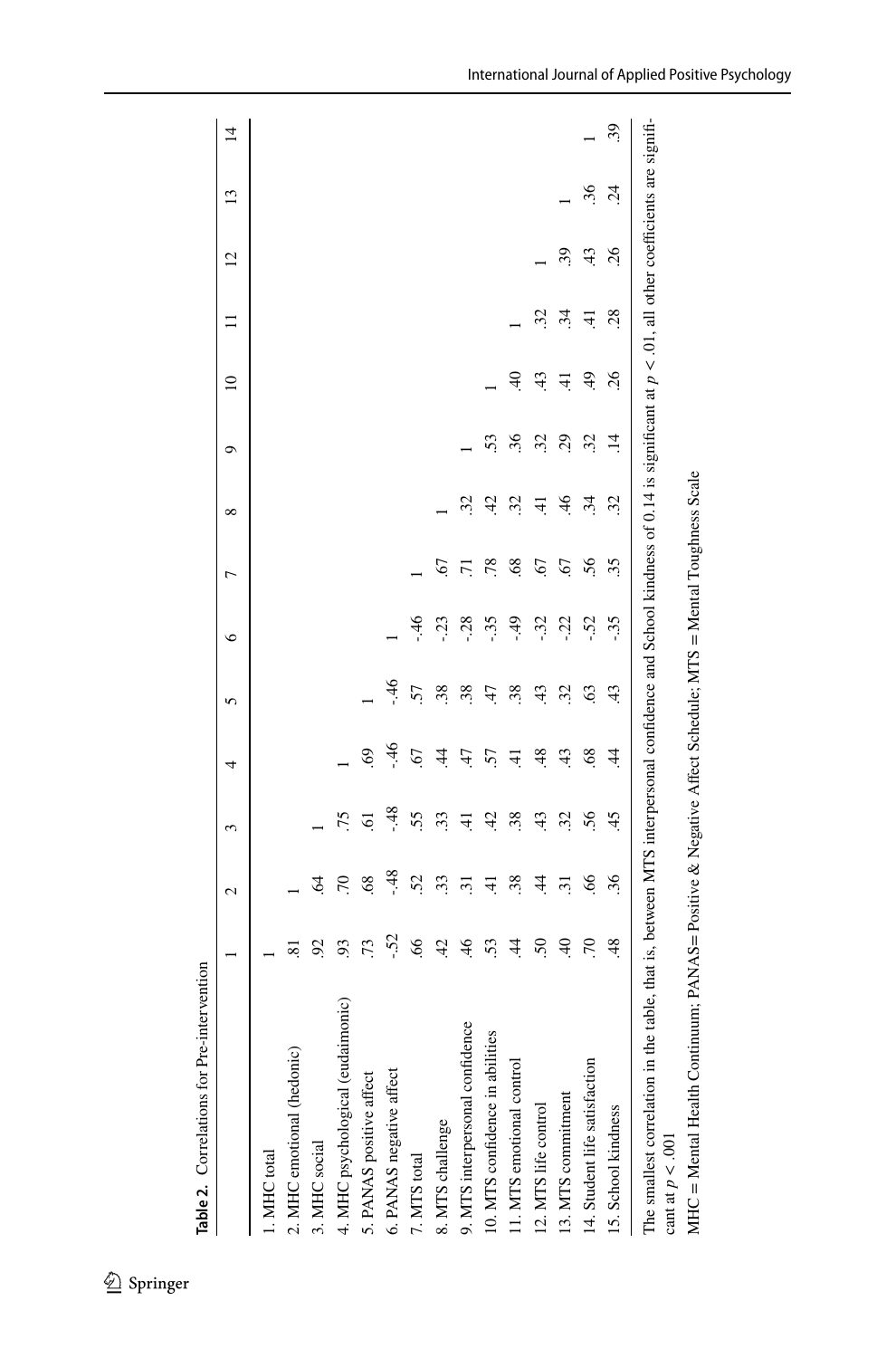|                                | $\tau$   | Df  | $\boldsymbol{P}$ | Cohen's $d$ |
|--------------------------------|----------|-----|------------------|-------------|
| <b>MHC</b> total               | $-3.397$ | 374 | < .001           | $-0.175$    |
| MHC emotional (hedonic)        | $-2.377$ | 374 | 0.018            | $-0.123$    |
| MHC social                     | $-4.108$ | 374 | < 0.001          | $-0.212$    |
| MHC psychological (eudaimonic) | $-1.711$ | 374 | 0.088            | $-0.088$    |
| PANAS positive affect          | $-3.872$ | 373 | < .001           | $-0.200$    |
| PANAS negative affect          | 1.771    | 373 | 0.077            | 0.092       |
| MTS total                      | $-2.821$ | 370 | 0.005            | $-0.146$    |
| MTS challenge                  | < .001   | 370 | 1.000            | < .001      |
| MTS interpersonal confidence   | $-3.295$ | 370 | 0.001            | $-0.171$    |
| MTS confidence in abilities    | 0.032    | 370 | 0.974            | 0.002       |
| MTS emotional control          | $-3.872$ | 370 | < .001           | $-0.201$    |
| MTS life control               | $-2.956$ | 370 | 0.003            | $-0.153$    |
| MTS commitment                 | 0.303    | 370 | 0.762            | 0.016       |
| Student life satisfaction      | $-2.137$ | 373 | 0.033            | $-0.111$    |
| School kindness                | $-0.416$ | 372 | 0.678            | $-0.022$    |
|                                |          |     |                  |             |

<span id="page-10-0"></span>**Table 3.** The results of paired samples t-tests comparing baseline to PO1

MHC = Mental Health Continuum; PANAS= Positive & Negative Affect Schedule; MTS = Mental Toughness Scale

<span id="page-10-1"></span>

| <b>Table 4.</b> The results of paired<br>samples t-tests comparing |                                | T                  | Df  | P                  | Cohen's $d$ |
|--------------------------------------------------------------------|--------------------------------|--------------------|-----|--------------------|-------------|
| baseline to PO2                                                    | MHC total                      | -0.954             |     | 264 0.341          | $-0.059$    |
|                                                                    | MHC emotional (hedonic)        | 1.488              |     | 264 0.138          | 0.091       |
|                                                                    | MHC social                     | $-0.660$           |     | 264 0.510          | $-0.041$    |
|                                                                    | MHC psychological (eudaimonic) | $-2.271$           |     | 264 0.024          | $-0.139$    |
|                                                                    | PANAS positive affect          | 0.286              |     | 261 0.775          | 0.018       |
|                                                                    | PANAS negative affect          | 2.925              | 261 | 0.004              | 0.181       |
|                                                                    | <b>MTS</b> total               | $-3.187$           |     | 259 0.002          | $-0.198$    |
|                                                                    | MTS challenge                  | $-2.463$           |     | 259 0.014          | $-0.153$    |
|                                                                    | MTS interpersonal confidence   | $-2.272$ 259 0.024 |     |                    | $-0.141$    |
|                                                                    | MTS confidence in abilities    | $-0.906$ 259 0.366 |     |                    | $-0.056$    |
|                                                                    | MTS emotional control          | $-2.955$           |     | 259 0.003          | $-0.183$    |
|                                                                    | MTS life control               | $-2.834$           |     | 259 0.005          | $-0.176$    |
|                                                                    | MTS commitment                 | $-0.159$ 259 0.874 |     |                    | $-0.010$    |
|                                                                    | Student life satisfaction      |                    |     | $-4.675$ 261 < 001 | $-0.289$    |
|                                                                    | School kindness                | -4.678             |     | $261 \le 0.001$    | $-0.289$    |

 $MHC = M$ ental Health Continuum; PANAS= Positive & Negative Afect Schedule; MTS = Mental Toughness Scale

Table [6](#page-12-0) results, reported in odds ratios (OR), shows that most of the statistically signifcant efects are observed for changes in hours of sleep. Compared to those who did not report sleeping more during the lockdown (i.e. PO2), those who did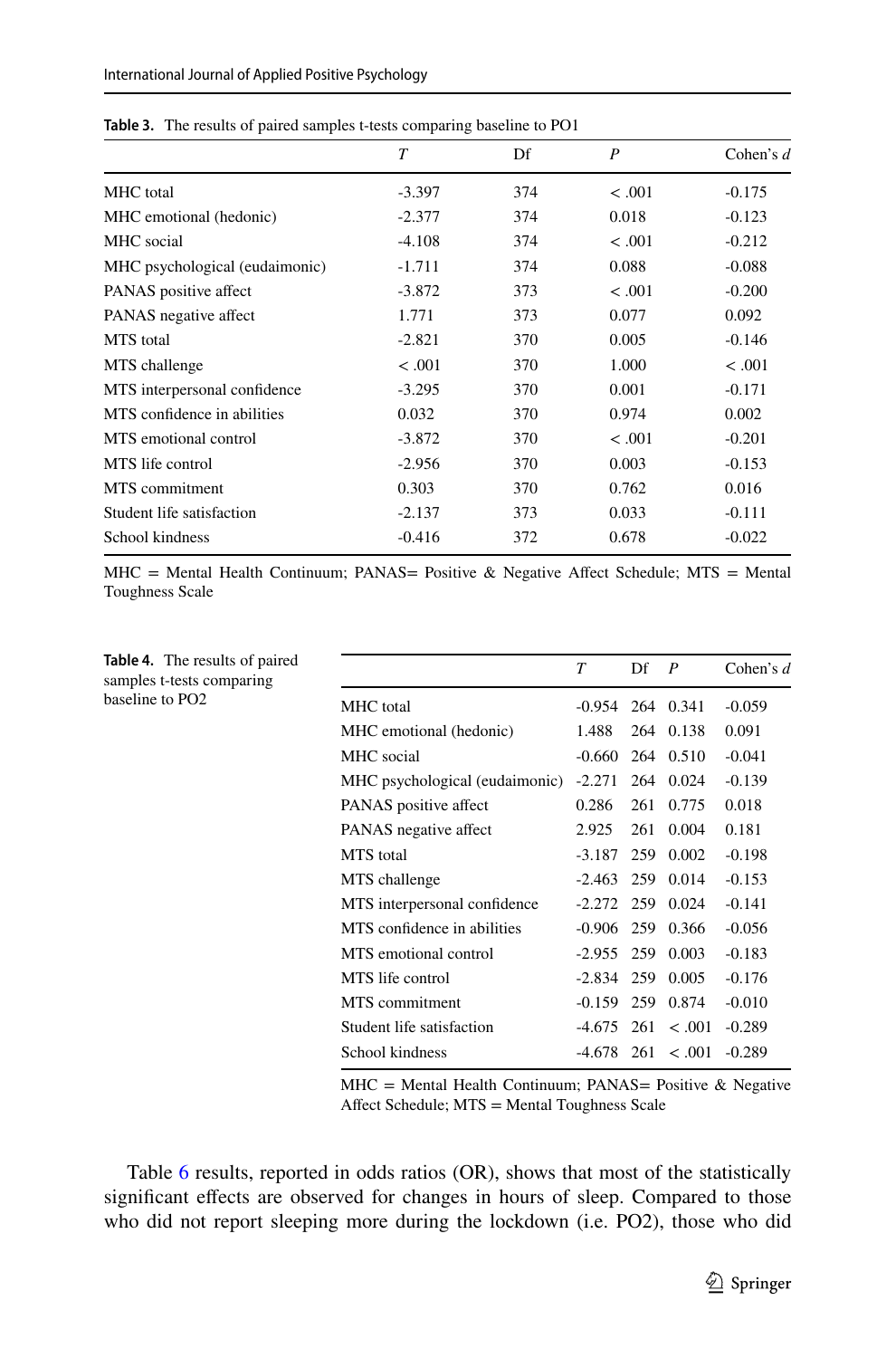were three times more likely to report agreement with the statement 'My life is going well' compared to the pre-lockdown situation (i.e. PO1). They were three times more likely to report positive affect, twice less likely to report more negative afect and 4.45 times more likely to report greater emotional (hedonic) wellbeing. Statistically significant effects were absent for other activities, with a few exceptions for some specifc items. For example, students who increased their physical activity in lockdown seemed more likely to report greater psychological (eudaimonic) and social wellbeing, although effects were statistically significant for three social wellbeing items only.

Out of those who responded both in PO1 and PO2, these are the numbers for the time-use variables:

- Sleep [Decreased: 21 (11.06%); Same: 130 (68.42%); Increased: 39 (20.52%)]
- Physical activity [Decreased: 50 (26.32%); Same: 113 (59.47%); Increased: 27  $(14.21\%)$
- Social media [Decreased: 16 (8.42%); Same: 102 (53.68%); Increased: 72 (37.89%)]
- Videogames [Decreased: 16 (8.42%); Same: 115 (60.53%); Increased: 59 (31.05%)]

### **6 Discussion**

This study sought to determine the efects of a PPI program on student wellbeing, while also considering the impacts of sleep, physical activity and time spent online. The COVID-19 pandemic transpired during this time, but nonetheless allowed interesting insights to emerge. For instance, students reported greater life satisfaction and decreases to negative affect (from pre, PO1 to PO2) despite experiencing a pandemic, albeit with smaller efect sizes than those presented in prior studies (Chakhssi et al., [2018;](#page-20-7) Hendriks et al., [2018](#page-22-8); Hendriks et al., [2020;](#page-22-9) Weiss et al., [2016](#page-28-12); White et al., [2019\)](#page-28-13). This suggests that PPIs may have counteracted at least some associated pandemic challenges. Scores on overall mental toughness and its sub-components (interpersonal confdence, emotional control, life control) increased over the two follow up time points, suggesting that coping with pandemic-related stressors may have equipped adolescents with necessary skills pertaining to resilience, which

<span id="page-11-0"></span>

|  |  | <b>Table 5.</b> Paired samples t-test results for PO1 and PO2 |  |  |  |  |  |  |
|--|--|---------------------------------------------------------------|--|--|--|--|--|--|
|--|--|---------------------------------------------------------------|--|--|--|--|--|--|

|                                  | Mean PO1 | SD PO1 | Mean PO2 | SD PO2 | T        | Df  | $\boldsymbol{P}$ | Cohen's $d$ |
|----------------------------------|----------|--------|----------|--------|----------|-----|------------------|-------------|
| Physical activity                | 4.28     | 1.13   | 4.14     | 1.18   | 2.049    | 189 | 0.021            | 0.118       |
| Night sleep time $2.51$          |          | 0.03   | 2.65     | 0.62   | $-2.313$ | 189 | 0.011            | $-0.217$    |
| Social media use                 | 2.72     | 0.66   | 3.06     | 0.80   | $-6.179$ | 189 | < .001           | $-0.472$    |
| Playing video or<br>online games | 1.53     | 0.69   | 1.81     | 0.94   | $-4.903$ | 189 | < .001           | $-0.341$    |

Mean and standard deviation (SD) represent the score in the 1-5 Likert scale described in section 3.1.3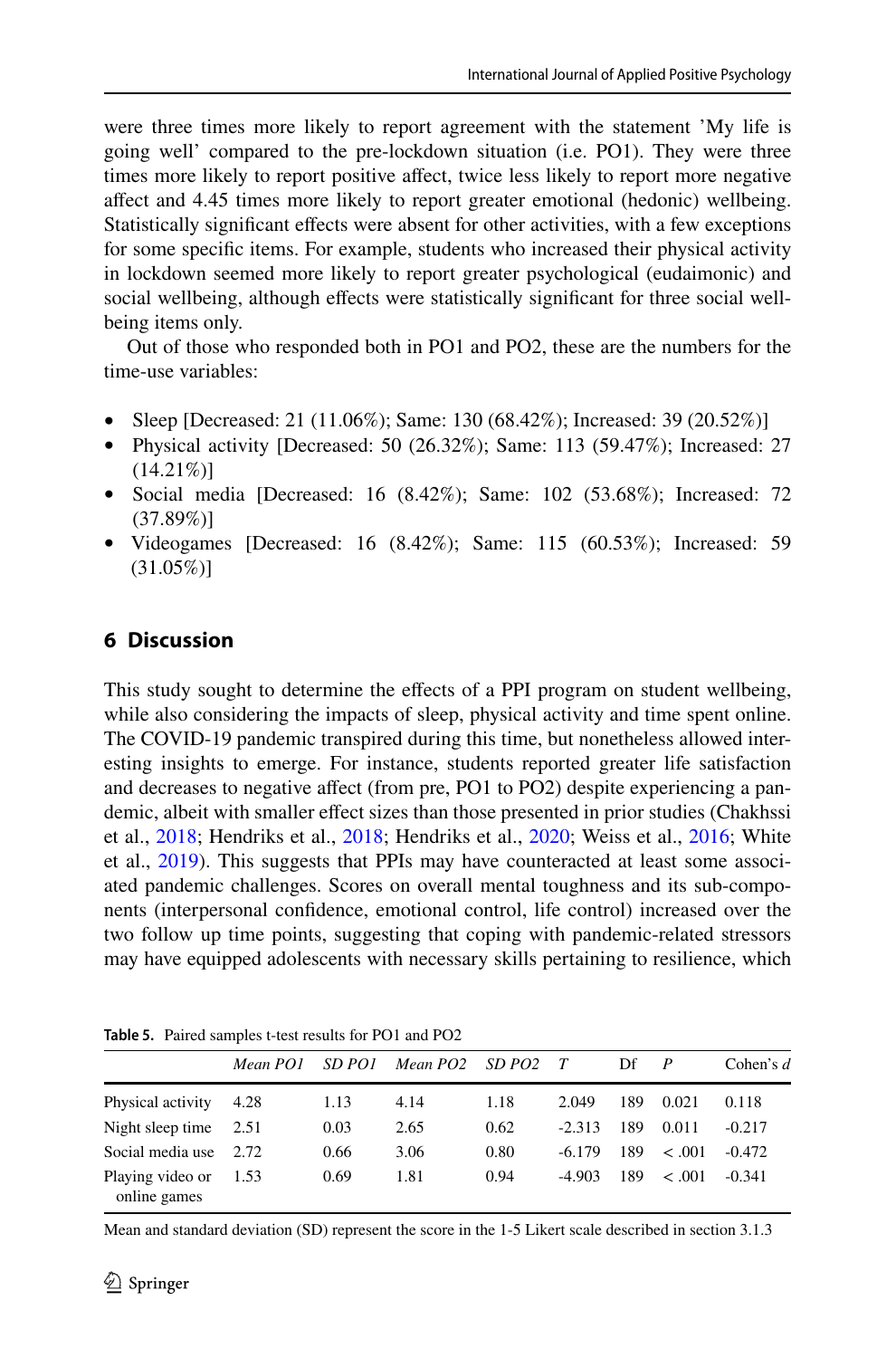<span id="page-12-0"></span>

| Table 6. Increased likelihood (odd ratios) of scoring higher in wellbeing items and scales among those who reported spending more time in each activity during lockdown |                |                   |                           |      |                  |      |                                |                |
|-------------------------------------------------------------------------------------------------------------------------------------------------------------------------|----------------|-------------------|---------------------------|------|------------------|------|--------------------------------|----------------|
|                                                                                                                                                                         |                | Physical activity | Sleep duration<br>(hours) |      | Social media     |      | Playing video/<br>online games |                |
|                                                                                                                                                                         | $\alpha$       | SE                | $\approx$                 | SE   | $\approx$        | SE   | $\approx$                      | SE             |
| Satisfaction with life (total)                                                                                                                                          | S.             | 0.45              | 1.46                      | 0.54 | 1.43             | 0.43 | $-66$                          | 0.53           |
| My life is going well                                                                                                                                                   | 59             | 0.71              | $2.99**$                  | 1.14 | 1.75             | 0.59 | 1.15                           | $\overline{6}$ |
| My life is just right                                                                                                                                                   | $\overline{S}$ | 0.46              | 1.45                      | 0.55 | 1.34             | 0.44 | $\overline{2}$                 | $-11$          |
| things in my life<br>would like to change many                                                                                                                          | 1.80           | 0.75              | $\ddot{q}$                | 0.45 | 0.96             | 0.29 | 1.46                           | 0.46           |
| of life<br>wish I had a different kind                                                                                                                                  | 0.75           | 0.33              | 1.66                      | 0.60 | 0.91             | 0.28 | 1.23                           | 0.39           |
| I have a good life                                                                                                                                                      | 0.82           | 0.41              | 1.03                      | 0.42 | 1.56             | 0.53 | $\overline{131}$               | 0.46           |
| I have what I want in life                                                                                                                                              | 0.57           | 0.33              | 1.28                      | 0.54 | 0.89             | 0.32 | 1.14                           | 0.43           |
| My life is better than most kids                                                                                                                                        | 2.22           | 1.01              | 1.73                      | 0.71 | 1.35             | 64.0 | 0.98                           | 0.38           |
| Positive affect (total)                                                                                                                                                 | 1.54           | 0.67              | $3.03***$                 | 1.13 | 0.91             | 0.30 | 1.12                           | 0.38           |
| Joyful                                                                                                                                                                  | 1.38           | 0.66              | $2.30*$                   | 0.92 | 0.85             | 0.32 | 1.26                           | 0.47           |
| Cheerful                                                                                                                                                                | 1.84           | 0.90              | $2.75*$                   | 1.15 | 0.47             | 0.20 | 0.80                           | 0.34           |
| Happy                                                                                                                                                                   | 2.12           | 1.00              | $3.47***$                 | 1.42 | 0.51             | 0.21 | 0.87                           | 0.36           |
| Lively                                                                                                                                                                  | 2.15           | 0.95              | $2.52*$                   | 0.98 | 0.77             | 0.28 | 1.49                           | 0.53           |
| Proud                                                                                                                                                                   | 1.80           | 0.77              | 1.45                      | 0.55 | 1.84             | 0.60 | 1.70                           | 0.57           |
| Negative affect (total)                                                                                                                                                 | 0.86           | 0.37              | $0.44*$                   | 0.18 | 48               | 0.45 | 1.73                           | 0.55           |
| Miserable                                                                                                                                                               | 0.53           | 0.31              | 0.54                      | 0.26 | $\overline{170}$ | 0.59 | 1.05                           | 0.39           |
| $\rm{Mad}$                                                                                                                                                              | 1.04           | 64.0              | 1.03                      | 0.42 | 1.39             | 0.47 | 0.89                           | 0.32           |
| Afraid                                                                                                                                                                  | 1.15           | 0.55              | 0.65                      | 0.30 | 1.12             | 0.39 | 1.92                           | 0.68           |
| Scared                                                                                                                                                                  | 1.32           | 0.67              | 0.76                      | 0.37 | $2.29*$          | 0.87 | 1.02                           | 6.41           |
| Sad                                                                                                                                                                     | 0.72           | 0.38              | $0.22*$                   | 0.14 | 1.70             | 0.59 | 1.37                           | 0.50           |
| C) Short Form (total)<br>Mental Health Continuum (MH                                                                                                                    | 1.40           | 0.58              | 1.81                      | 0.66 | 0.82             | 0.25 | 1.43                           | 0.45           |
| (hedonic) (total)<br>MHC - Emotional wellbeing                                                                                                                          | 0.81           | 0.38              | 4.45****                  | 1.68 | 1.34             | 0.44 | 0.95                           | 0.33           |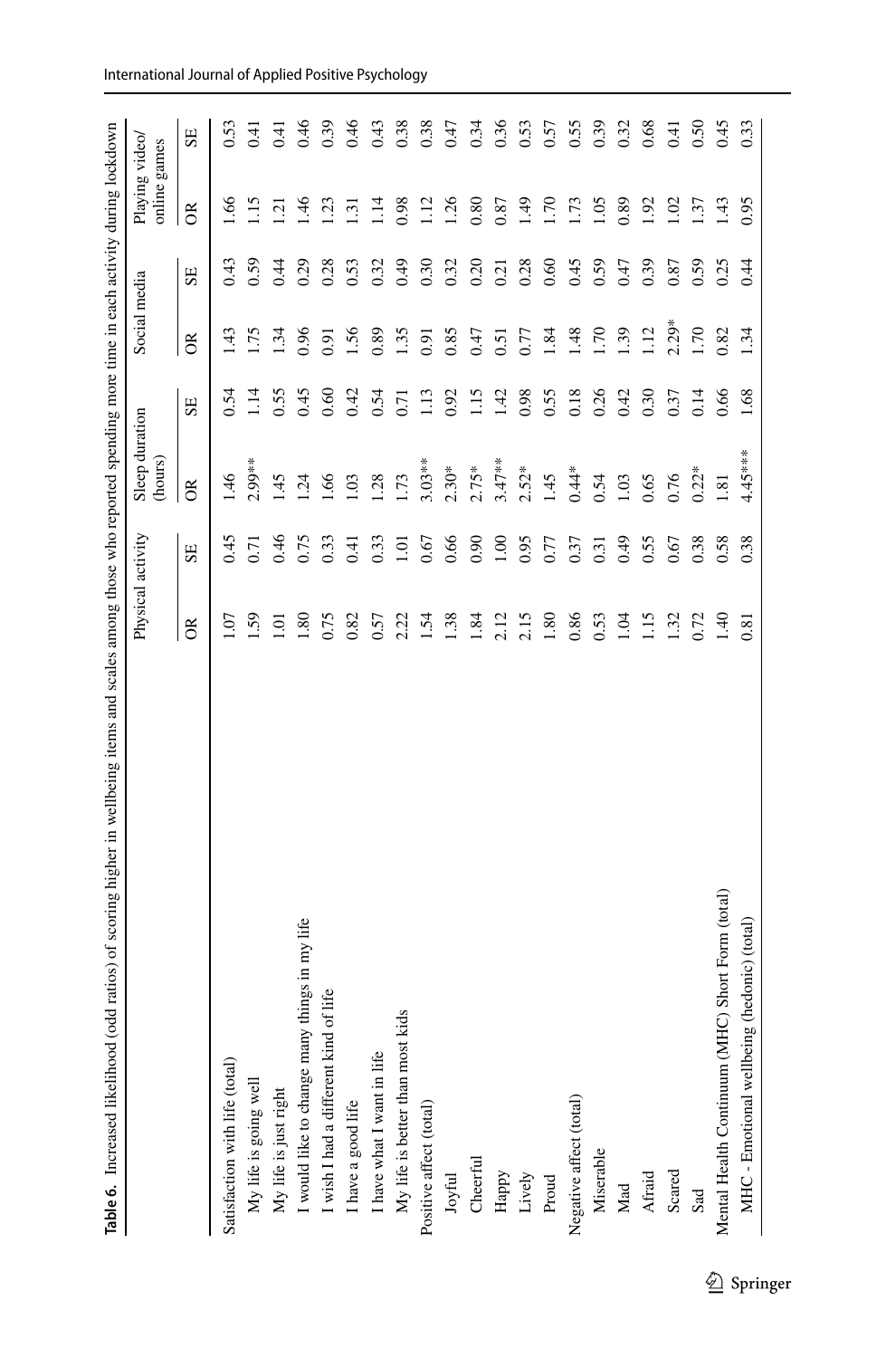|                                                                                  | Physical activity |      | Sleep duration<br>(hours) |                  | Social media |      | Playing video/<br>online games |      |
|----------------------------------------------------------------------------------|-------------------|------|---------------------------|------------------|--------------|------|--------------------------------|------|
|                                                                                  | õ                 | SE   | $\approx$                 | SE               | ర్           | SE   | $\approx$                      | SE   |
| Happy                                                                            |                   | 0.59 | $3.48***$                 | 1.39             | 43           | 0.52 | 0.88                           | 0.35 |
| Interested in life                                                               | 0.64              | 0.37 | $3.31***$                 | 1.31             | 1.54         | 0.56 | 0.72                           | 0.29 |
| Satisfied with life                                                              | $\frac{60}{1}$    | 0.74 | $3.34***$                 | $\overline{131}$ | 1.15         | 0.41 | $\overline{50}$                | 0.55 |
| MHC - Social wellbeing (total)                                                   | $\overline{1}$    | 0.71 | 1.34                      | 0.48             | 0.90         | 0.27 | $-1.67$                        | 0.53 |
| That you had something important to contribute to society                        | $2.46*$           | 1.05 | $-1.67$                   | 0.64             | 1.44         | 0.48 | 1.78                           | 0.61 |
| That you belonged to a community (i.e. social group, school neighbourhood, etc.) | 0.92              | 0.43 | 1.23                      | 0.48             | 0.82         | 0.28 | 0.87                           | 0.31 |
| That society is a good place, or is becoming a better place for all people       | $2.68*$           | 1.14 | 0.68                      | 0.29             | 1.26         | 0.41 | 1.77                           | 0.59 |
| That people are basically good                                                   | $3.80**$          | 1.63 | 0.80                      | 0.34             | 1.26         | 0.42 | 1.36                           | 0.47 |
| That the way society works made sense to you                                     | 1.97              | 0.84 | 0.61                      | 0.25             | 0.78         | 0.26 | 1.35                           | 0.45 |
| MHC-Psychological (eudaimonic) (total)                                           | $\overline{40}$   | 0.59 | 1.62                      | 0.60             | 0.80         | 0.24 | 1.69                           | 0.54 |
| your personality<br>That you like most parts of                                  | 1.98              | 0.83 | 1.26                      | 0.47             | 1.26         | 0.40 | $2.84**$                       | 0.93 |
| Good at managing the responsibilities of your life                               | 1.09              | 0.47 | $2.66***$                 | 0.98             | 0.71         | 0.23 | 0.82                           | 0.27 |
| That you had warm and trusting relationships with others                         | 1.07              | 64.0 | 1.34                      | 0.52             | 0.95         | 0.32 | 1.46                           | 0.50 |
| That you had experiences that challenged you to grow and become better           | 1.81              | 0.76 | .59                       | 0.59             | 0.86         | 0.28 | 1.35                           | 0.45 |
| Confident to think or express your own ideas and opinions                        | 1.26              | 0.54 | 1.82                      | 0.67             | 0.95         | 0.30 | 1.87                           | 0.61 |
| That your life has a sense of direction or meaning to it                         | 64.0              | 0.24 | $2.10*$                   | 0.77             | 0.60         | 0.19 | 1.06                           | 0.35 |

OR (odd ratios); \*p < .05, \*\*p < .01, \*\*\*p < .001 OR (odd ratios); \*p < .05, \*\*p < .01, \*\*\*p < .001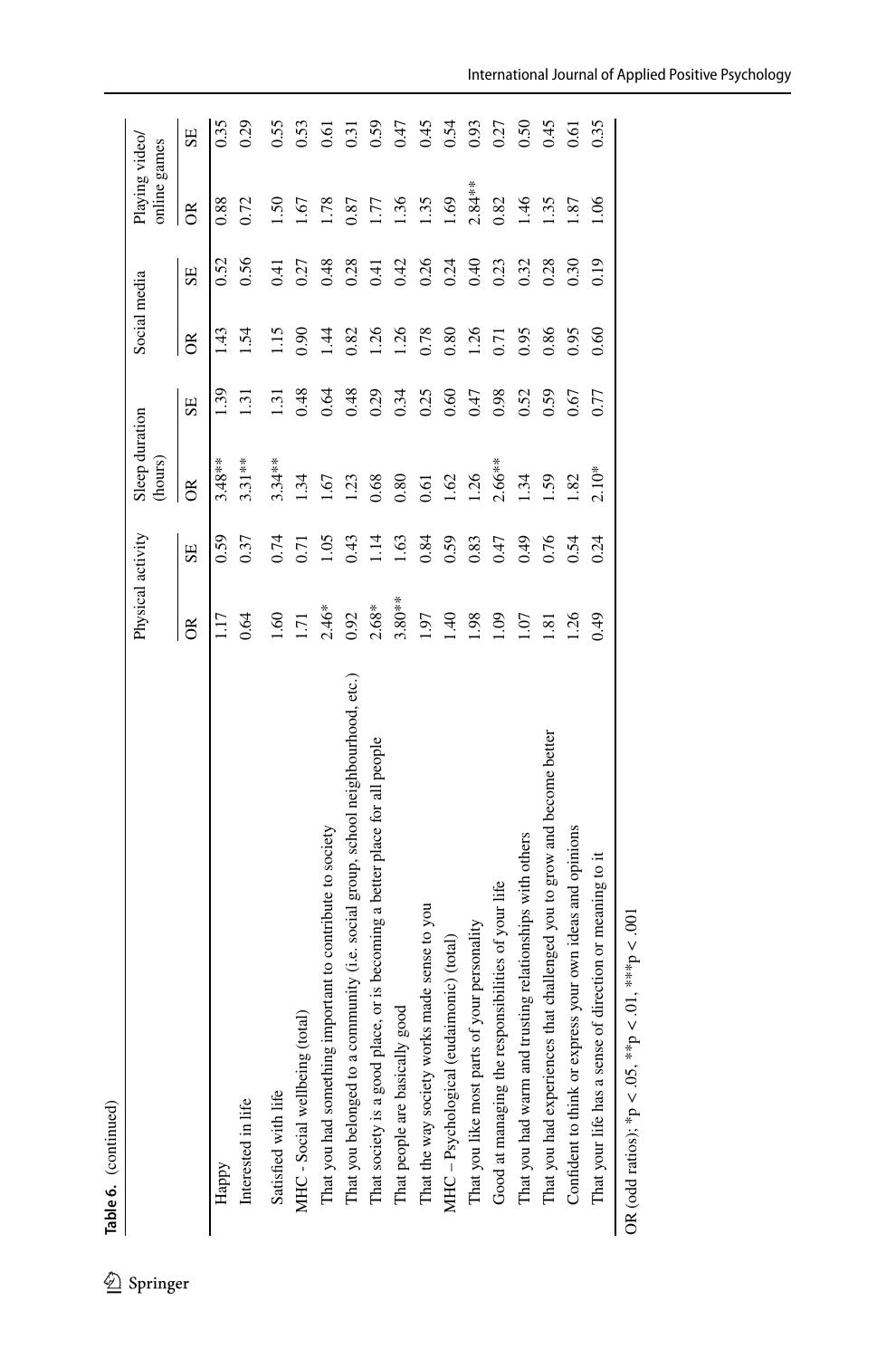the intervention may also have reinforced. Gains in the areas of positive afect on the PANAS and MHC, overall mental health functioning and social wellbeing (i.e., social integration, contribution, growth, social acceptance, social interest) signifcantly increased by PO1 (prior to the pandemic). Yet, these were lost by PO2 (during the pandemic), with scores returning close to baseline.

At PO2 in June, three variables which had not increased at the frst post-test did, including scores on psychological wellbeing (eudaimonic; autonomy, personal growth, self-acceptance, environmental mastery, positive relations with others, purpose in life), perceptions of school kindness, and feeling in control of challenge. It is likely that teachers showed more compassion to students, impacting their perceptions. Feeling in control of challenge may be explained by the fact that students adjusted to the lockdown and/or online learning conditions, or used the PPIs to a greater degree. It may also be that the impact of the PPIs took longer to emerge, or that students included in the pre-PO2 analyses (a subset of those in the pre-PO1 analysis) were more diligent in completing all three assessments.

While these factors may not have been affected by the pandemic, studies during this time suggest that adolescents were at high risk for low life satisfaction, symptoms of depression and anxiety, and loneliness and boredom [\(COVIDdatah](http://coviddatahub.com) [ub.com;](http://coviddatahub.com) Guessoum et al., [2020;](#page-22-12) Loades et al., [2020](#page-24-10); Rodríguez-Rey et al., [2020\)](#page-27-15), although other studies showed that anxiety decreased and wellbeing, as well as sleep, increased (Mitra et al., [2021;](#page-25-5) Widnall et al., [2020](#page-28-15)). As older students tend to score lower on measures of wellbeing, especially as their relationships with teachers weaken across adolescence and become strained during online learning (Danielsen et al., [2011](#page-21-8); Diseth & Samdal, [2014;](#page-21-9) García-Moya et al., [2015;](#page-21-10) Moore et al., [2018;](#page-26-11) Newland et al., [2018](#page-26-12); Rapee et al., [2019](#page-26-13)), our results raise interesting avenues of investigation.

Mental toughness (MT) was not an explicit part of the program; yet, the use of PPIs generated increases in its components. It is possible the skills underlying the PPIs overlapped with those used in MT, as it too, aims to enable psychological resources to support positive functioning (Drinkwater et al., [2019](#page-21-11); Lin et al., [2017;](#page-24-13) Papageorgiou et al., [2019](#page-26-14)). As MT is correlated with life satisfaction, it may also tap onto perceptions relative to this factor (i.e., Crust & Clough, [2005](#page-21-12); Dagnall et al., [2019](#page-21-13); Gerber et al., [2013;](#page-22-13) Marchant et al., [2009](#page-25-11)). It is even possible that the pandemic, rather than our program, brought forward the skills of MT.

In the lockdown period, students spent less time doing physical activity and more time sleeping, using social media and playing video/online games. Our data show that more screen-based activity was not associated with wellbeing. While research suggests negative effects on wellbeing (Kleszczewska et al., [2018;](#page-23-10) Marques et al., [2017](#page-25-7); Rees, [2017](#page-26-3); Twenge et al., [2017,](#page-28-16) [2018\)](#page-28-6), the extraordinary context may explain our results. In lockdown, the only way for students to connect with friends was through social media, which may have bufered against negative efects, as prior studies have shown (Magson et al., [2021](#page-25-12)). Conversely, students who increased their hours of sleep and physical activity were more likely to experience greater wellbeing, also in line with previous studies (Chen et al., [2020](#page-20-4); Kalak et al., [2014](#page-23-7); Lai & Ma, [2020](#page-24-5); Ness & Saksvik-Lehouillier, [2018](#page-26-2); Wright et al., [2021;](#page-29-2) Yang & Cha,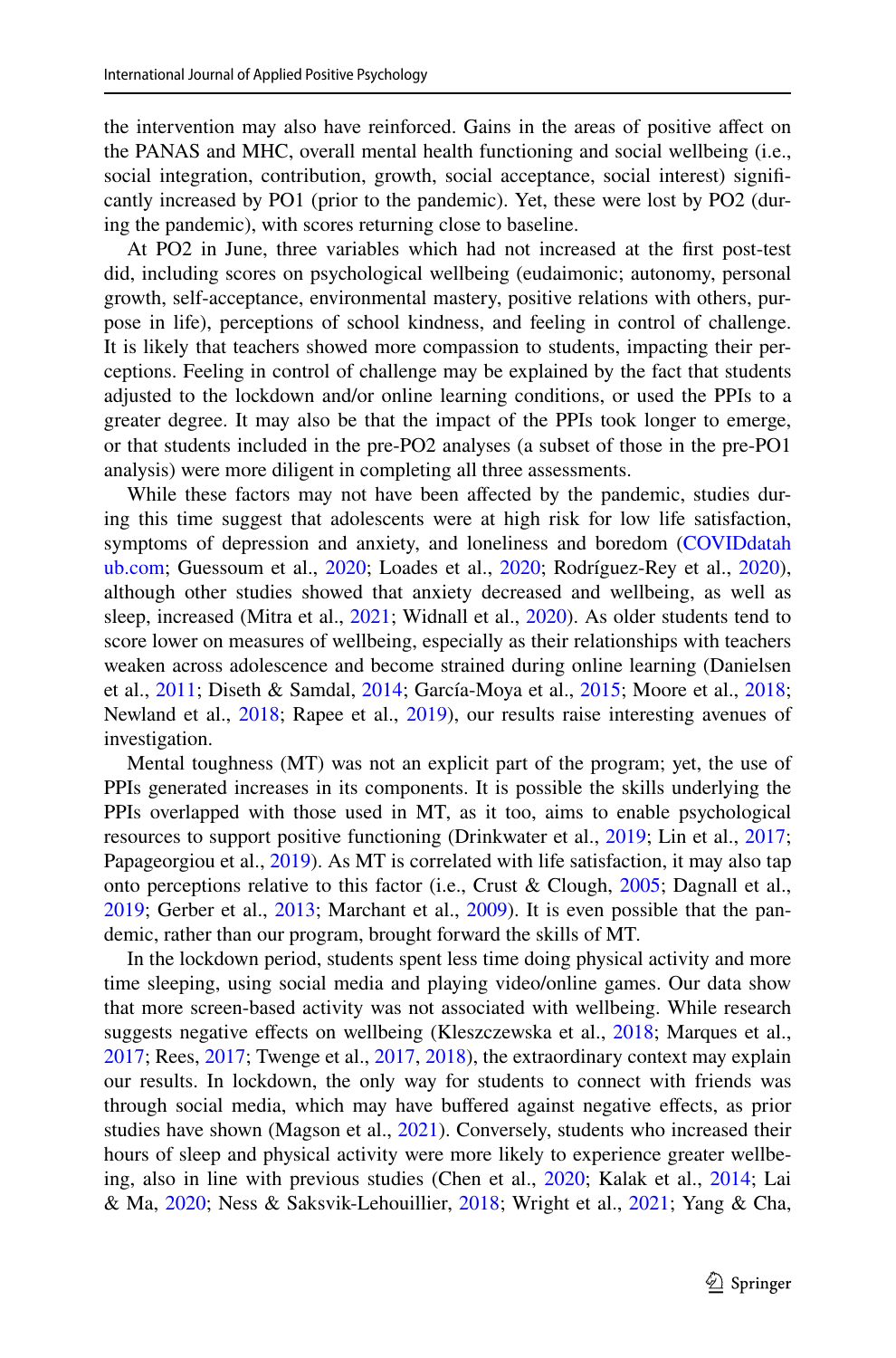[2018](#page-29-1)). For physical activity, efects were only found for increased psychological (eudaimonic) and social wellbeing.

Finally, our findings showed significant associations between increased sleep duration and several positive outcomes including one component of life satisfaction, as well as a signifcant decrease in the odds of negative afect (total score as well as sadness). The most striking observation was the association between extended sleep duration and positive mood, where the odds for the total positive afect was threefold. The odds for all positive mood states assessed, except for one (proud), were signifcantly elevated where the ORs ranged from 2.30 (joyful) to 3.47 (happy). Increased sleep duration was also associated with a 2.66 odds of being good at managing the responsibilities of life and a 2.10 odds of having direction/meaning in life (components of psychological (eudaimonic) wellbeing). As previous research has identified positive effects on subjective sleep quality following engagement in gratitude interventions (i.e., Alkozei et al., [2019;](#page-19-6) Boggiss et al., [2020;](#page-19-5) Jackowska et al., [2016](#page-23-14)), it is possible that greater wellbeing derived from our PPIs may have contributed to enhanced sleep duration as Thumann et al. ([2019\)](#page-28-5) showed, although PPIs themselves may have contributed to greater sleep duration directly. Extra time in bed in the absence of a school commute may also have contributed.

#### **7 Limitations, Future Directions and Implications**

Our study was impacted by the global COVID-19 pandemic, which altered its delivery from in-person to online. Program gains after PO1 may have been infuenced by the kindness of teachers or greater sleep; equally, better relationships with parents, and less pressure to excel academically. We cannot dismiss the possibility that our results were obtained solely due to students receiving positive attention during this time (Ciarrochi et al., [2016](#page-20-11)), particularly as good teacher-student relationships impact student wellbeing (García-Moya et al., [2015](#page-21-10); Moore et al., [2018;](#page-26-11) Newland et al., [2018](#page-26-12)). Further, as is often the case with school-wide programs (i.e., Mackenzie & Williams, [2018](#page-25-13)), our lack of control group and randomization of participants make our results difficult to generalize. These are threats to the internal validity of our study, given that the switch to online learning and the pandemic also acted as confounding variables. We are still confdent that the program was impactful as its outcomes were evident at PO1, although levels of missing data in PO1 and PO2 were high for most variables studied as less than half of all the participants ( $n= 538$ ) responded to the questionnaire in both PO1 and PO2.

The restrictions imposed during the pandemic also signifcantly infuenced the behavior of students; a total shutdown was experienced for several weeks whereby, as an example, electronic permissions were required to leave the home for 90 minutes per week and this was restricted to two household members for the purpose of grocery shopping only. Curfews were strictly enforced. While restrictions eased over time, the lack of ability to do anything but sleep, engage in social media and exercise should be kept in mind. The high socioeconomic status of students may also have buffered some of the negative effects generated by the restrictions and afforded them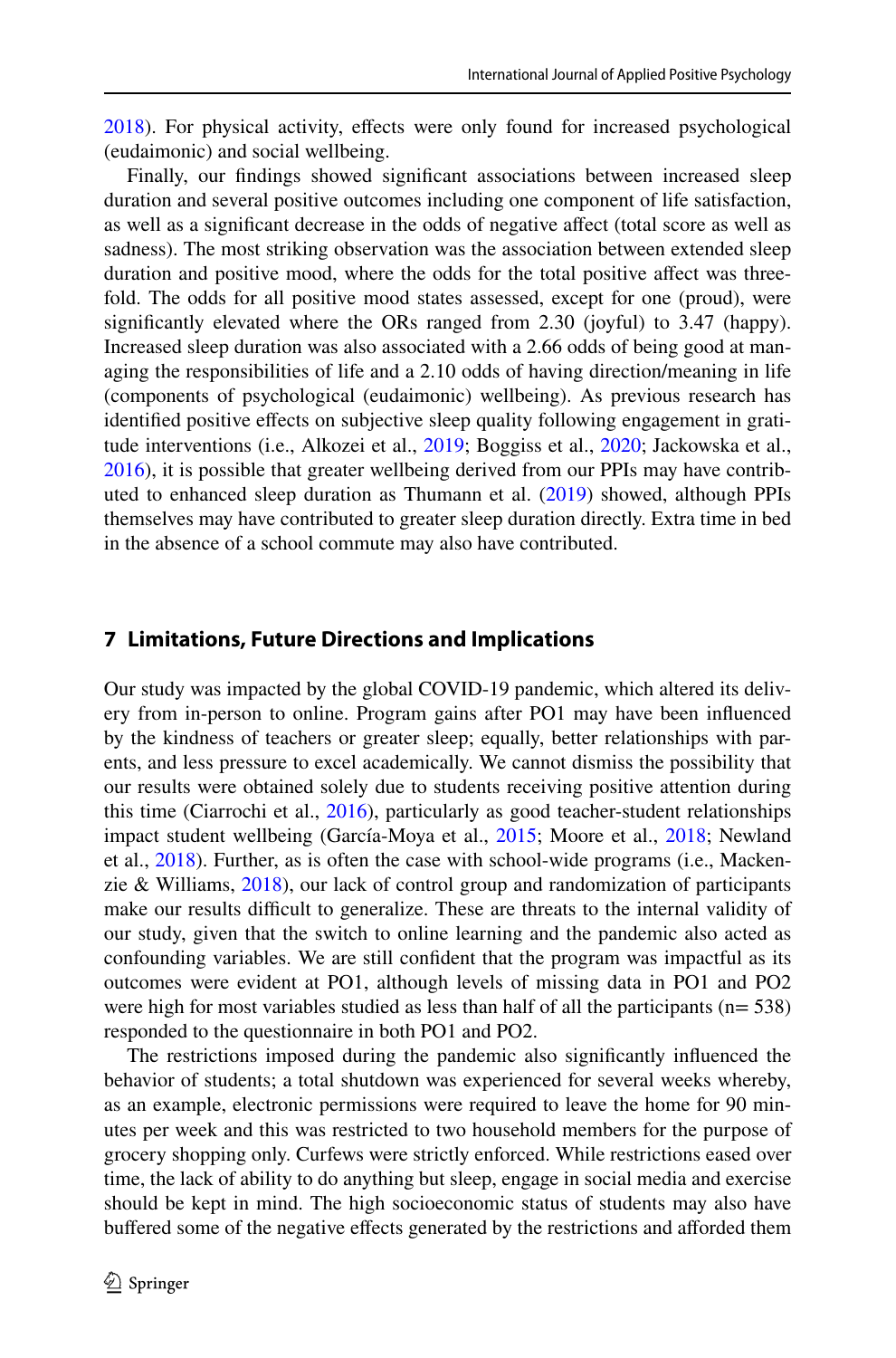the ability to take part in more physical activity due to having a backyard or pool, for instance (i.e., Fegert et al., [2020](#page-21-14)).

MPPI programs contribute to wellbeing; however, in the case of our study, PPIs had small efect sizes for a range of reasons described and perhaps others still unknown. Nonetheless, greater wellbeing, given its positive impacts on educational, health and social outcomes as examples, remains a worthy endeavor for schools to consider. What was more surprising in our results was the signifcant impact of sleep and its potential as an inexpensive intervention. Adjusting school start times, 8:30am onwards, and introducing sleep hygiene programming are policy-driven solutions that have shown positive academic and mental health outcomes (Dunster et al., [2018](#page-21-15); Gee et al., [2019;](#page-21-16) Gruber, [2017](#page-22-14); Hayes & Bainton, [2020;](#page-22-7) Marino et al., [2021](#page-25-3); Orchard et al., [2020](#page-26-1); Scott et al., [2021;](#page-27-16) Troxel & Wolfson, [2017\)](#page-28-17). We further echo fndings recommending that teacher wellbeing be addressed (Lawler et al., [2017](#page-24-14); Marquez & Main, [2021\)](#page-25-14), given its links to student wellbeing and academic performance (Harding et al., [2019;](#page-22-15) Milkie & Warner, [2011](#page-25-15); Oberle & Schonert-Reichl, [2016](#page-26-15)). Overall, a more systemic view of wellbeing must be promoted where MPPI programs are extended to improve the overall school climate so that the well-being of all stakeholders is supported (Marquez & Inchley, [2020](#page-25-16)).

#### **8 Conclusion**

The factors leading to wellbeing needed attention prior to the pandemic and for many students, schools continue to be the only place where wellbeing needs can be met (Golberstein et al., [2020](#page-22-16)). Our study indeed documented the efects of PPIs on student wellbeing in the UAE and given its timing, our results showed they can also be useful in trying times. However, for positive psychology to become globally relevant and locally useful, more research will contribute to the regional pool of data sorely needed and currently unavailable in Dubai (OECD, [2021](#page-26-16)), towards the development of school-based wellbeing policies. Yet, our study also highlights that schools need not make expensive interventions, attention to sleep is also compelling. As mental health concerns are set to outlive the pandemic (Brooks et al., [2020\)](#page-20-12), wellbeing instruction through the use of PPIs in the classroom, as well as sleep-promoting programs, are essential for schools to adopt if students are to thrive, perform and be well going forward.

#### **Appendix**

| Week Title |              | Description of PPI                                                                                                                                                                                                                                                                                 |
|------------|--------------|----------------------------------------------------------------------------------------------------------------------------------------------------------------------------------------------------------------------------------------------------------------------------------------------------|
|            | Introduction | Introduction to program and its aims.<br>What does happiness mean to you? Self-reflection and use of<br>positive reminiscing. Share a happier moment with another<br>student (building classroom relationships). Notice when you are<br>happier this week and what you are doing during that time. |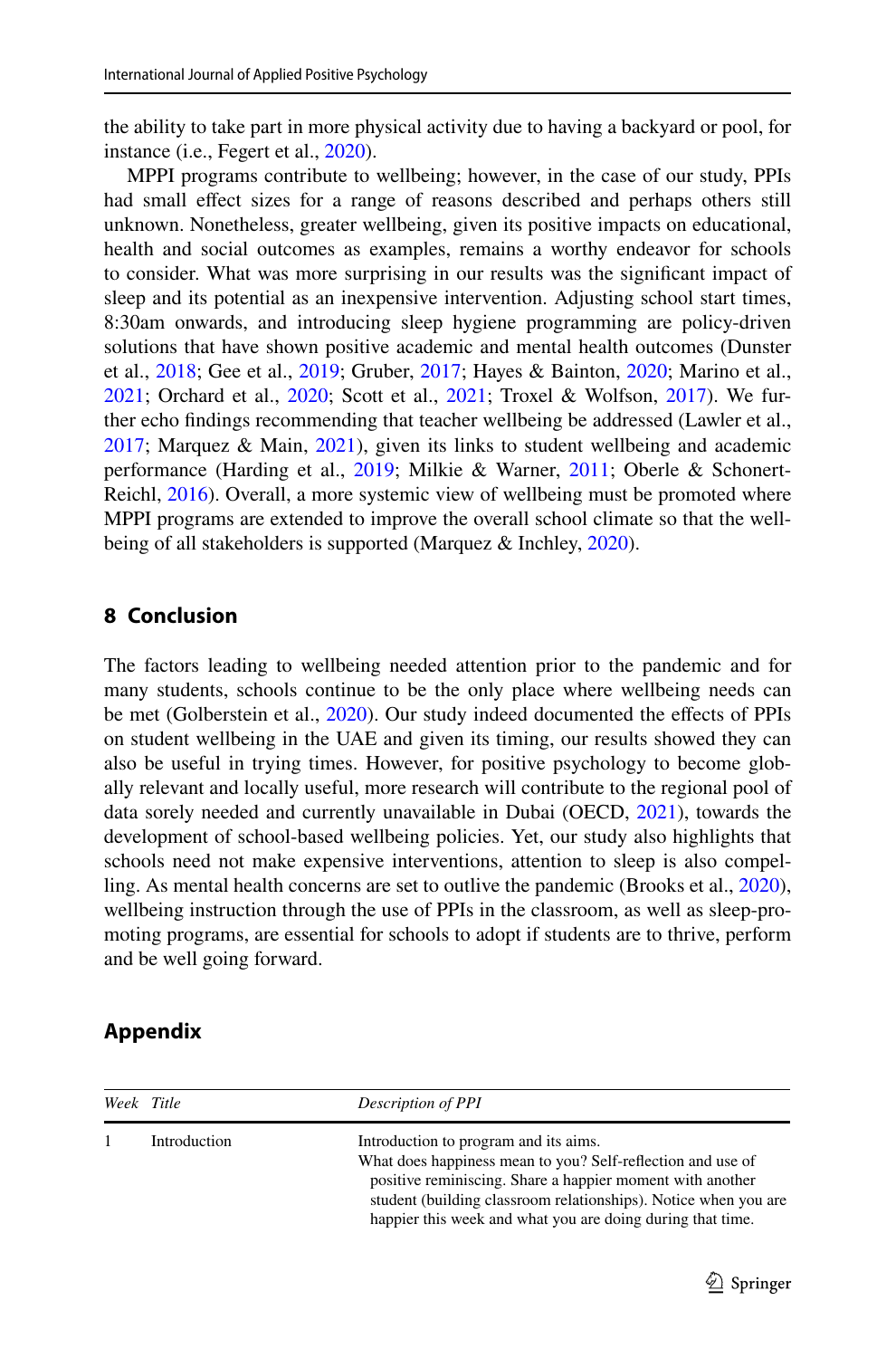| Week Title     |                             | Description of PPI                                                                                                                                                                                                                                                                                                                                                                                                                       |
|----------------|-----------------------------|------------------------------------------------------------------------------------------------------------------------------------------------------------------------------------------------------------------------------------------------------------------------------------------------------------------------------------------------------------------------------------------------------------------------------------------|
| $\overline{c}$ | Place your order            | Establishing norms for a happier classroom.<br>What do you need to be happy in this class? (i.e., fewer interrup-<br>tions, more kindness, no gossip). Place your order on a sticky<br>tab on the wall. Consider what you can do in light of others<br>orders to make it better for others? Choose an action and pledge<br>to meet it, e.g., "I will listen when others speak"                                                           |
| 3              | The do good marathon        | Developing more kindness; Noticing others more often<br>In the next 7 minutes, do as many kind acts as you can. Notice<br>how you feel, notice the response in others. Want a challenge?<br>Can you do 25 kind acts this week to improve your mood and<br>that of others? Note them all down.                                                                                                                                            |
| 4              | I wish this place was more  | Creating a more humane school culture; taking responsibility for<br>school climates<br>How do students experience the school, other students? Are they<br>welcomed, judged? Is it a nice place to be? What can you do<br>as a person and class to make this place better for everyone?<br>[Share and commit]                                                                                                                             |
| 5              | Think you know your family? | Making meaningful family connections; Elicit collective character<br>strengths<br>What strengths does your family show? Are you all hard workers,<br>creative, funny, brave, kind? Share examples of where you use<br>the same strengths. What other strengths does your family have?<br>Interview them this week to find out.                                                                                                           |
| 6              | Conversation stations       | Authentic conversations lead to greater social trust and connec-<br>tions<br>Ask the person next to you, "What's your greatest life joy?" It's<br>deep, but helps to know people. What other meaningful posi-<br>tive questions have you wanted to ask? This week, we'll set up<br>conversation stations to have more of these talks.                                                                                                    |
| 7              | Mid-term report             | Awareness of personal positive qualities; Commit to using them<br>more often<br>What qualities are you using these days? From a list including<br>honesty, kindness, persistence, etc., rate yourself from 1-10.<br>Can you use those in other places, with other people, and more<br>often? Are there any you would like to improve? How?                                                                                               |
| 8              | Make it as bad as you can   | Use mental contrasting to increase realistic optimism and readi-<br>ness for difficulty<br>Stress & assignments go together. What's the worst scenario for<br>you in this time? Exaggerate it much as you can; imagine it hap-<br>pens. What actions (and thoughts) could you take to fix it? If it<br>came to this situation, would your plan work? Could you handle<br>it? Add real solutions until you feel confident that you could. |
| 9              | Bad to better               | Normalizing negative emotions; Gaining control over negative<br>moods<br>Feeling low happens but there are things we can do to lessen how<br>negative moments feel. List three things you do to go from a<br>bad mood to better on the board. Once you've written yours,<br>read the strategies of others and rate them to see which might<br>work for you too. Try a new one this week as an experiment.                                |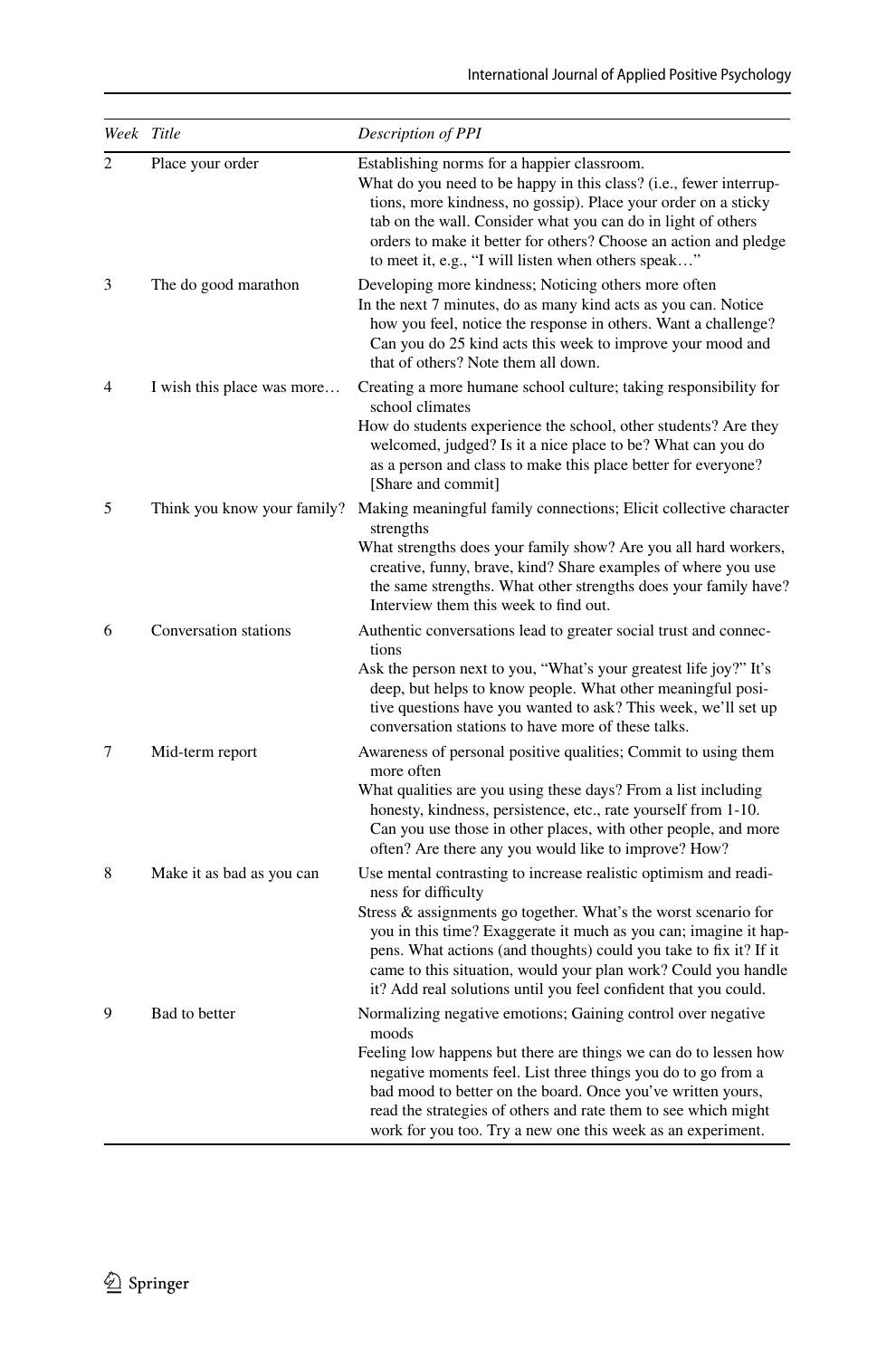| Week Title |                             | Description of PPI                                                                                                                                                                                                                                                                                                                                                                                                              |
|------------|-----------------------------|---------------------------------------------------------------------------------------------------------------------------------------------------------------------------------------------------------------------------------------------------------------------------------------------------------------------------------------------------------------------------------------------------------------------------------|
| 10         | What's in a name?           | Self-identity and choosing a positive self-narrative<br>Do you know what your name means? Look it up! While you do,<br>find three famous people with the same name. What characteris-<br>tics do you share? What extra value do you have that they might<br>not? How does the meaning of your name show in your actions?                                                                                                        |
| 11         | The worry bin               | Develop self-efficacy and self-compassion; Build classroom<br>social supports<br>Still got worries? Write out as many as you have and choose three<br>to note on slips of paper. Add them to the bin and exchange<br>them for three more. Write concrete supportive advice on the<br>back of each. We'll tape them to the wall after to see what<br>others had to say. Find yours and correct the advice to suit you<br>better. |
| 12         | Say thanks, already!        | Expressing gratitude to a sibling; Strengthening relationships<br>It's weird, but saying thanks is a way to be happier. If you have<br>siblings, think of a time when one really helped you. It could<br>have been with homework, an issue, or defending your actions.<br>Write them a letter of thanks for it; add more to share what they<br>mean to you. You can do it with a friend too. Done? Send it!                     |
| 13         | Grades (don't fully) matter | Identifying character strengths and their use<br>Grades matter, but so does character: it's what will help you<br>get friends and jobs. If you were to write a CV based on your<br>strengths (not grades), what would it say? Write a 1-page CV<br>outlining your strengths and experiences that shaped them. Ask<br>your peers for endorsements and/or take the VIA for more.                                                  |
| 14         | See others                  | Affirming others<br>We all know someone who could use a boost, but get so busy we<br>forget to send a "hello, I see you" message. Yet, being seen is a<br>powerful validation. Who needs you to see them? Send a note to<br>that person saying, I'm thinking of you, I see you, or whatever<br>would make them feel they matter. Note how you feel doing it.                                                                    |
| 15         | <b>Strengths Spotting</b>   | Finding the goodness in others; Developing awareness that others<br>see us<br>Remember the positive qualities list? Here's your chance to see<br>them in others. As you move from desk to desk, where you<br>can, comment on other's positive qualities on the list by using<br>an example of where you saw them use it. Be real, specific and<br>kind.                                                                         |
| 16         | Be the weirdo               | Acknowledge others to boost one's sense of self; Talking to<br>strangers<br>We worry that strangers are well, strange. We also worry they'll<br>think we are too. But most people are open to being talked with<br>and pleased someone did. Go on, say hello, strike up a conver-<br>sation and see whether you can make a connection and boost<br>your networking and social skills. Was it as bad as you thought?             |

**Acknowledgments** We wish to thank Dubai College for its full support and collaboration in implementing this wellbeing program. Support from school leadership, teachers, parents as well as students themselves made it a success. The program was fnancially supported by the College, with the primary author (LL) fnancially remunerated for developing the program in collaboration with MS and ST. All other co-authors were instrumental in the statistical analysis and writing of the paper and have no conficts of interest to declare.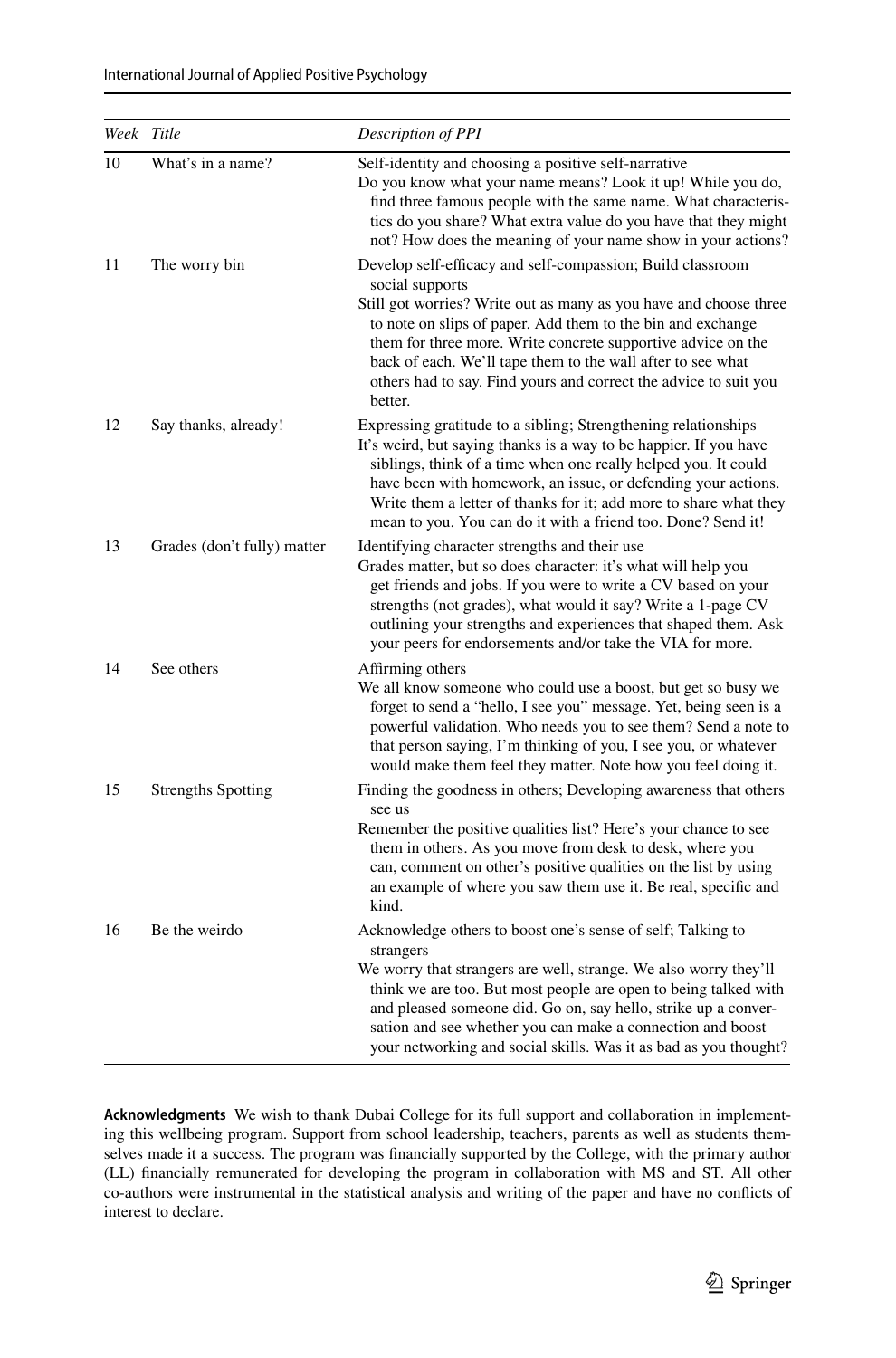**Data availability** We are happy to share any data upon reasonable request. This request can be made to the frst author.

#### **Code availability (software application or custom code)** Not applicable

**Authors' contributions** Material preparation, program development and data collection were done by Dr. Louise Lambert. Analysis was completed by Dr. Mohsen Joshanloo, Dr. Jose Marquez, and Dr. Brettjet Cody. The frst draft of the manuscript was written by Dr. Louise Lambert and all remaining authors commented on previous versions of the manuscript. All authors read and approved the fnal manuscript.

**Funding** The frst author received a fee from the school noted in the study to develop the PPI program.

#### **Declarations**

**Conficts of interest/Competing interests** The frst author was commissioned to develop the PPI program in collaboration with the last two authors, who worked at the school where the study was conducted.

**Humans and/or animals** Not applicable

**Ethics approval** Ethics approval was granted by the United Arab Emirates University Ethics Committee, Approval number: ERS\_2019\_5948

**Consent to participate** Participants – as well as their parents – gave their written informed consent to participate in the program and for the primary author to use their data towards the publication of this paper.

**Consent for publication** Participants and the school itself were aware of, agreed to and provided their written consent for this study to be published.

### **References**

- <span id="page-19-6"></span>Alkozei, A., Smith, R., Kotzin, M. D., Waugaman, D. L., & Killgore, W. (2019). The association between trait gratitude and self-reported sleep quality is mediated by depressive mood state. *Behavioral Sleep Medicine, 17*(1), 41–48. <https://doi.org/10.1080/15402002.2016.1276017>
- <span id="page-19-1"></span>Anghel, B., & Balart, P. (2017). Non-cognitive skills and individual earnings: New evidence from PIAAC. *SERIEs, 8*(4), 417–473.<https://doi.org/10.1007/s13209-017-0165-x>
- <span id="page-19-4"></span>Appel, M., Marker, C., & Gnambs, T. (2020). Are social media ruining our lives? A review of meta-analytic evidence. *Review of General Psychology, 24*(1), 60–74. <https://doi.org/10.1177/1089268019880891>
- <span id="page-19-3"></span>Arora, T., Broglia, E., Thomas, G. N., & Taheri, S. (2014). Associations between specifc technologies and adolescent sleep quantity, sleep quality, and parasomnias. *Sleep Medicine, 15*(2), 240–247. <https://doi.org/10.1016/j.sleep.2013.08.799>
- Auyeung, L., & Mo, P. K. H. (2019). The efficacy and mechanism of online positive psychological intervention (PPI) on improving well-being among Chinese university students: A pilot study of the best possible self (BPS) intervention. *Journal of Happiness Studies, 20*, 2525–2550. [https://doi.](https://doi.org/10.1007/s10902-018-0054-4) [org/10.1007/s10902-018-0054-4](https://doi.org/10.1007/s10902-018-0054-4)
- <span id="page-19-2"></span>Baum, K. T., Desai, A., Field, J., Miller, L. E., Rausch, J., & Beebe, D. W. (2014). Sleep restriction worsens mood and emotion regulation in adolescents. *Journal of Child Psychology and Psychiatry, 55*(2), 180–190. <https://doi.org/10.1111/jcpp.12125>
- <span id="page-19-5"></span>Boggiss, A. L., Consedine, N. S., Brenton-Peters, J. M., Hofman, P. L., & Serlachius, A. S. (2020). A systematic review of gratitude interventions: Efects on physical health and health behaviors. *Journal of Psychosomatic Research, 135*, 110165. <https://doi.org/10.1016/j.jpsychores.2020.110165>
- <span id="page-19-0"></span>Bohlmeijer, E. T., & Westerhof, G. J. (2021). A new model for sustainable mental health: Integrating well-being into psychological treatment. In J. N. Kirby & P. Gilbert (Eds.), *Making an impact on mental health: The applications of psychological research* (pp. 153–188). Routledge/Taylor & Francis Group.<https://doi.org/10.4324/9780429244551-7>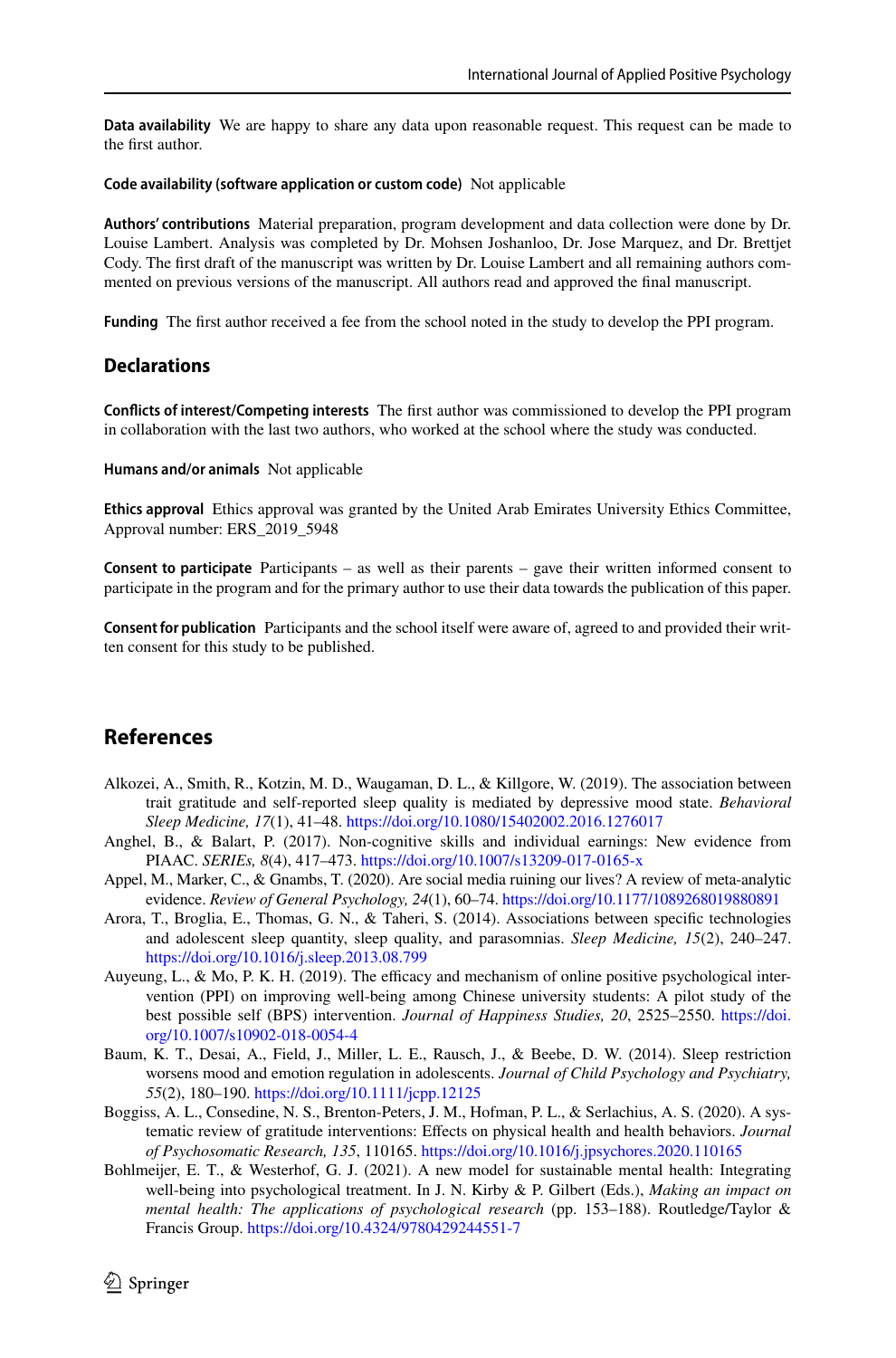- Bolier, L., & Abello, K. M. (2014). Online positive psychological interventions: State of the art and future directions. In A. C. Parks & S. M. Schueller (Eds.), *The Wiley Blackwell handbook of positive psychological interventions* (pp. 286–309). Wiley Blackwell. [https://doi.org/10.1002/97811](https://doi.org/10.1002/9781118315927.ch16) [18315927.ch16](https://doi.org/10.1002/9781118315927.ch16)
- <span id="page-20-8"></span>Bolier, L., Haverman, M., Westerhof, G. J., Riper, H., Smit, F., & Bohlmeijer, E. (2013). Positive psychology interventions: A meta-analysis of randomized controlled studies. *BMC Public Health, 13*, 119. <https://doi.org/10.1186/1471-2458-13-119>
- <span id="page-20-9"></span>Bono, G., Reil, K., & Hescox, J. (2020). Stress and wellbeing in college students during the COVID-19 pandemic: Can grit and gratitude help? *International Journal of Wellbeing, 10*(3), 39–57. [https://](https://doi.org/10.5502/ijw.v10i3.1331) [doi.org/10.5502/ijw.v10i3.1331](https://doi.org/10.5502/ijw.v10i3.1331)
- Bowers, J. M., & Moyer, A. (2017). Efects of school start time on students' sleep duration, daytime sleepiness, and attendance: A meta-analysis. *Sleep Health, 3*(6), 423–431. [https://doi.org/10.](https://doi.org/10.1016/j.sleh.2017.08.004) [1016/j.sleh.2017.08.004](https://doi.org/10.1016/j.sleh.2017.08.004)
- <span id="page-20-12"></span>Brooks, S. K., Webster, R. K., Smith, L. E., Woodland, L., Wessely, S., Greenberg, N., & Rubin, G. J. (2020). The psychological impact of quarantine and how to reduce it: Rapid review of the evidence. *The Lancet, 395*(10227), 912–920. [https://doi.org/10.1016/S0140-6736\(20\)30460-8](https://doi.org/10.1016/S0140-6736(20)30460-8)
- <span id="page-20-10"></span>Brouzos, A., Vassilopoulos, S. P., Baourda, V. C., Tassi, C., Stavrou, V., Moschou, K., & Brouzou, K. O. (2021). "Staying Home – Feeling Positive": Efectiveness of an on-line positive psychology group intervention during the COVID-19 pandemic. *Current Psychology.* [https://doi.org/10.1007/](https://doi.org/10.1007/s12144-021-01613-x) [s12144-021-01613-x](https://doi.org/10.1007/s12144-021-01613-x)
- <span id="page-20-1"></span>Bücker, S., Nuraydin, S., Simonsmeier, B. A., Schneider, M., & Luhmann, M. (2018). Subjective wellbeing and academic achievement: A meta-analysis. *Journal of Research in Personality, 74*, 83–94. <https://doi.org/10.1016/j.jrp.2018.02.007>
- <span id="page-20-6"></span>Carr, A., Cullen, K., Keeney, C., Canning, C., Mooney, O., Chinseallaigh, E., & O'Dowd, A. (2021). Efectiveness of positive psychology interventions: A systematic review and meta-analysis. *The Journal of Positive Psychology, 16*(6),749–769. <https://doi.org/10.1080/17439760.2020.1818807>
- <span id="page-20-7"></span>Chakhssi, F., Kraiss, J. T., Sommers-Spijkerman, M., & Bohlmeijer, E. T. (2018). The efect of positive psychology interventions on well-being and distress in clinical samples with psychiatric or somatic disorders: A systematic review and meta-analysis. *BMC Psychiatry, 18*(1), 211. [https://doi.org/10.](https://doi.org/10.1186/s12888-018-1739-2) [1186/s12888-018-1739-2](https://doi.org/10.1186/s12888-018-1739-2)
- Chan, C. S., Poon, C. Y. S., Leung, J. C. Y., Lau, K. N. T., & Lau, E. Y. Y. (2018). Delayed school start time is associated with better sleep, daytime functioning, and life satisfaction in residential high-school students. *Journal of Adolescence, 66*, 49–54.<https://doi.org/10.1016/j.adolescence.2018.05.002>
- <span id="page-20-2"></span>Chaput, J. P., Gray, C. E., Poitras, V. J., Carson, V., Gruber, R., Olds, T., Weiss, S. K., Connor Gorber, S., Kho, M. E., Sampson, M., Belanger, K., Eryuzlu, S., Callender, L., & Tremblay, M. S. (2016). Systematic review of the relationships between sleep duration and health indicators in school-aged children and youth. *Applied physiology, nutrition, and metabolism/Physiologie appliquee, nutrition et metabolisme, 41*(6 Suppl 3), S266–S282.<https://doi.org/10.1139/apnm-2015-0627>
- <span id="page-20-5"></span>Chekroud, S. R., Gueorguieva, R., Zheutlin, A. B., Paulus, M., Krumholz, H. M., Krystal, J. H., & Chekroud, A. M. (2018). Association between physical exercise and mental health in 1·2 million individuals in the USA between 2011 and 2015: A cross-sectional study. *The Lancet Psychiatry, 5*(9), 739–746. [https://doi.org/10.1016/s2215-0366\(18\)30227-x](https://doi.org/10.1016/s2215-0366(18)30227-x)
- <span id="page-20-4"></span>Chen, F., Zheng, D., Liu, J., Gong, Y., Guan, Z., & Lou, D. (2020). Depression and anxiety among adolescents during COVID-19: A cross-sectional study. *Brain, Behavior, and Immunity, 88*, 36–38. <https://doi.org/10.1016/j.bbi.2020.05.061>
- <span id="page-20-0"></span>Chodkiewicz, A. R., & Boyle, C. (2017). Positive psychology school-based interventions: A refection on current success and future directions. *Review of Education, 5*(1), 60–86. [https://doi.org/10.1002/](https://doi.org/10.1002/rev3.3080) [rev3.3080](https://doi.org/10.1002/rev3.3080)
- <span id="page-20-11"></span>Ciarrochi, J., Atkins, P. W. B., Hayes, L. L., Sahdra, B. K., & Parker, P. (2016). Contextual positive psychology: Policy recommendations for implementing positive psychology into schools. *Frontiers in Psychology, 7*, 1561.<https://doi.org/10.3389/fpsyg.2016.01561>
- <span id="page-20-3"></span>Clarke, J. L., Algoe, S. B., & Green, M. C. (2018). Social network sites and well-being: The role of social connection. *Current Directions in Psychological Science, 27*, 32–37. [https://doi.org/10.1177/09637](https://doi.org/10.1177/0963721417730833) [21417730833](https://doi.org/10.1177/0963721417730833)
- COVIDdatahub.com (2020). *Imperial College London/YouGov/Covid-19 Behaviour Tracker: Life Satisfaction Dashboard*. [https://ichpanalytics.imperialcollegehealthpartners.com/t/BDAU/views/Yougo](https://ichpanalytics.imperialcollegehealthpartners.com/t/BDAU/views/YougovCovid-19TrackerLifeSatisfaction-20200622_15961947288210/LifeSatisfaction?:iid=4&:isGuestRedirectFromVizportal=y&:embed=y) [vCovid-19TrackerLifeSatisfaction-20200622\\_15961947288210/LifeSatisfaction?:iid=4&:isGue](https://ichpanalytics.imperialcollegehealthpartners.com/t/BDAU/views/YougovCovid-19TrackerLifeSatisfaction-20200622_15961947288210/LifeSatisfaction?:iid=4&:isGuestRedirectFromVizportal=y&:embed=y) [stRedirectFromVizportal=y&:embed=y](https://ichpanalytics.imperialcollegehealthpartners.com/t/BDAU/views/YougovCovid-19TrackerLifeSatisfaction-20200622_15961947288210/LifeSatisfaction?:iid=4&:isGuestRedirectFromVizportal=y&:embed=y)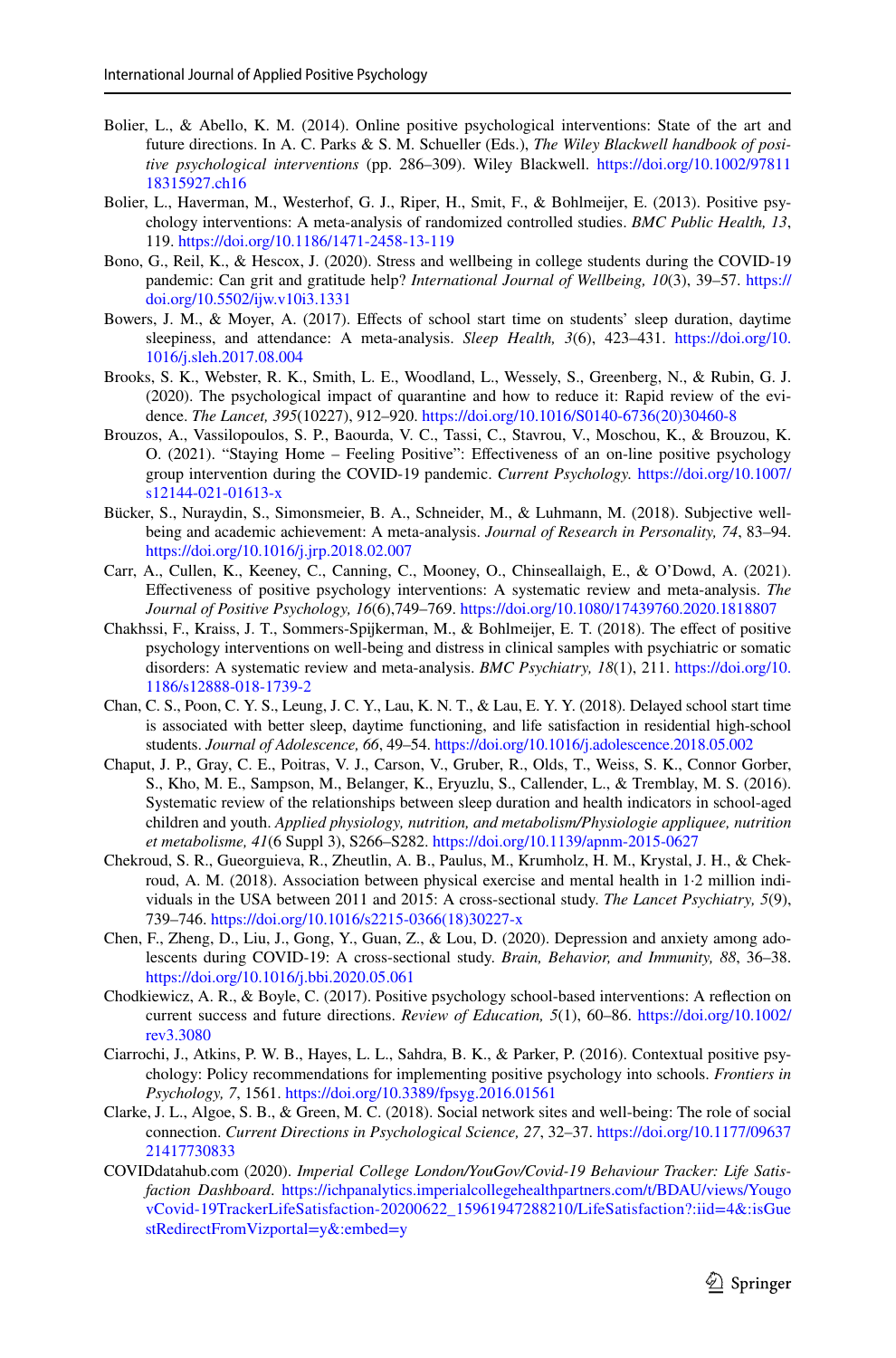- <span id="page-21-12"></span>Crust, L., & Clough, P. J. (2005). Relationship between mental toughness and physical endurance. *Perceptual and Motor Skills, 100*, 192–194.<https://doi.org/10.2466/pms.100.1.192-194>
- <span id="page-21-13"></span>Dagnall, N., Denovan, A., Papageorgiou, K. A., Clough, P. J., Parker, A., & Drinkwater, K. G. (2019). Psychometric assessment of Shortened Mental Toughness Questionnaires (MTQ): Factor structure of the MTQ-18 and the MTQ-10. *Frontiers in Psychology, 10*. <https://doi.org/10.3389/fpsyg.2019.01933>
- <span id="page-21-8"></span>Danielsen, A. G., Breivik, K., & Wold, B. (2011). Do perceived academic competence and school satisfaction mediate the relationships between perceived support provided by teachers and classmates, and academic initiative? *Scandinavian Journal of Educational Research, 55*(4), 379–401. [https://](https://doi.org/10.1080/00313831.2011.587322) [doi.org/10.1080/00313831.2011.587322](https://doi.org/10.1080/00313831.2011.587322)
- <span id="page-21-2"></span>Danielsen, A. G., Samdal, O., Hetland, J., & Wold, B. (2009). School-related social support and students' perceived life satisfaction. *The Journal of Educational Research, 102*(4), 303–318. [https://doi.org/](https://doi.org/10.3200/JOER.102.4.303-320) [10.3200/JOER.102.4.303-320](https://doi.org/10.3200/JOER.102.4.303-320)
- <span id="page-21-0"></span>DeNeve, J. E., & Oswald, A. (2012). Estimating the infuence of life satisfaction and positive afect on later income using sibling fxed efects. *Proceedings of the National Academy of Sciences of the USA, 109*(49), 19953–19958. <https://doi.org/10.1073/pnas.1211437109>
- <span id="page-21-6"></span>Dennis, A., Ogden, J., & Hepper, E. G. (2022). Evaluating the impact of a time orientation intervention on well-being during the COVID-19 lockdown: Past, present or future? *The Journal of Positive Psychology, 17*(2), 419–429*.* <https://doi.org/10.1080/17439760.2020.1858335>
- <span id="page-21-9"></span>Diseth, Å., & Samdal, O. (2014). Autonomy support and achievement goals as predictors of perceived school performance and life satisfaction in the transition between lower and upper secondary school. *Social Psychology of Education, 17*(2), 269–291. <https://doi.org/10.1007/s11218-013-9244-4>
- <span id="page-21-5"></span>Dominguez-Rodriguez, A., De La Rosa-Gómez, A., Hernández Jiménez, M. J., Arenas-Landgrave, P., Martínez-Luna, S. C., Alvarez Silva, J., et al. (2020). A self-administered multicomponent Webbased mental health intervention for the Mexican population during the COVID-19 pandemic: Protocol for a randomized controlled trial. *JMIR Research Protocols, 9*(11), e23117. [https://doi.org/10.](https://doi.org/10.2196/23117) [2196/23117](https://doi.org/10.2196/23117)
- <span id="page-21-11"></span>Drinkwater, K., Dagnall, N., Denovan, A., & Parker, A. (2019). The moderating efect of mental toughness: Perception of risk and belief in the paranormal. *Psychological Reports, 122*, 268–287. [https://](https://doi.org/10.1177/0033294118756600) [doi.org/10.1177/0033294118756600](https://doi.org/10.1177/0033294118756600)
- <span id="page-21-15"></span>Dunster, G. P., de la Iglesia, L., Ben-Hamo, M., Nave, C., Fleischer, J. G., Panda, S., & Horacio, O. (2018). Sleepmore in Seattle: Later school start times are associated with more sleep and better performance in high school students. *Science*. *Advances, 4*(12), eaau6200. [https://doi.org/10.1126/](https://doi.org/10.1126/sciadv.aau6200) [sciadv.aau6200](https://doi.org/10.1126/sciadv.aau6200)
- <span id="page-21-1"></span>Durlak, J. A., Weissberg, R. P., Dymnicki, A. B., Taylor, R. D., & Schellinger, K. B. (2011). The impact of enhancing students' social and emotional learning: A meta-analysis of school-based universal interventions. *Child Development, 82*(1), 405–432.<https://doi.org/10.1111/j.1467-8624.2010.01564.x>
- <span id="page-21-7"></span>Ebesutani, C., Regan, J., Smith, A., Reise, S., Higa-McMillan, C., & Chorpita, B. F. (2012). The 10-item positive and negative afect schedule for children, child and parent shortened versions: Application of item response theory for more efficient assessment. *Journal of Psychopathology and Behavioral Assessment, 34*, 191–203. <https://doi.org/10.1007/s10862-011-9273-2>
- <span id="page-21-3"></span>Ellis, W. E., Dumas, T. M., & Forbes, L. M. (2020). Physically isolated but socially connected: Psychological adjustment and stress among adolescents during the initial COVID-19 crisis. *Canadian Journal of Behavioural Science, 52*(3), 177–187. <https://doi.org/10.1037/cbs0000215>
- <span id="page-21-14"></span>Fegert, J. M., Vitiello, B., Plener, P. L., & Clemens, V. (2020). Challenges and burden of the Coronavirus 2019 (COVID-19) pandemic for child and adolescent mental health: A narrative review to highlight clinical and research needs in the acute phase and the long return to normality. *Child and Adolescent Psychiatry and Mental Health, 14*, 20.<https://doi.org/10.1186/s13034-020-00329-3>
- <span id="page-21-4"></span>Fischer, R., Bortolini, T., Karl, J. A., Zilberberg, M., Robinson, K., Rabelo, A., et al. (2020). Rapid review and meta-meta-analysis of self-guided interventions to address anxiety, depression, and stress during COVID-19 social distancing. *Frontiers in Psychology, 11*. [https://doi.org/10.3389/](https://doi.org/10.3389/fpsyg.2020.563876) [fpsyg.2020.563876](https://doi.org/10.3389/fpsyg.2020.563876)
- <span id="page-21-10"></span>García-Moya, I., Brooks, F., Morgan, A., & Moreno, C. (2015). Subjective well-being in adolescence and teacher connectedness: A health asset analysis. *Health Education Journal, 74*(6), 641–654. [https://](https://doi.org/10.1177/0017896914555039) [doi.org/10.1177/0017896914555039](https://doi.org/10.1177/0017896914555039)
- <span id="page-21-16"></span>Gee, B., Orchard, F., Clarke, E., Joy, A., Clarke, T., & Reynolds, S. (2019). The efect of non-pharmacological sleep interventions on depression symptoms: A meta-analysis of randomised controlled trials. *Sleep Medicine Reviews, 43*, 118–128. <https://doi.org/10.1016/j.smrv.2018.09.004>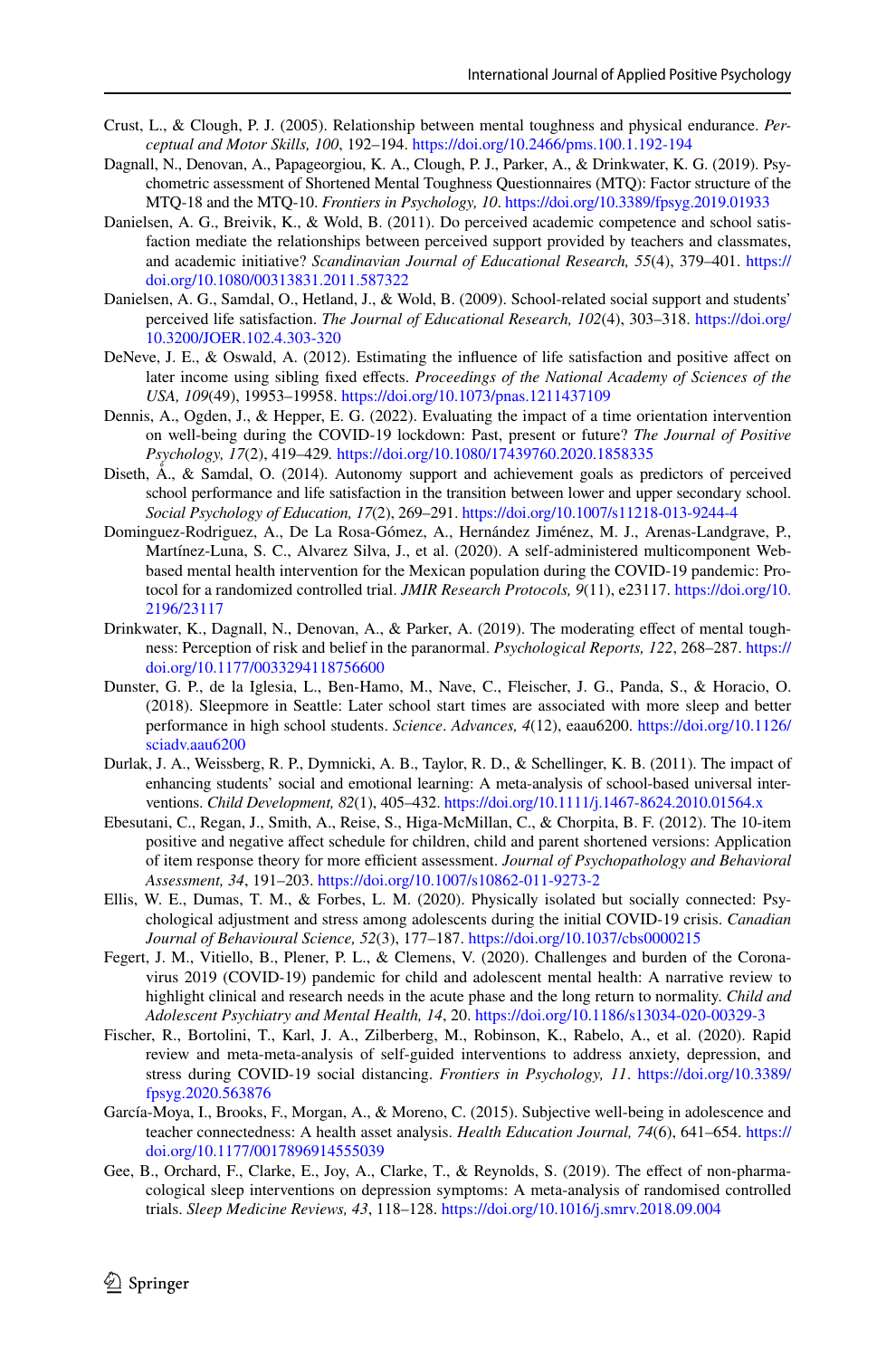- <span id="page-22-11"></span>Gerber, M., Best, S., Meerstetter, F., Walter, M., Ludyga, S., Brand, S., et al. (2018). Efects of stress and mental toughness on burnout and depressive symptoms: A prospective study with young elite athletes. *Journal of Science and Medicine in Sport, 21*(12), 1200–1205. [https://doi.org/10.1016/j.](https://doi.org/10.1016/j.jsams.2018.05.018) [jsams.2018.05.018](https://doi.org/10.1016/j.jsams.2018.05.018)
- <span id="page-22-13"></span>Gerber, M., Brand, S., Feldmeth, A. K., Lang, C., Elliot, C., Holsboer-Trachsler, E., & Pühse, U. (2013). Adolescents with high mental toughness adapt better to perceived stress: A longitudinal study with Swiss vocational students. *Personality and Individual Diferences, 54*(7), 808–814. [https://doi.org/](https://doi.org/10.1016/j.paid.2012.12.003) [10.1016/j.paid.2012.12.003](https://doi.org/10.1016/j.paid.2012.12.003)
- <span id="page-22-16"></span>Golberstein, E., Wen, H., & Miller, B. F. (2020). Coronavirus disease 2019 (COVID-19) and mental health for children and adolescents. *JAMA Pediatrics, 174*(9), 19–820. [https://doi.org/10.1001/](https://doi.org/10.1001/jamapediatrics.2020.1456) [jamapediatrics.2020.1456](https://doi.org/10.1001/jamapediatrics.2020.1456)
- <span id="page-22-14"></span>Gruber, R. (2017). School-based sleep education programs: A knowledge-to-action perspective regarding barriers, proposed solutions, and future directions. *Sleep Medicine Reviews, 36*, 13–28. [https://doi.](https://doi.org/10.1016/j.smrv.2016.10.001) [org/10.1016/j.smrv.2016.10.001](https://doi.org/10.1016/j.smrv.2016.10.001)
- <span id="page-22-12"></span>Guessoum, S. B., Lachal, J., Radjack, R., Carretier, E., Minassian, S., Benoit, L., & Moro, M. R. (2020). Adolescent psychiatric disorders during the COVID-19 pandemic and lockdown. *Psychiatry Research, 291*, 113264. <https://doi.org/10.1016/j.psychres.2020.113264>
- <span id="page-22-5"></span>Haase, C. M., Poulin, M. J., & Heckhausen, J. (2012). Happiness as a motivator. *Personality and Social Psychology Bulletin, 38*, 1093–1104.<https://doi.org/10.1177/0146167212444906>
- <span id="page-22-3"></span>Hagenauer, M. H., Perryman, J. I., Lee, T. M., & Carskadon, M. A. (2009). Adolescent changes in the homeostatic and circadian regulation of sleep. *Developmental Neuroscience, 31*(4), 276–284. <https://doi.org/10.1159/000216538>
- <span id="page-22-15"></span>Harding, S., Morris, R., Gunnell, D., Ford, T., Hollingworth, W., Tilling, K., et al. (2019). Is teachers' mental health and wellbeing associated with students' mental health and wellbeing? *Journal of Afective Disorders, 242*, 180–187. <https://doi.org/10.1016/j.jad.2018.08.080>
- <span id="page-22-1"></span>Hawke, L. D., Barbic, S., Voineskos, A., Szatmari, P., Cleverley, K., Hayes, E., et al. (2020). Impacts of COVID-19 on youth mental health, substance use, and wellbeing: A rapid survey of clinical and community samples. *Canadian Journal of Psychiatry, 65*(10), 701–709. [https://doi.org/10.1177/](https://doi.org/10.1177/0706743720940562) [0706743720940562](https://doi.org/10.1177/0706743720940562)
- <span id="page-22-7"></span>Hayes, B., & Bainton, J. (2020). The impact of reduced sleep on school related outcomes for typically developing children aged 11–19: A systematic review. *School Psychology International, 41*(6), 569–594. <https://doi.org/10.1177/0143034320961130>
- <span id="page-22-6"></span>Hefner, A. L., & Antaramian, S. P. (2016). The role of life satisfaction in predicting student engagement and achievement. *Journal of Happiness Studies, 17*(4), 1681–1701. [https://doi.org/10.1007/](https://doi.org/10.1007/s10902-015-9665-1) [s10902-015-9665-1](https://doi.org/10.1007/s10902-015-9665-1)
- <span id="page-22-9"></span>Hendriks, T., Schotanus-Dijkstra, M., Hassankhan, A., de Jong, J., & Bohlmeijer, E. (2020). The efficacy of multi-component positive psychology interventions: A systematic review and meta-analysis of randomized controlled trials. *Journal of Happiness Studies, 21*, 357–390. [https://doi.org/10.1007/](https://doi.org/10.1007/s10902-019-00082-1) [s10902-019-00082-1](https://doi.org/10.1007/s10902-019-00082-1)
- <span id="page-22-8"></span>Hendriks, T., Schotanus-Dijkstra, M., Hassankhan, A., Graafsma, T., Bohlmeijer, E., & de Jong, J.  $(2018)$ . The efficacy of positive psychology interventions from non-Western countries: A systematic review and meta-analysis. *International Journal of Wellbeing, 8*(1), 71–98. [https://doi.org/10.](https://doi.org/10.5502/ijw.v8i1.711) [5502/ijw.v8i1.711](https://doi.org/10.5502/ijw.v8i1.711)
- <span id="page-22-0"></span>Hendriks, T., Warren, M. A., Schotanus-Dijkstra, M., Hassankhan, A., Graafsma, T., Bohlmeijer, E., & de Jong, J. (2019). How WEIRD are positive psychology interventions? A bibliometric analysis of randomized controlled trials on the science of well-being. *The Journal of Positive Psychology, 14*(4), 489–501. <https://doi.org/10.1080/17439760.2018.1484941>
- <span id="page-22-10"></span>Hone, L. C., Jarden, A., & Schofeld, G. M. (2015). An evaluation of positive psychology intervention efectiveness trials using the re-aim framework: A practice-friendly review. *The Journal of Positive Psychology, 10*(4), 303–322.<https://doi.org/10.1080/17439760.2014.965267>
- <span id="page-22-2"></span>Huang, Y., & Zhao, N. (2020). Generalized anxiety disorder, depressive symptoms and sleep quality during COVID-19 outbreak in China: A web-based cross-sectional survey. *Psychiatry Research, 288,* 112954. <https://doi.org/10.1016/j.psychres.2020.112954>
- <span id="page-22-4"></span>Hummer, D. L., & Lee, T. M. (2016). Daily timing of the adolescent sleep phase: Insights from a crossspecies comparison. *Neuroscience and Biobehavioral Reviews, 70*, 171–181. [https://doi.org/10.](https://doi.org/10.1016/j.neubiorev.2016.07.023) [1016/j.neubiorev.2016.07.023](https://doi.org/10.1016/j.neubiorev.2016.07.023)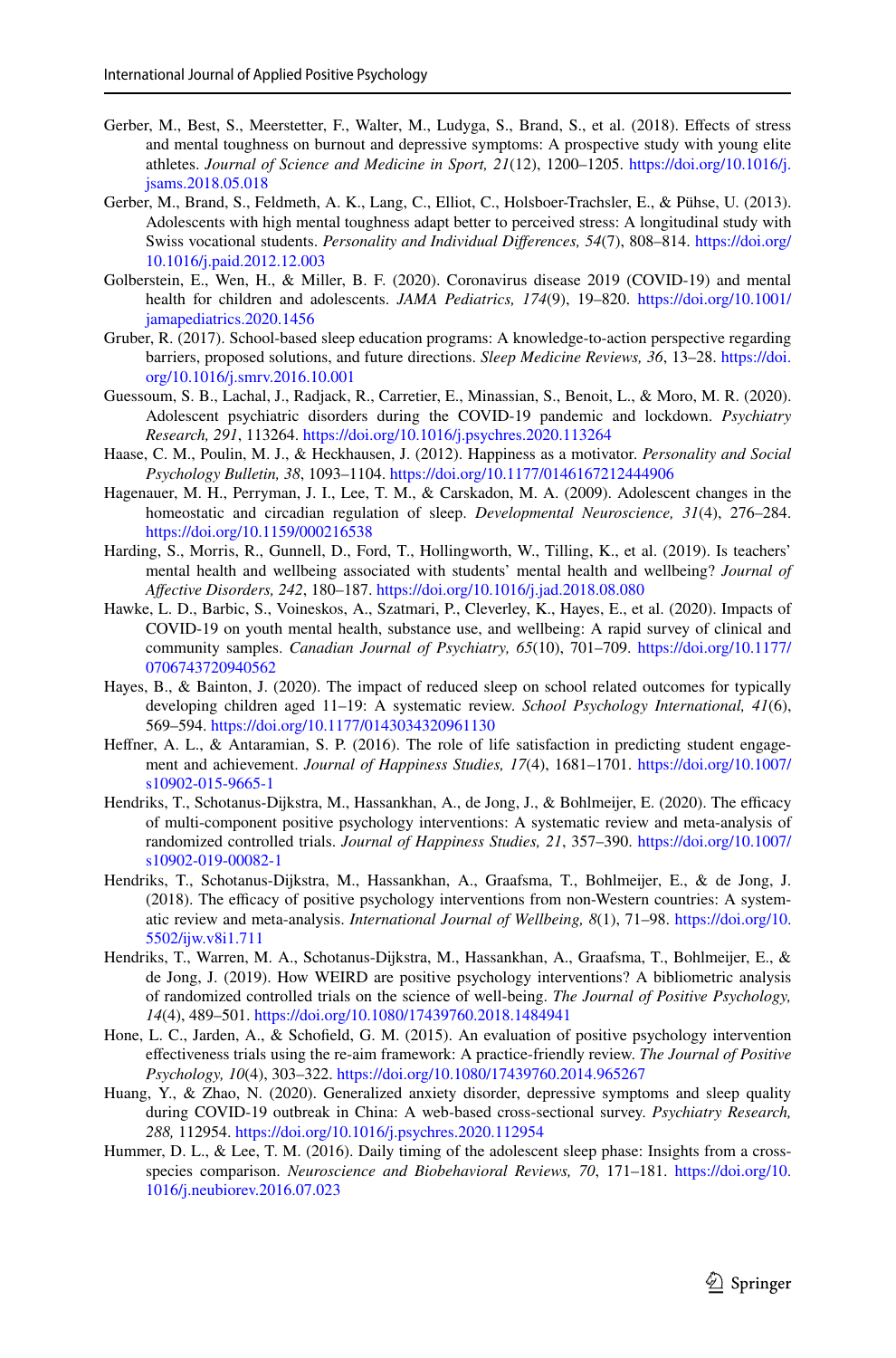- <span id="page-23-2"></span>Huta, V., & Ryan, R. M. (2010). Pursuing pleasure or virtue: The diferential and overlapping well-being benefts of hedonic and eudaimonic motives. *Journal of Happiness Studies, 11*, 735–762. [https://](https://doi.org/10.1007/s10902-009-171-4) [doi.org/10.1007/s10902-009-171-4](https://doi.org/10.1007/s10902-009-171-4)
- <span id="page-23-3"></span>Huta, V., & Waterman, A. S. (2014). Eudaimonia and its distinction from hedonia: Developing a classifcation and terminology for understanding conceptual and operational defnitions. *Journal of Happiness Studies, 15*, 1425-1456. 10.100/s10902-013-9485-0
- <span id="page-23-6"></span>Hysing, M., Harvey, A. G., Linton, S. J., Askeland, K. G., & Sivertsen, B. (2016). Sleep and academic performance in later adolescence: Results from a large population-based study. *Journal of Sleep Research, 25*(3), 318–324.<https://doi.org/10.1111/jsr.12373>
- <span id="page-23-1"></span>Hysing, M., Heradstveit, O., Harvey, A. G., Nilsen, S. A., Bøe, T., & Sivertsen, B. (2022). Sleep problems among adolescents within child and adolescent mental health services. An epidemiological study with registry linkage. *European Child & Adolescent Psychiatry*, *31*(1), 121–131. [https://doi.](https://doi.org/10.1007/s00787-020-01676-4) [org/10.1007/s00787-020-01676-4](https://doi.org/10.1007/s00787-020-01676-4)
- <span id="page-23-8"></span>Hysing, M., Pallesen, S., Stormark, K. M., Jakobsen, R., Lundervold, A. J., & Sivertsen, B. (2015). Sleep and use of electronic devices in adolescence: Results from a large population-based study. *BMJ Open, 5*, e006748.<https://doi.org/10.1136/bmjopen-2014-006748>
- <span id="page-23-9"></span>Illingworth, G. (2020). The challenges of adolescent sleep. *Interface Focus, 10*, 20190080. [https://doi.](https://doi.org/10.1098/rsfs.2019.0080) [org/10.1098/rsfs.2019.0080](https://doi.org/10.1098/rsfs.2019.0080)
- <span id="page-23-14"></span>Jackowska, M., Brown, J., Ronaldson, A., & Steptoe, A. (2016). The impact of a brief gratitude intervention on subjective well-being, biology and sleep. *Journal of Health Psychology, 21*(10), 2207– 2217. <https://doi.org/10.1177/1359105315572455>
- <span id="page-23-11"></span>Jensen, M., George, M., Russell, M., & Odgers, C. (2019). Young adolescents' digital technology use and mental health symptoms: Little evidence of longitudinal or daily linkages. *Clinical Psychological Science, 7*, 1416–1433. <https://doi.org/10.1177/2167702619859336>
- <span id="page-23-4"></span>Joshanloo, M. (2016). Revisiting the empirical distinction between hedonic and eudaimonic aspects of well-being using exploratory structural equation modeling. *Journal of Happiness Studies, 17*(5), 2023–2036. <https://doi.org/10.1007/s10902-015-9683-z>
- <span id="page-23-7"></span>Kalak, N., Lemola, S., Brand, S., Holsboer-Trachsler, E., & Grob, A. (2014). Sleep duration and subjective psychological well-being in adolescence: A longitudinal study in Switzerland and Norway. *Neuropsychiatric Disease and Treatment, 10*, 1199–1207. <https://doi.org/10.2147/NDT.S62533>
- <span id="page-23-5"></span>Kansky, J., Allen, J. P., & Diener, E. (2016). Early adolescent afect predicts later life outcomes. *Applied Psychology, Health and Well-Being, 8*(2), 192–212. <https://doi.org/10.1111/aphw.12068>
- <span id="page-23-12"></span>Karageorghis, C. I., Bird, J. M., Hutchinson, J. C., Hamer, M., Delevoye-Turrell, Y. N., Guérin, S., Mullin, E. M., Mellano, K. T., Parsons-Smith, R. L., Terry, V. R., & Terry, P. C. (2021). Physical activity and mental well-being under COVID-19 lockdown: A cross-sectional multination study. *BMC Public Health, 21*(1), 988.<https://doi.org/10.1186/s12889-021-10931-5>
- Kern, M. L., Park, N., & Romer, D. (2005). The positive perspective on youth development. In D. L. Evans, E. B. Foa, R. E. Gur, H. Hendin, C. P. O' Brien, M. E. P. Seligman, & T. Walsh. (Eds.)*, Treating and preventing adolescent mental health disorders: What we know and what we don't know: A research agenda for improving the mental health of our youth* (Chp. 27). Oxford University. [https://oxfordmedi](https://oxfordmedicine.com/view/10.1093/9780195173642.001.0001/med-9780195173642-chapter-27) [cine.com/view/10.1093/9780195173642.001.0001/med-9780195173642-chapter-27](https://oxfordmedicine.com/view/10.1093/9780195173642.001.0001/med-9780195173642-chapter-27)
- <span id="page-23-13"></span>Kerr, S. L., O'Donovan, A., & Pepping, C. A. (2015). Can gratitude and kindness interventions enhance well-being in a clinical sample? *Journal of Happiness Studies, 16*(1), 17–36. [https://doi.org/10.](https://doi.org/10.1007/s10902-013-9492-1) [1007/s10902-013-9492-1](https://doi.org/10.1007/s10902-013-9492-1)
- <span id="page-23-15"></span>Killgore, W. D. S., Cloonan, S. A., Taylor, E. C., & Dailey, N. S. (2020). Loneliness: A signature mental health concern in the era of COVID-19. *Psychiatry Research, 290*, 113117. [https://doi.org/10.](https://doi.org/10.1016/j.psychres.2020.113117) [1016/j.psychres.2020.113117](https://doi.org/10.1016/j.psychres.2020.113117)
- <span id="page-23-0"></span>Kim, H., Doiron, K., Warren, M. A., & Donaldson, S. I. (2018). The international landscape of positive psychology research: A systematic review. *International Journal of Wellbeing, 8*(1), 50–70. [https://](https://doi.org/10.5502/ijw.v8i1.651) [doi.org/10.5502/ijw.v8i1.651](https://doi.org/10.5502/ijw.v8i1.651)
- <span id="page-23-10"></span>Kleszczewska, D., Dzielska, A., Salonna, S., & Mazur, J. (2018). The association between physical activity and general life satisfaction in lower secondary school students: The role of individual and family factors. *Community Mental Health Journal, 54*(8), 1245–1252. [https://doi.org/10.1007/](https://doi.org/10.1007/s10597-018-0309-x) [s10597-018-0309-x](https://doi.org/10.1007/s10597-018-0309-x)
- <span id="page-23-16"></span>Kokou-Kpolou, C. K., Megalakaki, O., Laimou, D., & Kousouri, M. (2020). Insomnia during COVID-19 pandemic and lockdown: Prevalence, severity, and associated risk factors in French population. *Psychiatry Research, 290*, 113128. <https://doi.org/10.1016/j.psychres.2020.113128>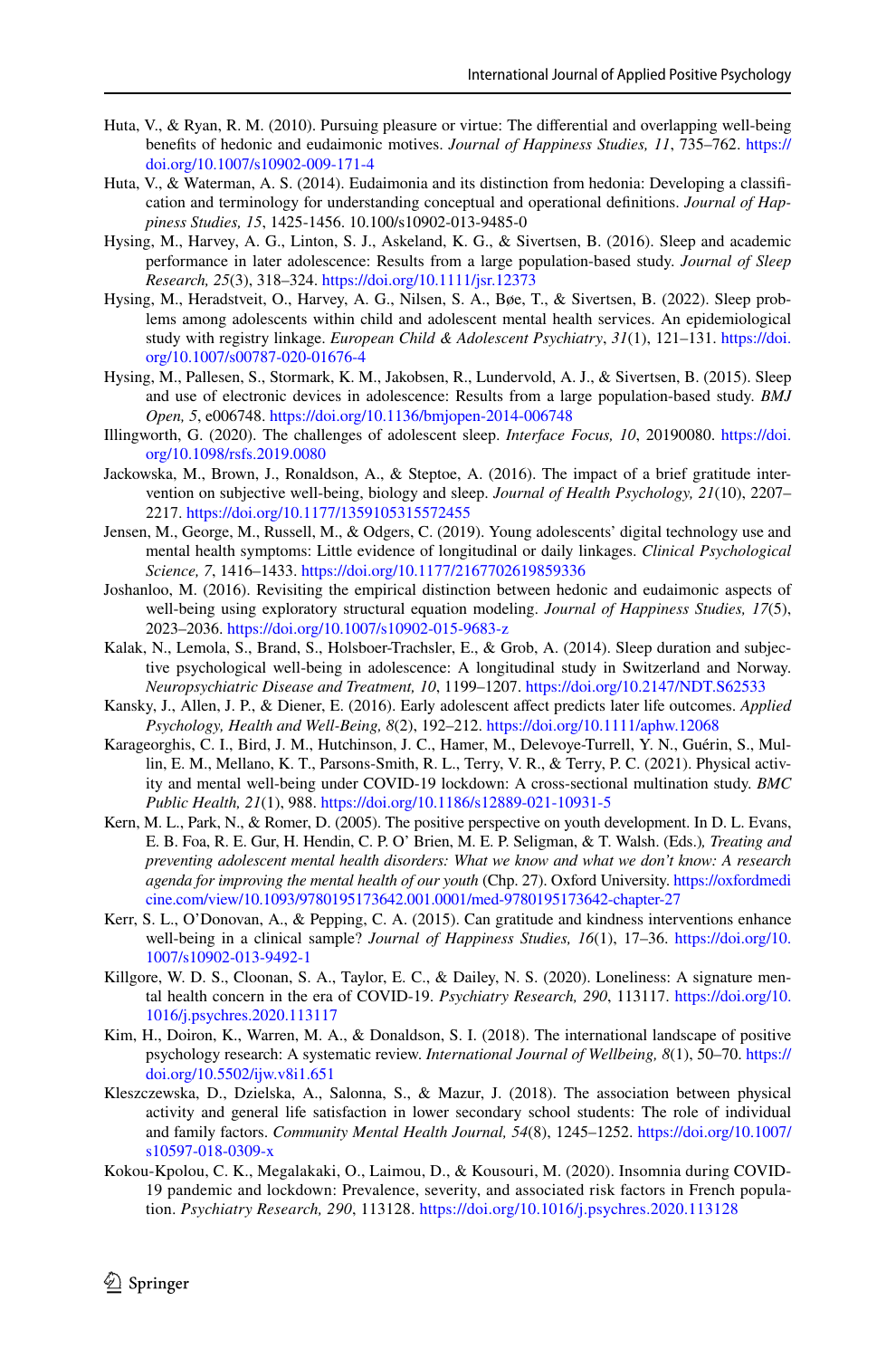- <span id="page-24-7"></span>Kovess-Masfety, V., Keyes, K., Hamilton, A., Hanson, G., Bitfoi, A., Golitz, D., et al. (2016). Is time spent playing video games associated with mental health, cognitive and social skills in young children? *Social Psychiatry and Psychiatric Epidemiology, 51*(3), 349–357. [https://doi.org/10.](https://doi.org/10.1007/s00127-016-1179-6) [1007/s00127-016-1179-6](https://doi.org/10.1007/s00127-016-1179-6)
- <span id="page-24-5"></span>Lai, C. C. W., & Ma, C. M. S. (2020). Sleep quality types and their infuences on psychological and physical health in Chinese adolescents: A person-centered approach. *The Journal of Early Adolescence, 40*(2), 197–220. <https://doi.org/10.1177/0272431619833481>
- <span id="page-24-0"></span>Lai, M. K., Leung, C., Kwok, S. Y. C., Hui, A. N. N., Lo, H. H. M., Leung, J. T. Y., & Tam, C. H. L. (2018). A multidimensional PERMA-H positive education model, general satisfaction of school life, and character strengths use in Hong Kong senior primary school students: Confrmatory factor analysis and path analysis using the APASO-II. *Frontiers in Psychology, 9*. [https://doi.](https://doi.org/10.3389/fpsyg.2018.01090) [org/10.3389/fpsyg.2018.01090](https://doi.org/10.3389/fpsyg.2018.01090)
- <span id="page-24-11"></span>Lambert, L., Passmore, H.-A., & Joshanloo, M. (2019a). A positive psychology intervention program in a culturally-diverse university: Boosting happiness and reducing fear. *Journal of Happiness Studies, 20*(4), 1141–1162. <https://doi.org/10.1007/s10902-018-9993-z>
- <span id="page-24-9"></span>Lambert, L., Passmore, H.-A., Scull, N., Al Sabah, I., & Hussain, R. (2019b). Wellbeing matters in Kuwait: The Alnowair's Bareec education initiative. *Social Indicators Research, 143*(2), 741– 763. <https://doi.org/10.1007/s11205-018-1987-z>
- Lambert, N. M., Gwinn, M., Baumeister, R. F., Strachman, A., Washburn, I. J., Gable, S. L., & Fincham, F. D. (2013). A boost of positive afect: The perks of sharing positive experiences. *Journal of Social and Personal Relationships, 30*, 24–43. <https://doi.org/10.1177/0265407512449400>
- <span id="page-24-12"></span>Lang, C., Brand, S., Colledge, F., Ludyga, S., Pühse, U., & Gerber, M. (2019). Adolescents personal beliefs about sufficient physical activity are more closely related to sleep and psychological functioning than self-reported physical activity: A prospective study. *Journal of Sports Health Sciences, 8*, 280–288. <https://doi.org/10.1016/j.jshs.2018.03.002>
- <span id="page-24-14"></span>Lawler, M. J., Newland, L. A., Giger, J. T., Roh, S., & Brockevelt, B. L. (2017). Ecological, relationship-based model of children's subjective well-being: Perspectives of 10-year-old children in the United States and 10 other countries. *Child Indicators Research, 10*(1), 1–18. [https://doi.](https://doi.org/10.1007/s12187-016-9376-0) [org/10.1007/s12187-016-9376-0](https://doi.org/10.1007/s12187-016-9376-0)
- <span id="page-24-1"></span>Lawrence, D., Johnson, S., Hafekost, J., Hann, K. B. D., Sawyer, M., Ainley, J., & Zubrick, S. (2015). *The mental health of children and adolescents: Report on the second Australian Child and Adolescent Survey of Mental Health and Wellbeing*. [https://www.health.gov.au/internet/main/publi](https://www.health.gov.au/internet/main/publishing.nsf/Content/9DA8CA21306-FE6EDCA257E2700016945/$File/child2.pdf) [shing.nsf/Content/9DA8CA21306-FE6EDCA257E2700016945/File/child2.pdf](https://www.health.gov.au/internet/main/publishing.nsf/Content/9DA8CA21306-FE6EDCA257E2700016945/$File/child2.pdf)
- <span id="page-24-8"></span>Lees, C., & Hopkins, J. (2013). Efect of aerobic exercise on cognition, academic achievement, and psychosocial function in children: A systematic review of randomized control trials. *Preventing Chronic Disease, 10*, E174. <https://doi.org/10.5888/pcd10.130010>
- <span id="page-24-3"></span>Lewis, A. D., Huebner, E. S., Malone, P. S., & Valois, R. F. (2011). Life satisfaction and student engagement in adolescents. *Journal of Youth and Adolescence, 40*(3), 249–262. [https://doi.org/](https://doi.org/10.1007/s10964-010-9517-6) [10.1007/s10964-010-9517-6](https://doi.org/10.1007/s10964-010-9517-6)
- <span id="page-24-13"></span>Lin, Y., Mutz, J., Clough, P. J., & Papageorgiou, K. A. (2017). Mental toughness and individual diferences in learning, educational and work performance, psychological well-being, and personality: A systematic review. *Frontiers in Psychology, 8*. <https://doi.org/10.3389/fpsyg.2017.01345>
- Lo, J. C., Lee, S. M., Lee, X. K., Sasmita, K., Chee, N. Y. I. N., Tandi, J., et al. (2018). Sustained benefts of delaying school start time on adolescent sleep and well-being. *Sleep, 41*(6), zsy052. <https://doi.org/10.1093/sleep/zsy052>
- <span id="page-24-10"></span>Loades, M. E., Chatburn, E., Higson-Sweeney, N., Reynolds, S., Shafran, R., Brigden, A., … Crawley, E. (2020). Rapid systematic review: The impact of social isolation and loneliness on the mental health of children and adolescents in the context of COVID-19. *Journal of the American Academy of Child and Adolescent Psychiatry*, *59*(11), 1218–1239. [https://doi.org/10.1016/j.](https://doi.org/10.1016/j.jaac.2020.05.009) [jaac.2020.05.009](https://doi.org/10.1016/j.jaac.2020.05.009)
- <span id="page-24-2"></span>Longhi, S., Nandi, A., Bryan, M., Connolly, S., & Gedikli, C. (2018). *Transitions form full-time education into employment: The role of wellbeing.* What Works Centre for Wellbeing, UK. [https://](https://editorialexpress.com/cgi-bin/conference/download.cgi?db_name=ESPE2018&paper_id=350) [editorialexpress.com/cgi-bin/conference/download.cgi?db\\_name=ESPE2018&paper\\_id=350](https://editorialexpress.com/cgi-bin/conference/download.cgi?db_name=ESPE2018&paper_id=350)
- <span id="page-24-6"></span>Lund, L., Sølvhøj, I. N., Danielsen, D., & Andersen, S. (2021). Electronic media use and sleep in children and adolescents in Western countries: A systematic review. *BMC Public Health, 21*, 1598. [https://](https://doi.org/10.1186/s12889-021-11640-9) [doi.org/10.1186/s12889-021-11640-9](https://doi.org/10.1186/s12889-021-11640-9)
- <span id="page-24-4"></span>Lundberg, S. (2019). *Non-cognitive skills as human capital.* In C. Hulten & V. Ramey (Eds.), Education, skills, and technical change: Implications for future U.S. GDP growth (pg. 219-243). National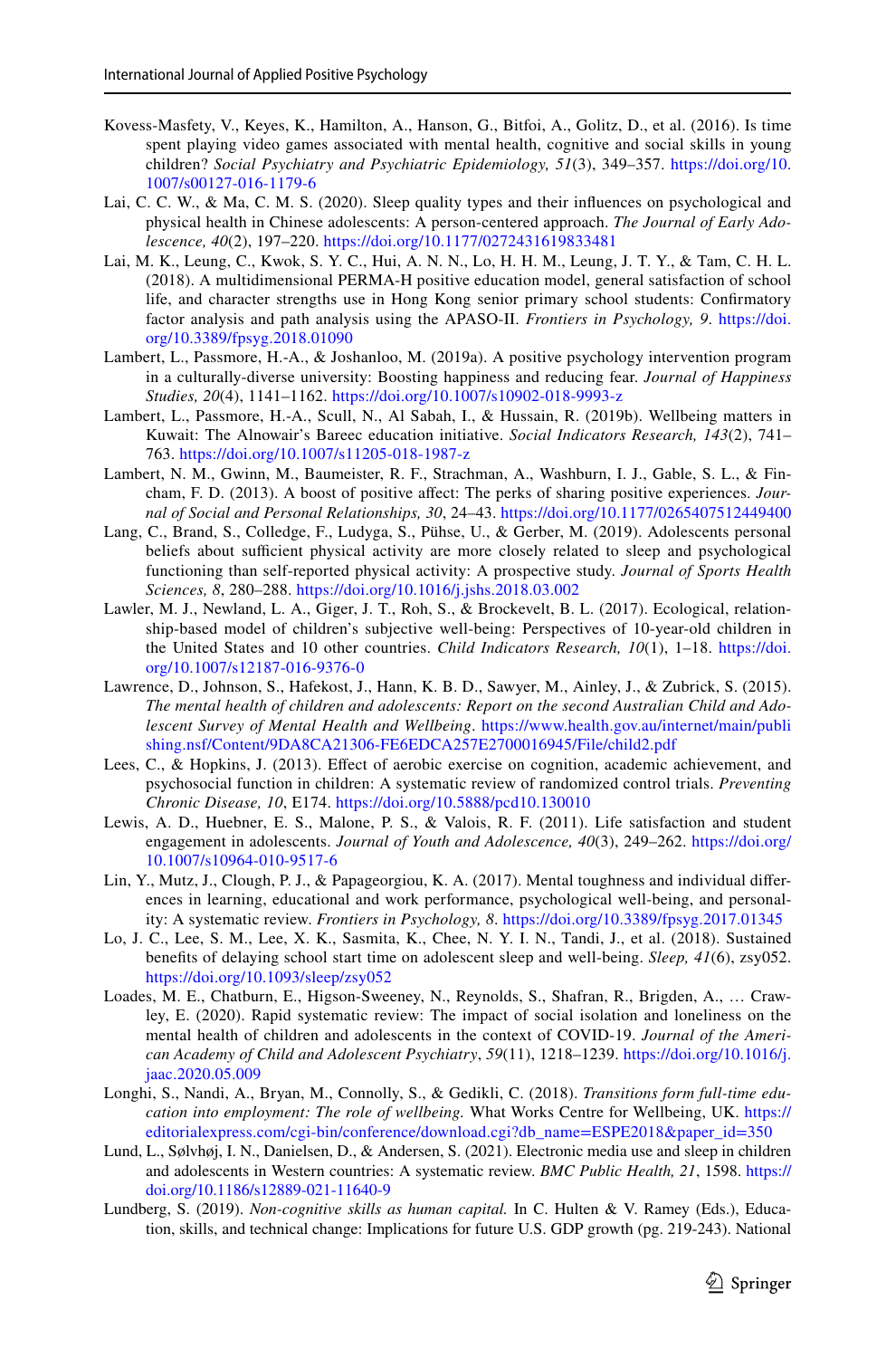Bureau of Economic Research. [https://sjlundberg.weebly.com/uploads/1/1/0/0/110062333/lundb](https://sjlundberg.weebly.com/uploads/1/1/0/0/110062333/lundberg_nbercriw_2018.pdf) [erg\\_nbercriw\\_2018.pdf](https://sjlundberg.weebly.com/uploads/1/1/0/0/110062333/lundberg_nbercriw_2018.pdf)

- <span id="page-25-6"></span>Lyons, M. D., Huebner, E. S., & Hills, K. J. (2013). The dual-factor model of mental health: A shortterm longitudinal study of school-related outcomes. *Social Indicators Research, 114*(2), 549–565. <https://doi.org/10.1007/s11205-012-0161-2>
- <span id="page-25-13"></span>Mackenzie, K., & Williams, C. (2018). Universal, school-based interventions to promote mental and emotional well-being: What is being done in the UK and does it work? A systematic review. *BMJ Open, 8*, e022560.<https://doi.org/10.1136/bmjopen-2018-02256>
- <span id="page-25-12"></span>Magson, N. R., Freeman, J. Y. A., Rapee, R. M., Richardson, C. E., Oar, E. L., & Fardouly, J. (2021). Risk and protective factors for prospective changes in adolescent mental health during the COVID-19 pandemic. *Journal of Youth and Adolescence, 50*(1), 44–57. [https://doi.org/10.1007/](https://doi.org/10.1007/s10964-020-01332-9) [s10964-020-01332-9](https://doi.org/10.1007/s10964-020-01332-9)
- <span id="page-25-8"></span>Maheux, A. J., Nesi, J., Galla, B. M., Roberts, S. R., & Choukas-Bradley, S. (2021). #Grateful: Longitudinal associations between adolescents' social media use and gratitude during the COVID-19 pandemic. *Journal of Research on Adolescence, 31*(3), 734–747. <https://doi.org/10.1111/jora.12650>
- <span id="page-25-11"></span>Marchant, D. C., Polman, R. C. J., Clough, P. J., Jackson, J. G., Levy, A. R., & Nicholls, A. R. (2009). Mental toughness: Managerial and age diferences. *Journal of Managerial Psychology, 24*(5), 428– 437. <https://doi.org/10.1108/02683940910959753>
- <span id="page-25-3"></span>Marino, C., Andrade, B., Campisi, S. C., Wong, M., Zhao, H., Jing, X., Aitken, M., Bonato, S., Haltigan, J., Wang, W., & Szatmari, P. (2021). Association between disturbed sleep and depression in children and youths: A systematic review and meta-analysis of cohort studies. *JAMA Network Open, 4*(3), e212373.<https://doi.org/10.1001/jamanetworkopen.2021.2373>
- <span id="page-25-7"></span>Marques, A., Mota, J., Gaspar, T., & de Matos, M. G. (2017). Associations between self-reported ftness and self-rated health, life-satisfaction and health-related quality of life among adolescents. *Journal of Exercise Science & Fitness, 15*(1), 8–11. <https://doi.org/10.1016/j.jesf.2017.03.001>
- <span id="page-25-0"></span>Marques de Miranda, D., da Silva Athanasio, B., Sena Oliveira, A. C., & Simoes-E-Silva, A. C. (2020). How is COVID-19 pandemic impacting mental health of children and adolescents? *International Journal of Disaster Risk Reduction: IJDRR, 51*, 101845. [https://doi.org/10.1016/j.ijdrr.2020.](https://doi.org/10.1016/j.ijdrr.2020.101845) [101845](https://doi.org/10.1016/j.ijdrr.2020.101845)
- <span id="page-25-16"></span>Marquez, J. M., & Inchley, J. (2020, October 18). A comparative study of factors explaining declining levels in adolescents' life satisfaction: The importance of school well-being. [https://doi.org/10.](https://doi.org/10.31235/osf.io/42sd8) [31235/osf.io/42sd8](https://doi.org/10.31235/osf.io/42sd8)
- <span id="page-25-1"></span>Marquez, J. M., & Long, E. (2021). A global decline in adolescents' subjective well-being: A comparative study exploring patterns of change in the life satisfaction of 15-year-old students in 46 countries. *Child Indicators Research, 14*, 1251–1292.<https://doi.org/10.1007/s12187-020-09788-8>
- <span id="page-25-14"></span>Marquez, J. M., & Main, G. (2021). Can schools and education policy make children happier? A comparative study in 33 countries. *Child Indicators Research, 14*, 283–339. [https://doi.org/10.1007/](https://doi.org/10.1007/s12187-020-09758-0) [s12187-020-09758-0](https://doi.org/10.1007/s12187-020-09758-0)
- <span id="page-25-4"></span>Matricciani, L., Olds, T., & Petkov, J. (2012). In search of lost sleep: Secular trends in the sleep time of school-aged children and adolescents. *Sleep Medicine Reviews, 6*(3), 203–211. [https://doi.org/10.](https://doi.org/10.1016/j.smrv.2011.03.005) [1016/j.smrv.2011.03.005](https://doi.org/10.1016/j.smrv.2011.03.005)
- <span id="page-25-2"></span>Matos, M. G., Marques, A., Gaspar, T., & Paiva, T. (2017). Perception of quantity and quality of sleep and their association with health related quality of life and life satisfaction during adolescence. *Health Education Care*, *2*(2), 1-6. <https://doi.org/10.15761/HEC.1000117>
- <span id="page-25-9"></span>McDowell, C. P., Dishman, R. K., Gordon, B. R., & Herring, M. P. (2019). Physical activity and anxiety: A systematic review and meta-analysis of prospective cohort studies. *American Journal of Preventive Medicine, 57*(4), 545–556.<https://doi.org/10.1016/j.amepre.2019.05.012>
- <span id="page-25-10"></span>McGeown, S., St. Clair-Thompson, H., & Putwain, D. W. (2018). The development and validation of a mental toughness scale for adolescents. *Journal of Psychoeducational Assessment, 36*(2), 148–161. <https://doi.org/10.1177/0734282916673512>
- <span id="page-25-15"></span>Milkie, M. A., & Warner, C. H. (2011). Classroom learning environments and the mental health of frst grade children. *Journal of Health and Social Behavior, 52*(1), 4–22. [https://doi.org/10.1177/00221](https://doi.org/10.1177/0022146510394952) [46510394952](https://doi.org/10.1177/0022146510394952)
- <span id="page-25-5"></span>Mitra, R., Waygood, E. O. D., & Fullan, J. (2021). Subjective well-being of Canadian children and youth during the COVID-19 pandemic: The role of the social and physical environment and healthy movement behaviours. *Preventive Medicine Reports, 23*, 101404. [https://doi.org/10.1016/j.pmedr.](https://doi.org/10.1016/j.pmedr.2021.101404) [2021.101404](https://doi.org/10.1016/j.pmedr.2021.101404)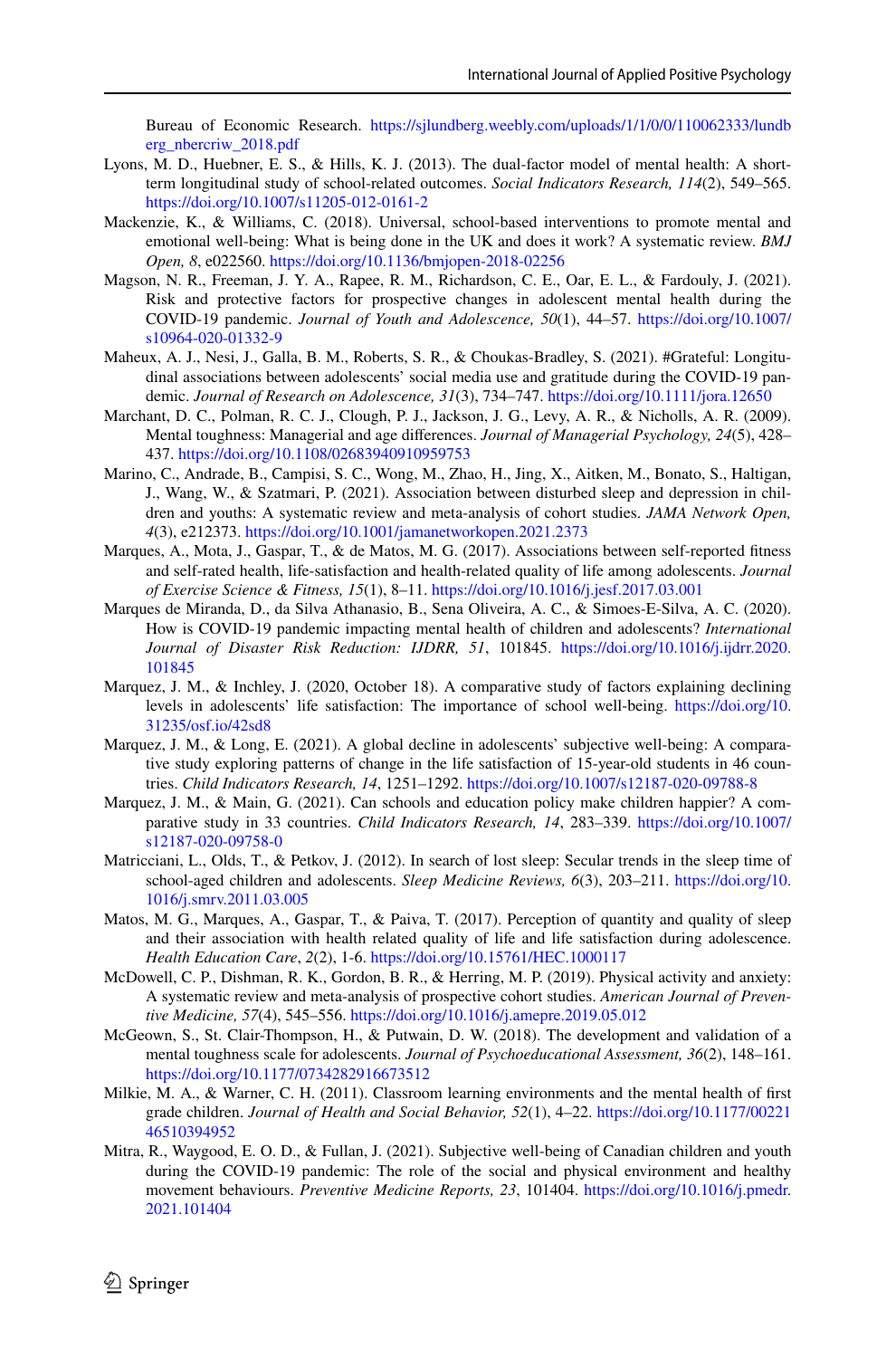- <span id="page-26-11"></span>Moore, G. F., Cox, R., Evans, R. E., Hallingberg, B., Hawkins, J., Littlecott, H. J., et al. (2018). School, peer and family relationships and adolescent substance use, subjective wellbeing and mental health symptoms in Wales: A cross sectional study. *Child Indicators Research, 11*(6), 1951–1965. [https://](https://doi.org/10.1007/s12187-017-9524-1) [doi.org/10.1007/s12187-017-9524-1](https://doi.org/10.1007/s12187-017-9524-1)
- <span id="page-26-10"></span>Nef, K. D., & Pommier, E. (2013). The relationship between self-compassion and other-focused concern among college undergraduates, community adults, and practicing meditators. *Self and Identity, 12*(2), 160–176. <https://doi.org/10.1080/15298868.2011.649546>
- <span id="page-26-2"></span>Ness, T. E. B., & Saksvik-Lehouillier, I. (2018). The relationships between life satisfaction and sleep quality, sleep duration and variability of sleep in university students. *Journal of European Psychology Students, 9*(1), 28–39. <https://doi.org/10.5334/jeps.434>
- <span id="page-26-12"></span>Newland, L. A., Lawler, M. J., Giger, J. T., Roh, S., & Carr, E. R. (2018). Multilevel analysis of child and adolescent subjective well-being across 14 countries: Child- and country-level predictors. *Child Development, 90*(2), 395–413. <https://doi.org/10.1111/cdev.13134>
- <span id="page-26-5"></span>Nie, Y., Ma, Y., Wu, Y., Li, J., Liu, T., Zhang, C., Lv, C., & Zhu, J. (2021). Association between physical exercise and mental health during the COVID-19 outbreak in China: A nationwide cross-sectional study. *Frontiers in Psychiatry, 12*, 722448.<https://doi.org/10.3389/fpsyt.2021.722448>
- <span id="page-26-15"></span>Oberle, E., & Schonert-Reichl, K. A. (2016). Stress contagion in the classroom? The link between classroom teacher burnout and morning cortisol in elementary school students. *Social Science & Medicine, 159*, 30–37. <https://doi.org/10.1016/j.socscimed.2016.04.031>
- <span id="page-26-9"></span>Oettingen, G., Kappes, H. B., Guttenberg, K. B., & Gollwitzer, P. M. (2015). Self-regulation of time management: Mental contrasting with implementation intentions. *European Journal of Social Psychology, 45*, 218–229. <https://doi.org/10.1002/ejsp.2090>
- Office for National Statistics. (2020). Coronavirus and the social impacts on young people in Great Britain: 3 April to 10 May 2020. Indicators from the Opinions and Lifestyle Survey on the impact of the coronavirus (COVID-19) pandemic on young people in Great Britain. [https://www.ons.gov.uk/](https://www.ons.gov.uk/peoplepopulationandcommunity/birthsdeathsandmarriages/ageing/articles/coronavirusandthesocialimpactsonyoungpeopleingreatbritain/3aprilto10may2020#toc) [peoplepopulationandcommunity/birthsdeathsandmarriages/ageing/articles/coronavirusandthesoc](https://www.ons.gov.uk/peoplepopulationandcommunity/birthsdeathsandmarriages/ageing/articles/coronavirusandthesocialimpactsonyoungpeopleingreatbritain/3aprilto10may2020#toc) [ialimpactsonyoungpeopleingreatbritain/3aprilto10may2020#toc](https://www.ons.gov.uk/peoplepopulationandcommunity/birthsdeathsandmarriages/ageing/articles/coronavirusandthesocialimpactsonyoungpeopleingreatbritain/3aprilto10may2020#toc)
- <span id="page-26-4"></span>Orben, A., & Przybylski, A. K. (2019). The association between adolescent well-being and digital technology use. *Nature Human Behaviour, 3*, 173–182. <https://doi.org/10.1038/s41562-018-0506-1>
- <span id="page-26-1"></span>Orchard, F., Gregory, A. M., Gradisar, M., & Reynolds, S. (2020). Self-reported sleep patterns and quality amongst adolescents: Cross-sectional and prospective associations with anxiety and depression. *Journal of Child Psychology and Psychiatry, 61*(10), 1126–1137. <https://doi.org/10.1111/jcpp.13288>
- <span id="page-26-16"></span>Organization for Economic Cooperation and Development (OECD). (2021). *OECD review of well-being policies and practices in Dubai's private school sector.* OECD Publishing. [https://doi.org/10.1787/](https://doi.org/10.1787/0e9aa172-en) [https://www.oecd-ilibrary.org/education/oecd-review-of-well-being-policies-and](https://www.oecd-ilibrary.org/education/oecd-review-of-well-being-policies-and-practices-in-dubai-s-private-school-sector_0e9aa172-en)[practices-in-dubai-s-private-school-sector\\_0e9aa172-en](https://www.oecd-ilibrary.org/education/oecd-review-of-well-being-policies-and-practices-in-dubai-s-private-school-sector_0e9aa172-en)
- <span id="page-26-7"></span>Palgi, Y., Shrira, A., Ring, L., Bodner, E., Avidor, S., Bergman, Y., Cohen-Fridel, S., Keisari, S., & Hoffman, Y. (2020). The loneliness pandemic: Loneliness and other concomitants of depression, anxiety and their comorbidity during the COVID-19 outbreak. *Journal of Afective Disorders, 275,* 109–111. <https://doi.org/10.1016/j.jad.2020.06.036>
- <span id="page-26-0"></span>Palmer, C. A., & Alfano, C. A. (2017). Sleep and emotion regulation: An organizing, integrative review. *Sleep Medicine Reviews, 31*, 6–16. <https://doi.org/10.1016/j.smrv.2015.12.006>
- <span id="page-26-14"></span>Papageorgiou, K. A., Denovan, A., & Dagnall, N. (2019). The positive efect of narcissism on depressive symptoms through mental toughness: Narcissism may be a dark trait but it does help with seeing the world less grey. *European Psychiatry, 55*, 74–79. <https://doi.org/10.1016/j.eurpsy.2018.10.002>
- <span id="page-26-6"></span>Pressman, S. D., Kraft, T. L., & Cross, M. P. (2015). It's good to do good and receive good: The impact of a 'pay it forward' style kindness intervention on giver and receiver well-being. *Journal of Positive Psychology, 10*(4), 293–302. <https://doi.org/10.1080/17439760.2014.965269>
- <span id="page-26-8"></span>Prinzing, M. M., Zhou, J., West, T. N., Le Nguyen, K. D., Wells, J. L., & Fredrickson, B. L. (2022). Staying "in sync" with others during COVID-19: Perceived positivity resonance mediates crosssectional and longitudinal links between trait resilience and mental health. *The Journal of Positive Psychology*, *17*(3), 40–455.<https://doi.org/10.1080/17439760.2020.1858336>
- <span id="page-26-13"></span>Rapee, R. M., Oar, E. L., Johnco, C. J., Forbes, M. K., Fardouly, J., Magson, N. R., & Richardson, C. E. (2019). Adolescent development and risk for the onset of social-emotional disorders: A review and conceptual model. *Behaviour Research and Therapy, 123*, 103501. [https://doi.org/10.1016/j.brat.](https://doi.org/10.1016/j.brat.2019.103501) [2019.103501](https://doi.org/10.1016/j.brat.2019.103501)
- <span id="page-26-3"></span>Rees, G. (2017). Children's activities and time use: Variations between and within 16 countries. *Children and Youth Services Review, 80*, 78–87.<https://doi.org/10.1016/j.childyouth.2017.06.057>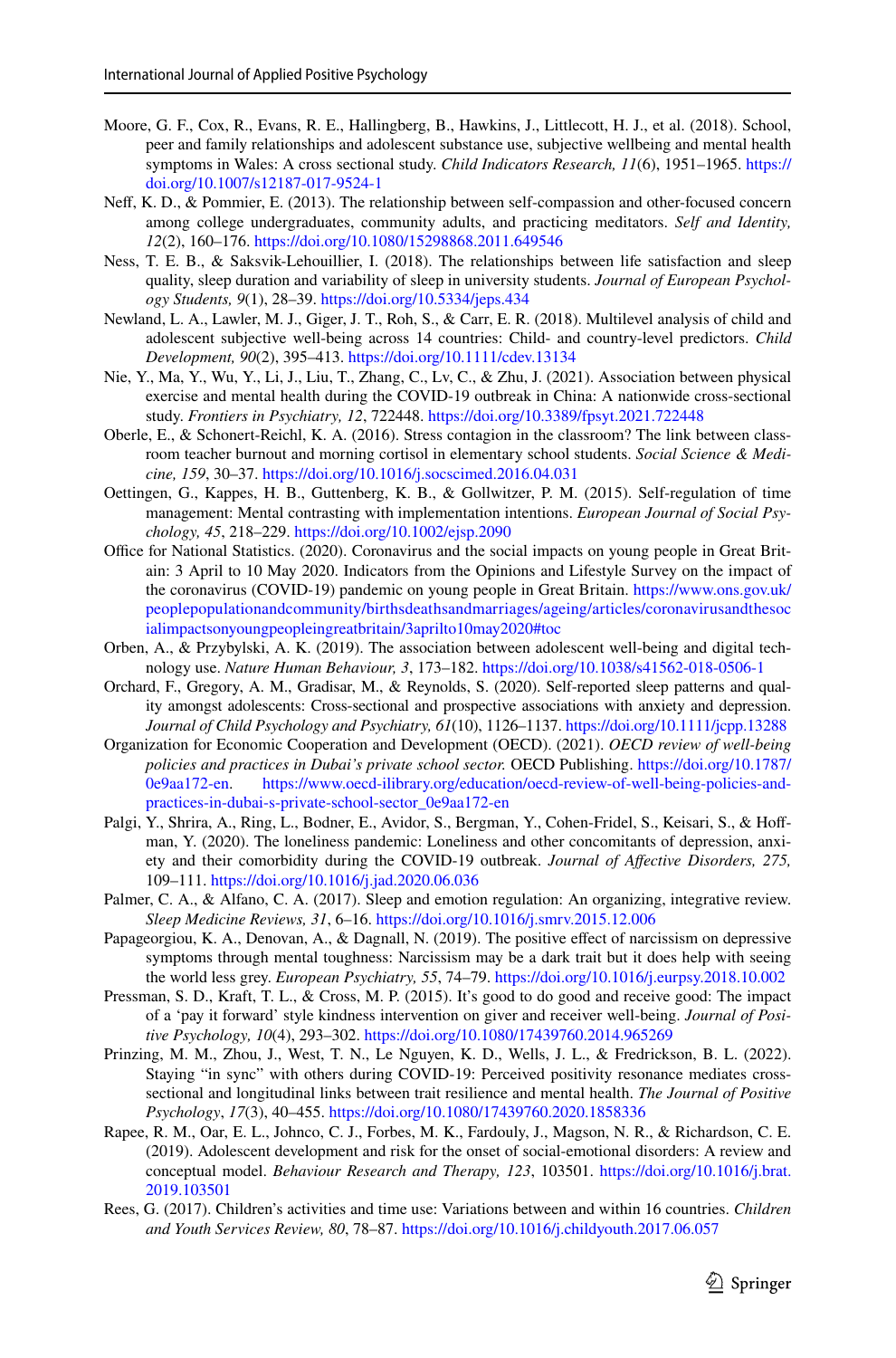- <span id="page-27-9"></span>Rees, G., & Main, G. (Eds.). (2015). *Children's views on their lives and subjective well-being in 15 countries: An initial report on the Children's Worlds survey, 2013-14.* Children's Worlds Project (ISCWeB).
- <span id="page-27-5"></span>Richards, M., & Huppert, F. A. (2011). Do positive children become positive adults? Evidence from a longitudinal birth cohort study. *The Journal of Positive Psychology, 6*(1), 75–87. [https://doi.org/10.](https://doi.org/10.1080/17439760.2011.536655) [1080/17439760.2011.536655](https://doi.org/10.1080/17439760.2011.536655)
- <span id="page-27-0"></span>Roberts, R. E., & Duong, H. T. (2014). The prospective association between sleep deprivation and depression among adolescents. *Sleep, 37*(2), 239–244.<https://doi.org/10.5665/sleep.3388>
- <span id="page-27-15"></span>Rodríguez-Rey, R., Garrido-Hernansaiz, H., & Collado, S. (2020). Psychological impact and associated factors during the initial stage of the coronavirus (COVID-19) pandemic among the general population in Spain. *Frontiers in Psychology, 11.* <https://doi.org/10.3389/fpsyg.2020.01540>
- <span id="page-27-2"></span>Ryan, R. M., & Huta, V. (2009). Wellness as healthy functioning or wellness as happiness: the importance of eudaimonic thinking (response to the Kashdan et al. and Waterman discussion). *The Journal of Positive Psychology, 4*, 202-204.<https://doi.org/10.1080/17439760902844285>
- <span id="page-27-1"></span>Ryf, C. D., & Singer, B. H. (2008). Know thyself and become what you are: A eudaimonic approach to psychological well-being. *Journal of Happiness Studies, 9*(1), 13–39. [https://doi.org/10.1007/](https://doi.org/10.1007/s10902-006-9019-0) [s10902-006-9019-0](https://doi.org/10.1007/s10902-006-9019-0)
- <span id="page-27-7"></span>Schuch, F. B., Vancampfort, D., Firth, J., Rosenbaum, S., Ward, P. B., Silva, E. S., et al. (2018). Physical activity and incident depression: A meta-analysis of prospective cohort studies. *American Journal of Psychiatry, 175*(7), 631–648.<https://doi.org/10.1176/appi.ajp.2018.17111194>
- <span id="page-27-16"></span>Scott, J. F., Webb, T. L., Martyn-St James, M., Rowse, G., & Weich, S. (2021). Improving sleep quality leads to better mental health: A meta-analysis of randomised controlled trials. *Sleep Medicine Reviews, 60*, 101556.<https://doi.org/10.1016/j.smrv.2021.101556>
- <span id="page-27-13"></span>Shigemura, J., Ursano, R. J., Morganstein, J. C., Kurosawa, M., & Benedek, D. M. (2020). Public responses to the novel 2019 coronavirus (2019-nCoV) in Japan: Mental health consequences and target populations. *Psychiatry and Clinical Neurosciences, 74*(4), 281–282. [https://doi.org/10.](https://doi.org/10.1111/pcn.12988) [1111/pcn.12988](https://doi.org/10.1111/pcn.12988)
- <span id="page-27-12"></span>Shoshani, A., & Slone, M. (2017). Positive education for young children: Efects of a positive psychology intervention for preschool children on subjective wellbeing and learning behaviors. *Frontiers in Psychology, 8*, 1866.<https://doi.org/10.3389/fpsyg.2017.01866>
- <span id="page-27-11"></span>Shoshani, A., & Steinmetz, S. (2014). Positive psychology at school: A school-based intervention to promote adolescents' mental health and well-being. *Journal of Happiness Studies, 15*(6), 1289–1311. <https://doi.org/10.1007/s10902-013-9476-1>
- <span id="page-27-10"></span>Sin, N., & Lyubomirsky, S. (2009). Enhancing well-being and alleviating depressive symptoms with positive psychology interventions: A practice-friendly meta-analysis. *Journal of Clinical Psychology, 65*, 467–487. <https://doi.org/10.1002/jclp.20593>
- Smith, M. M., Saklofske, D. H., Keefer, K. V., & Tremblay, P. F. (2016). Coping strategies and psychological outcomes: The moderating efects of personal resiliency. *The Journal of Psychology: Interdisciplinary and Applied, 150*(3), 318–332. <https://doi.org/10.1080/00223980.2015.1036828>
- <span id="page-27-8"></span>Sokić, J., Popov, S., Dinić, B. M., & Rastović, J. (2021). Effects of physical activity and training routine on mental health during the COVID-19 pandemic and curfew. *Frontiers in Psychology, 12*, 624035. <https://doi.org/10.3389/fpsyg.2021.624035>
- <span id="page-27-6"></span>Sørensen, K. L., & Krassel, K. F. (2019). Childhood and adulthood skill acquisition: Importance for labor market outcomes. *Journal of Economics and Economic Education Research, 20*(1), [https://](https://www.abacademies.org/articles/childhood-and-adulthood-skill-acquisition%2D%2Dimportance-for-labor-market-outcomes-7842.html) [www.abacademies.org/articles/childhood-and-adulthood-skill-acquisition%2D%2Dimportance-for](https://www.abacademies.org/articles/childhood-and-adulthood-skill-acquisition%2D%2Dimportance-for-labor-market-outcomes-7842.html)[labor-market-outcomes-7842.html](https://www.abacademies.org/articles/childhood-and-adulthood-skill-acquisition%2D%2Dimportance-for-labor-market-outcomes-7842.html)
- <span id="page-27-14"></span>Speer, M. E., & Delgado, M. R. (2017). Reminiscing about positive memories bufers acute stress responses. *Nature Human Behaviour, 1*(5), 0093.<https://doi.org/10.1038/s41562-017-0093>
- IBM Corp. (2018). *IBM SPSS Statistics for Windows, Version 26.0*. IBM Corp.
- <span id="page-27-3"></span>Suldo, S. M., Shaffer, E. J., & Riley, K. N. (2008). A social-cognitive-behavioral model of academic predictors of adolescents' life satisfaction. *School Psychology Quarterly, 3*(1), 56–69. [https://doi.org/](https://doi.org/10.1037/1045-3830.23.1.56) [10.1037/1045-3830.23.1.56](https://doi.org/10.1037/1045-3830.23.1.56)
- <span id="page-27-4"></span>Suldo, S., Thalji, A., & Ferron, J. (2011). Longitudinal academic outcomes predicted by early adolescents' subjective well-being, psychopathology, and mental health status yielded from a dual factor model. *The Journal of Positive Psychology, 6*(1), 17–30. [https://doi.org/10.1080/17439760.2010.](https://doi.org/10.1080/17439760.2010.536774) [536774](https://doi.org/10.1080/17439760.2010.536774)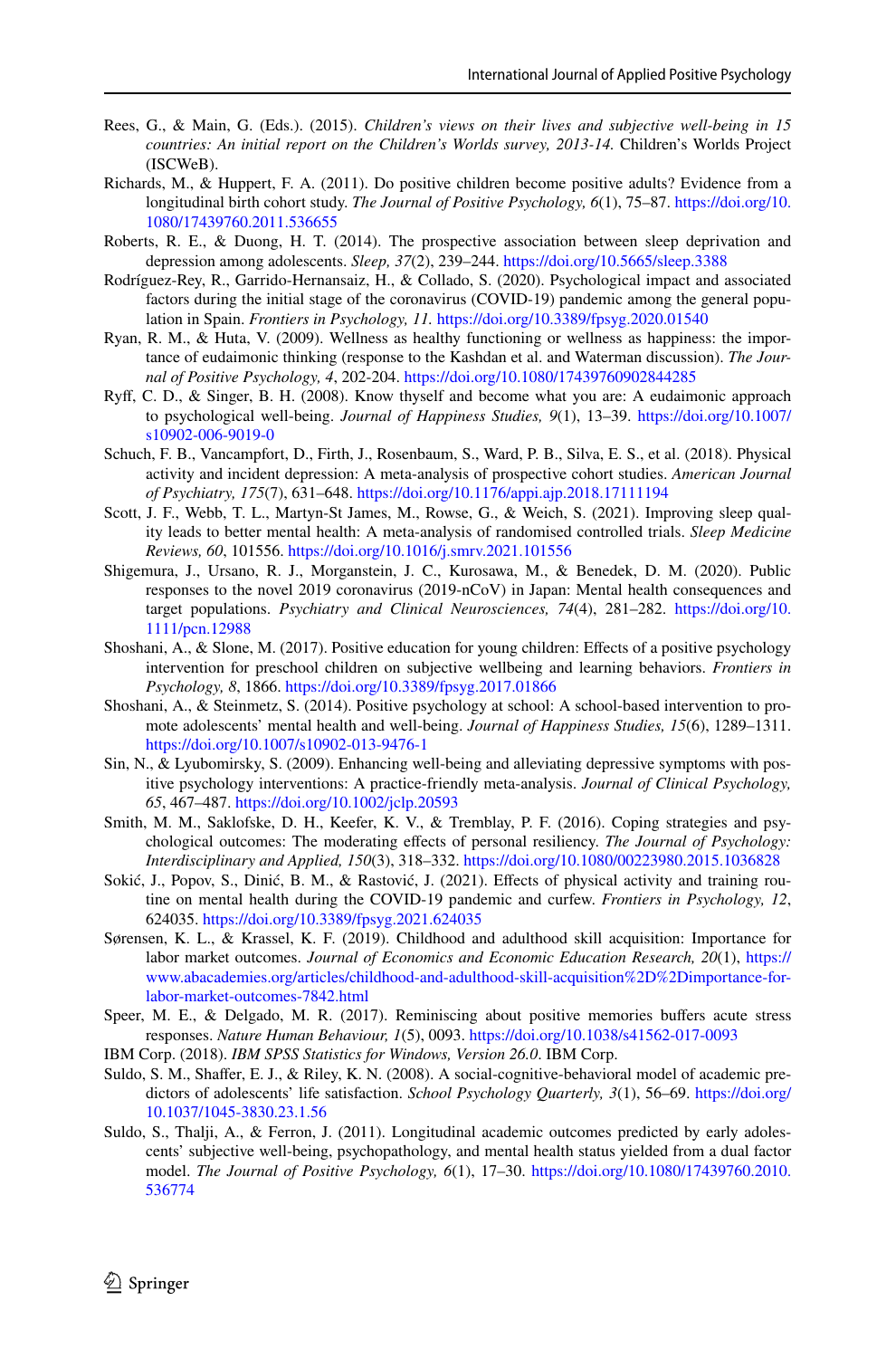- <span id="page-28-8"></span>Tandon, P. S., Zhou, C., Johnson, A. M., Gonzalez, E. S., & Kroshus, E. (2021). Association of children's physical activity and screen time with mental health during the COVID-19 pandemic. *JAMA Network Open, 4*(10), e2127892.<https://doi.org/10.1001/jamanetworkopen.2021.27892>
- <span id="page-28-5"></span>Thumann, B. F., Börnhorst, C., Michels, N., Veidebaum, T., Solea, A., Reisch, L., Moreno, L. A., Lauria, F., Kaprio, J., Hunsberger, M., Felső, R., Gwozdz, W., De Henauw, S., Ahrens, W., & IDEFICS and Family Consortia. (2019). Cross-sectional and longitudinal associations between psychosocial well-being and sleep in European children and adolescents. *Journal of Sleep Research, 28*(2), e12783.<https://doi.org/10.1111/jsr.12783>
- <span id="page-28-17"></span>Troxel, W. M., & Wolfson, A. R. (2017). The intersection between sleep science and policy: Introduction to the special issue on school start times. *Sleep Health, 3*(6), 419–422. [https://doi.org/10.1016/j.](https://doi.org/10.1016/j.sleh.2017.10.001) [sleh.2017.10.001](https://doi.org/10.1016/j.sleh.2017.10.001)
- <span id="page-28-3"></span>Turban, D. B., Lee, F. K., Veiga, S. P. D. M., Haggard, D. L., & Wu, S. Y. (2013). Be happy, don't wait: The role of trait affect in job search. *Personnel Psychology*, 66, 483-514. [https://doi.org/10.1111/](https://doi.org/10.1111/peps.12027) [peps.12027](https://doi.org/10.1111/peps.12027)
- <span id="page-28-1"></span>Twenge, J. M., Cooper, A. B., Joiner, T. E., Dufy, M. E., & Binau, S. G. (2019). Age, period, and cohort trends in mood disorder indicators and suicide-related outcomes in a nationally representative dataset, 2005–2017. *Journal of Abnormal Psychology, 128*(3), 185–199.<https://doi.org/10.1037/abn0000410>
- <span id="page-28-16"></span>Twenge, J. M., Joiner, T. E., Rogers, M. L., & Martin, G. N. (2017). Increases in depressive symptoms, suicide-related outcomes, and suicide rates among U.S. adolescents after 2010 and links to increased new media screen time. *Clinical Psychological Science, 6*, 3–17. [https://doi.org/10.1177/](https://doi.org/10.1177/2167702617723376) [2167702617723376](https://doi.org/10.1177/2167702617723376)
- <span id="page-28-6"></span>Twenge, J. M., Martin, G. N., & Campbell, W. K. (2018). Decreases in psychological well-being among American adolescents after 2012 and links to screen time during the rise of smartphone technology. *Emotion, 18*(6), 765–780.<https://doi.org/10.1037/emo0000403>
- <span id="page-28-14"></span>Valladares-Neto, J. (2018). Efect size: A statistical basis for clinical practice. *Revista Odonto Ciência, 33*(1), 84-90. <https://doi.org/10.15448/1980-6523.2018.1.29437>
- <span id="page-28-7"></span>Vannucci, A., Simpson, E. G., Gagnon, S., & Ohannessian, C. M. (2020). Social media use and risky behaviors in adolescents: A meta-analysis. *Journal of Adolescence, 79*, 258–274. [https://doi.org/](https://doi.org/10.1016/j.adolescence.2020.01.014) [10.1016/j.adolescence.2020.01.014](https://doi.org/10.1016/j.adolescence.2020.01.014)
- <span id="page-28-4"></span>Walsh, L. C., Boehm, J. K., & Lyubomirsky, S. (2018). Does happiness promote career success? Revisiting the evidence. *Journal of Career Assessment, 26*(2), 199–219. [https://doi.org/10.1177/10690](https://doi.org/10.1177/1069072717751441) [72717751441](https://doi.org/10.1177/1069072717751441)
- <span id="page-28-11"></span>Warren, R., Smeets, E., & Neff, K. (2016). Risk and resilience: Being compassionate to oneself is associated with emotional resilience and psychological well-being. *Current Psychiatry, 15*(2), 19–33.
- <span id="page-28-10"></span>Weinstein, A. A., Koehmstedt, C., & Kop, W. J. (2017). Mental health consequences of exercise withdrawal: A systematic review. *General Hospital Psychiatry, 49*, 11–18. [https://doi.org/10.1016/j.](https://doi.org/10.1016/j.genhosppsych.2017.06.001) [genhosppsych.2017.06.001](https://doi.org/10.1016/j.genhosppsych.2017.06.001)
- <span id="page-28-12"></span>Weiss, L. A., Westerhof, G. J., & Bohlmeijer, E. T. (2016). Can we increase psychological well-being? The efects of interventions on psychological well-being: A meta-analysis of randomized controlled trials. *PLoS ONE, 11*(6), e0158092. <https://doi.org/10.1371/journal.pone.0158092>
- <span id="page-28-13"></span>White, C. A., Uttl, B., & Holder, M. D. (2019). Meta-analyses of positive psychology interventions: The efects are much smaller than previously reported. *PLOS ONE, 14*(5), e0216588. [https://doi.org/10.](https://doi.org/10.1371/journal.pone.0216588) [1371/journal.pone.0216588](https://doi.org/10.1371/journal.pone.0216588)
- <span id="page-28-0"></span>White, M. A., & Kern, M. L. (2018). Positive education: Learning and teaching for wellbeing and academic mastery. *International Journal of Wellbeing, 8*(1), 1–17. <https://doi.org/10.5502/ijw.v8i1.588>
- <span id="page-28-9"></span>White, R. L., Babic, M. J., Parker, P. D., Lubans, D. R., Astell-Burt, T., & Lonsdale, C. (2017). Domainspecifc physical activity and mental health: A meta-analysis. *American Journal of Preventive Medicine, 52*(5), 653–666. <https://doi.org/10.1016/j.amepre.2016.12.008>
- <span id="page-28-15"></span>Widnall, E., Winstone, L., Mars, B., Haworth, C., & Kidger, J. (2020). Young people's mental health during the COVID-19 pandemic: Initial fndings from a secondary school survey study in South West England. NIHR: School for Public Health Research. [https://sphr.nihr.ac.uk/wp-content/uploa](https://sphr.nihr.ac.uk/wp-content/uploads/2020/08/Young-Peoples-Mental-Health-during-the-COVID-19-Pandemic-Report-Final.pdf) [ds/2020/08/Young-Peoples-Mental-Health-during-the-COVID-19-Pandemic-Report-Final.pdf](https://sphr.nihr.ac.uk/wp-content/uploads/2020/08/Young-Peoples-Mental-Health-during-the-COVID-19-Pandemic-Report-Final.pdf)
- Woodworth, R. J., O'Brien-Malone, A., Diamond, M. R., & Schüz, B. (2017). Web-based positive psychology interventions: A reexamination of efectiveness. *Journal of Clinical Psychology, 73*(3), 218–232. <https://doi.org/10.1002/jclp.22328>
- <span id="page-28-2"></span>World Health Organization. (2017). *Depression and other common mental disorders: Global health estimates.* [http://www.who.int/mental\\_health/management/depression/prevalence\\_global\\_health\\_estimates/en/](http://www.who.int/mental_health/management/depression/prevalence_global_health_estimates/en/)